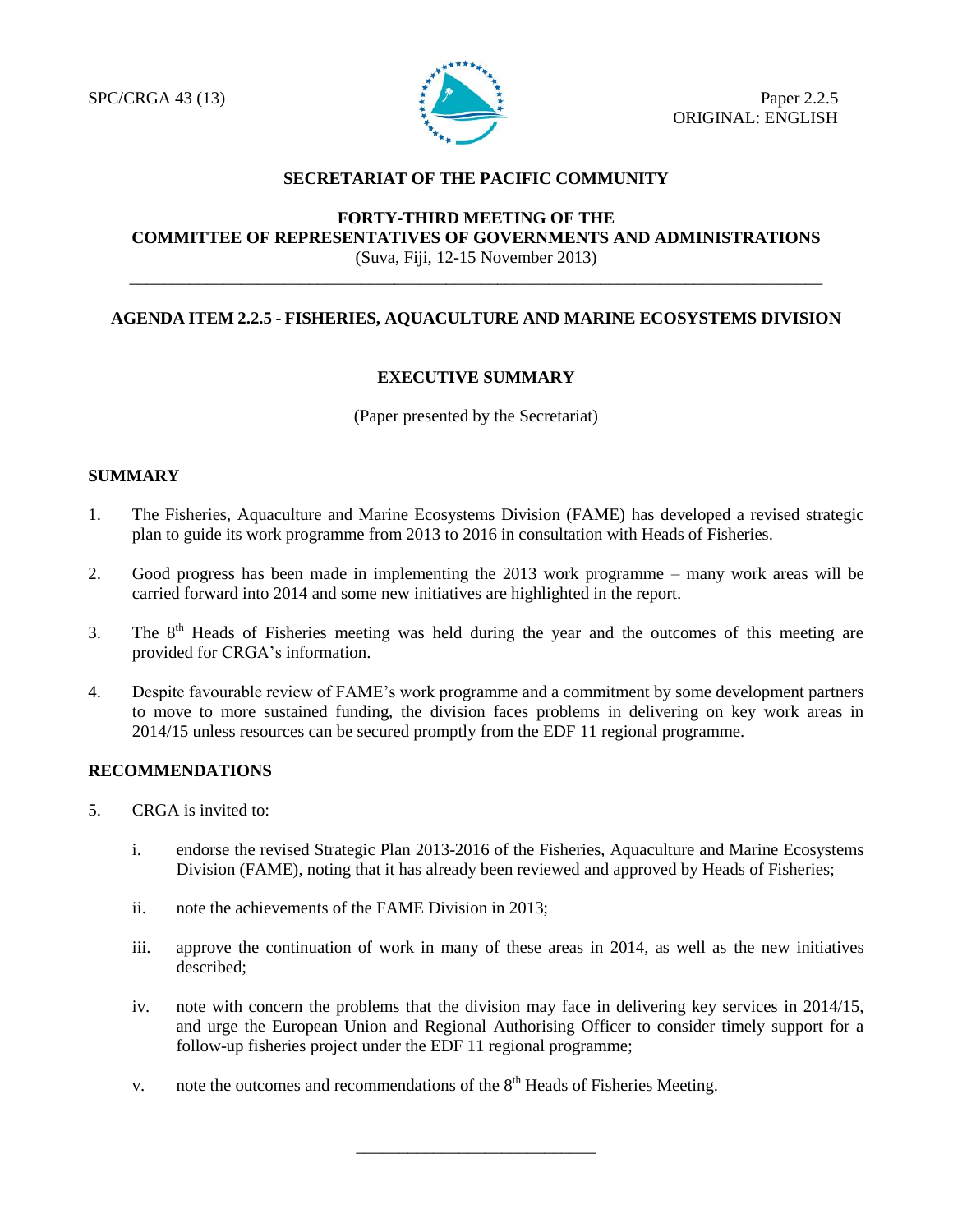### **FISHERIES, AQUACULTURE AND MARINE ECOSYSTEMS DIVISION REPORT**

#### **PURPOSE OF THE PAPER**

6. As in previous years, this paper reviews the division's achievements during the current year and outlines work planned for the next. The paper outlines the revised strategic plan for the division and seeks its endorsement by CRGA. Outcomes of the  $8<sup>th</sup>$  Heads of Fisheries meeting, held in March 2013, are also presented.

#### **PRESENTATION OF THE DIVISION**

#### *Strategic plan*

- 7. FAME developed the first strategic plan for the newly designated division in 2009. Previously, the different programmes of the then Marine Resources Division operated under separate plans.
- 8. The first FAME strategic plan was prepared in close consultation with stakeholders, with the objectives in particular being developed through a workshop process involving Heads of Fisheries. The plan was endorsed by CRGA 39 at the end of 2009.
- 9. This plan envisaged a regular review process, with an internal review (by FAME staff) after two years and an external review (by an independent consultant) after 4 years. The internal review carried out in 2012 identified a number of changes needed to the plan, which are detailed in the following paragraphs. The revised plan was finalised in early 2013; a draft was presented to Heads of Fisheries at their biennial meeting in March, and minor changes were made in response to their comments.
- 10. The plan looks forward for the next four years. After careful consideration it was decided that a rolling process – in which plans are reviewed every two years but the revised plan covers a four year period – was the most effective.
- 11. Four areas of the plan were revised:
	- Due to the growing workload and staff numbers involved in oceanic data management and oceanic monitoring (which includes observer training) these have been established as separate sections and thus require separate sets of objectives and results;
	- New work led by SPC on climate change impacts on fisheries have shown the need for new result areas that will guide the work that helps member countries plan and implement adaptation in the fisheries sector;
	- Review of the indicators developed for the first plan found that, although relevant, some could not be monitored on a regular basis due to lack of reliable data and there were problems with attribution (i.e. how much were they influenced by FAME's work). Two new sets of indicators have been developed – one intended to track progress in fisheries in the region, and the other to measure more directly the impacts of work by FAME.
	- The plan is now aligned with the goals of the SPC Corporate Strategic Plan, and links the work of the division to the three key development outcomes: sustainable economic development, sustainable human and social development, and sustainable natural resource and environmental management and development.
- 12. Otherwise, the plan retains many of the features of the 2010-13 strategic plan. It uses the objectives oriented planning process (OOPP) favoured by nearly all international organisations and development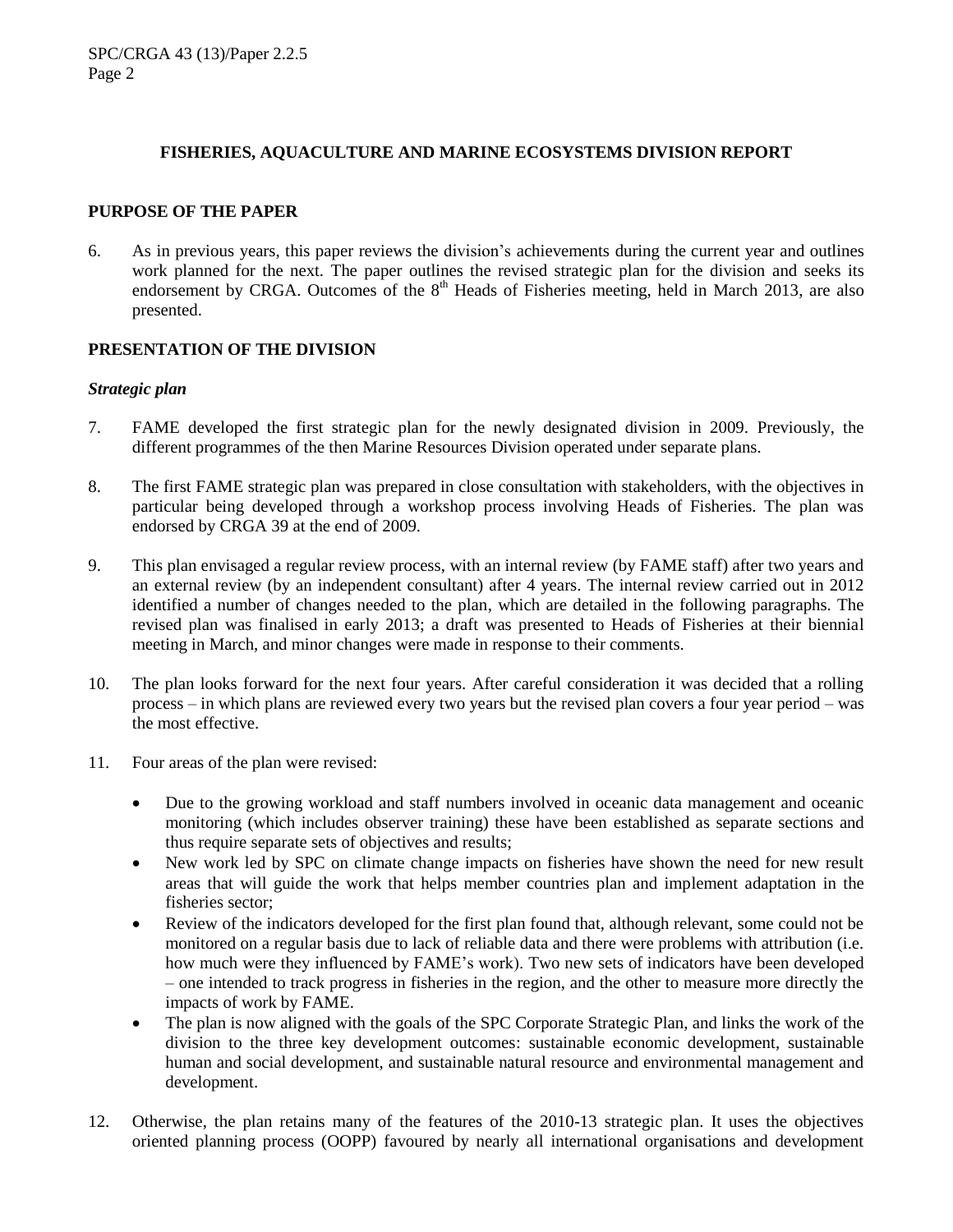partners to provide clear goals for the division and each programme, as well as objectives and results for each section. These are used as the basis of the division's annual work plan, with responsibilities for implementation allocated between individual staff in their work plans. It also provides the structure of FAME's annual reports.

- 13. The plan follows the standard headings of SPC divisional strategic plans, but includes a section on risks and risk management. As noted above, the section on monitoring and evaluation has been improved with the inclusion of a robust set of indicators together with the recent trends for each of these up to 2012.
- 14. While discussions with development partners are continuing, there are promising indications from at least one major partner that the FAME strategic plan provides an adequate basis for delivery of funding to support the overall programme of the division and a move away from project-based support. This has been a longstanding objective of FAME, and SPC as a whole.
- 15. CRGA is invited to review the revised strategic plan for the Fisheries, Aquaculture and Marine Ecosystems Division; note that the plan has been approved by technical specialists from member governments and administrations at the Heads of Fisheries meeting earlier this year; and endorse the plan as the basis for the division's work for the period 2013-2016.

# *Objectives*

- 16. The overall goal of the division remains unchanged as '*The fisheries resources of the Pacific Islands region are sustainably managed for economic growth, food security and environmental conservation'.*  The goal of the Coastal Fisheries Programme (CFP) is that: *Coastal fisheries and aquaculture in PICTs are managed and developed sustainably'*. The Oceanic Fisheries Programme (OFP) goal is: *'Fisheries exploiting the region's resources of tuna, billfish and related species are managed for economic and ecological sustainability using the best available scientific information.'*
- 17. There are objectives designed to guide the work of each section, which are provided below as the basis for reporting the progress achieved during the year.

# *Key Services/Sectors*

- 18. In the oceanic fishery, SPC provides scientific support for the management of fisheries for tuna and associated species, with a strong focus on stock assessment and modelling. This work remains the core of the programme. Essential in supporting this work, but also valuable in their own right, are three other main priorities:
	- providing and improving data and data management for the tuna fishery:
	- supporting and developing fisheries monitoring services, particularly the large and growing observer programme; and
	- improving understanding of the oceanic ecosystem that supports the region's tuna fisheries.
- 19. As might be expected with a shared resource like tuna, much of OFP's services are delivered at the regional level. The programme is the science service provider for the Western and Central Pacific Fisheries Commission (WCPFC), and also supports the management initiatives of the Pacific Islands Forum Fisheries Agency (FFA), the Parties to the Nauru Agreement (PNA) and other subregional groups. Nevertheless, many responsibilities lie at the national level. Crucial areas for OFP involvement, often working with FFA, include provision of country specific advice to allow members to determine their best interests in regional processes and negotiation; the improvement of national databases for tuna statistics; and training and support for national observer programmes and other aspects of fishery monitoring.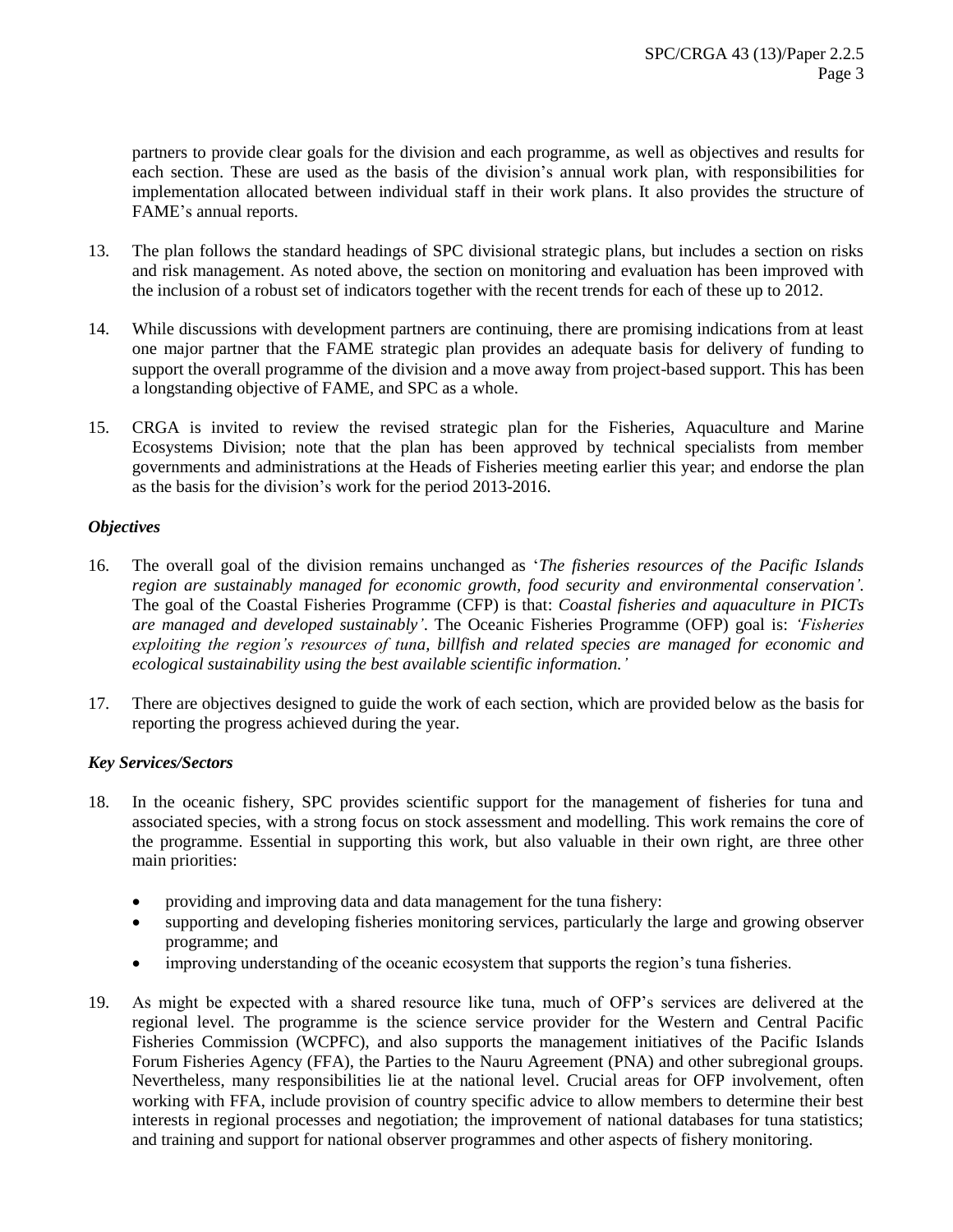- 20. While OFP has always had a clear focus on the science of tuna fisheries, CFP has a much wider remit. The programme provides support to PICTs in management of coastal fisheries, sustainable development of nearshore resources, and all aspects of aquaculture. Occasionally advice on freshwater fisheries is also requested. Current work areas range from training in fishing skills to developing national management plans; and from supporting clusters of small-scale tilapia farmers to assisting some of the largest fish processing plants in the region meet export inspection requirements.
- 21. Most of CFP's services are delivered at the national level, but there is also an important regional element to the work programme. This is seen in cross-border issues such as aquatic biosecurity; the need to meet common export standards relating to food safety; applying standard methods for surveys of inshore resources and data analysis; and promoting the use of standard well-tested designs for fish aggregation devices (FADs). CFP also works with subregional groups of members where appropriate – initiatives to develop a roadmap for coastal fisheries with the Melanesian Spearhead Group (MSG) being a current example.

# **PROGRESS TOWARDS ACHIEVING DIVISIONAL STRATEGIC PLAN OBJECTIVES**

# *Oceanic Fisheries*

*Objective 1: To provide high-quality scientific information and advice for regional, subregional and national fisheries management authorities on the status of, and fishery impacts on, stocks targeted or otherwise impacted by regional oceanic fisheries.*

- 22. Unusually, no region-wide assessments of the status of a tuna stock were scheduled for 2013. Instead assessments were completed for two oceanic species that are the target of some fishing vessels, as well as being taken as by-catch of boats fishing for tuna – South Pacific swordfish and silky shark. Interpreting the results for swordfish was complicated by different information on growth rates from two studies, but under one scenario overfishing is occurring. The assessment for silky shark shows the stock to be severely depleted. The WCPFC recommended no increase of fishing effort on swordfish, and management measures to reduce the targeted catch and by-catch of silky shark in the tuna fishery. Further progress has been made on the development of reference points, and a management options workshop organised before the next WCPFC meeting should see agreement on the way forward before the end of the year.
- 23. The Fiji longline fishery for albacore tuna became the second Pacific Island fishery to receive Marine Stewardship Council approval as a sustainable fishery – an assessment that relied heavily on data and analysis from OFP. This opens exciting new marketing opportunities in Europe, and FAME provided footage for a promotional video for launching the newly eco-labelled product at the European Seafood Show.
- 24. OFP continued to work closely with FFA and subregional organisations as they seek to improve on management arrangements. An important process for countries and territories in the south of the region has been the effort to develop national catch limits for the albacore fishery, which has seen big growth in fishing capacity in the last few years, threatening the economic viability of domestic longline fleets. Agreement on the allocation process has been reached at the technical level and now requires political endorsement. Bioeconomic modelling has been applied to estimate optimum levels of fishing effort for the region-wide purse seine and longline fisheries, with more work planned at the national level. This is a collaborative project with FFA.
- 25. The delivery of technical advice tailored to the needs of individual member countries was also stepped up during the year as additional resources became available. A series of reports on the interaction between industrial and small-scale fisheries was completed and presented to countries where this is an issue, and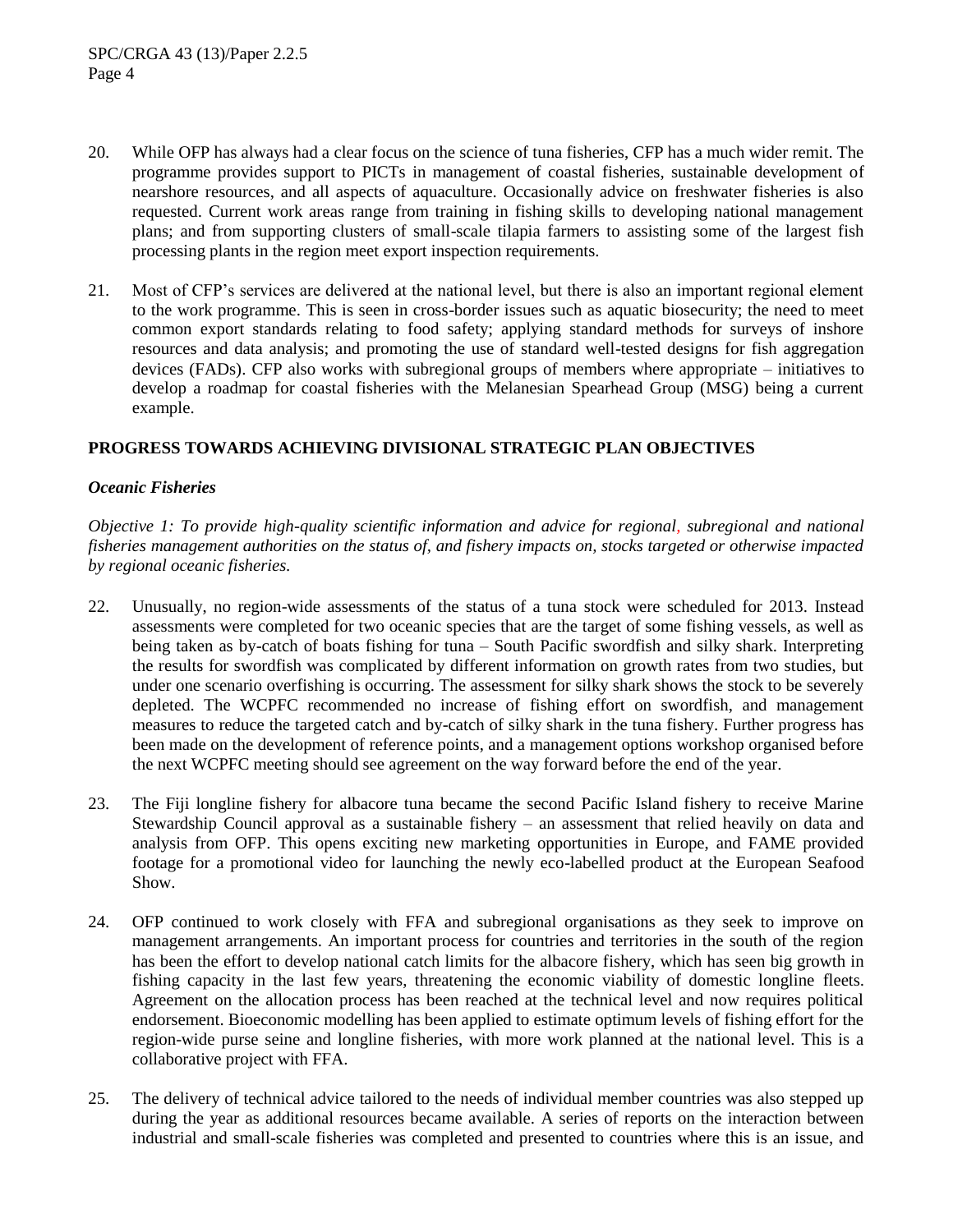the information provided on national secure webpages was increased and improved. The feature of this work area that is perhaps most appreciated by members is the ability to respond at short notice to requests for information on anything from the impact of management measures on national licensing revenue to the effect of closing areas to fishing on regional stocks, ensuring that management decisions are fully informed.

### *Objective 2: To provide high-quality fishery monitoring services, analysis services and capacity development to support the management of oceanic fisheries by regional, subregional and national fisheries management authorities*

- 26. As in previous years, OFP staff were directly involved in delivering observer training for participants from 8 countries and by the end of July a total of 98 new observers were qualified with many already at work on fishing vessels. Training of trainers also continued, and 5 countries will have one or more qualified trainers by the end of the year. OFP expects to wind down its direct involvement in observer training, relying more on these national trainers to deliver courses, and as part of this process the Pohnpei-based observer training officer completed his service with SPC mid-year.
- 27. Observers have the dual role of collecting scientific data, which aligns directly with the OFP work programme, and reporting on compliance with national laws and WCPFC conservation and management measures. Recently, observer reports, and the testimony of observers and SPC's Observer Training and Support Officer, were crucial in the successful prosecution of several purse seine operators by the United States Government. The judge in the case found the observers to be credible, trustworthy and persuasive – a strong, independent validation of the quality of the training that they receive.
- 28. Good progress was also made in developing the skills of observer debriefers (who meet with observers at the end of their time at sea to verify the data collected, pick up on any incidents and provide guidance and support for future trips). A new training standard was agreed for debriefers and a range of training  $$ formal courses, attachments and mentoring – was provided.
- 29. Data collected by observers is used to estimate the species composition of purse seine catches which are not reported accurately on logsheets. This information is critical for estimating the catch of each tuna species, and feeds directly into the stock assessments. Following independent reviews of the methodology last year, further investigation was carried out by SPC which suggested that, although estimates were broadly correct, there was scope for improvement. Additional fieldwork to establish sampling errors and further analysis were carried out.

#### *Objective 3: To provide high-quality data management services and capacity development to support the management of oceanic fisheries by regional, subregional and national fisheries management authorities.*

- 30. As in past years this work area includes the huge volume of data entry needed to keep the regional databases up to date. An important new initiative was the trial of two electronic reporting systems (ereporting) which if successful could greatly reduce the burden of data entry at SPC and in-country. The e-TUNALOG system, which was trialled first on purse seiners in Solomon Islands, allows the fishing skipper to enter data on an electronic form on his on-board computer and transmit this directly to SPC and national authorities. The e-TUBS system is designed for data entry by observers, who can either use a laptop onboard the vessel to enter their reports, and/or upload them when they next have internet access.
- 31. Support for national data systems also continued with upgrades of hardware and software, training and help with auditing of databases. Countries are increasingly seeking integrated fisheries management information systems, which bring together data from different sources to give managers a complete and timely picture of the fishery. OFP, in collaboration with FFA, has been supporting, in particular, the I-2-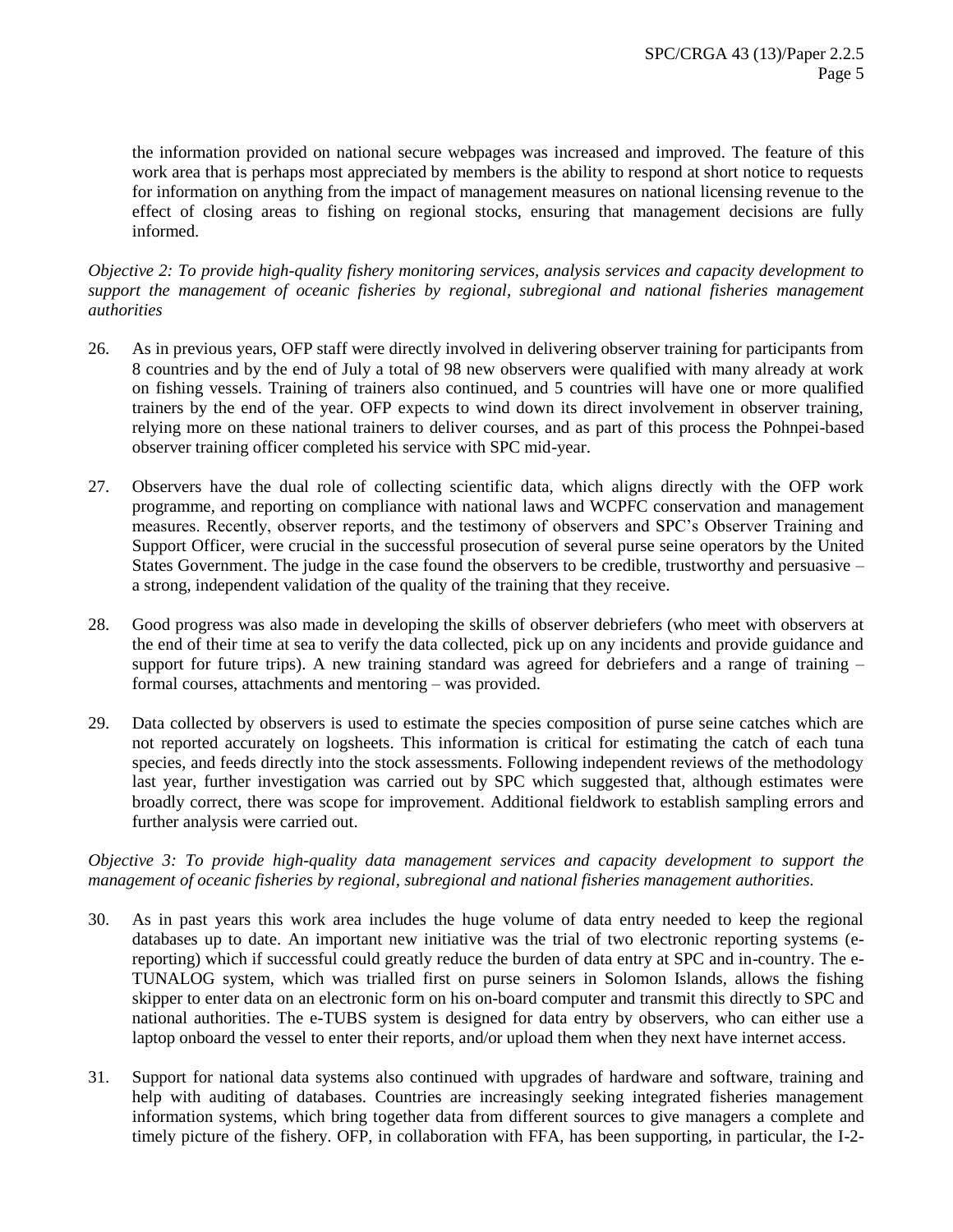Fish project, which is driven by the Federated States of Micronesia and Marshall Islands, but which will be shared with other countries when development is completed.

- 32. Through the EU-funded DEVFISH 2 project, OFP is working collaboratively with FFA to assemble integrated data sets useful for detecting illegal, unregulated or unreported (IUU) fishing activities. A significant achievement during the year was the integration of the Automatic Identification System (AIS) data for fishing vessels operating in the region into the regular data resources used for surveillance operations, such as the vessel monitoring system (VMS) and vessel register data. In March 2013, AIS data were used to assist aerial surveillance operations that subsequently identified 19 possible IUU (illegal, unreported and unregulated) vessels operating on the high seas adjacent to the Marshall Islands EEZ.
- 33. Once again, the annual data workshop was held for participants from PICTs, with longer term attachments provided for tuna data specialists from Nauru and Tonga. SPC staff are also involved in training initiatives in countries outside its membership, with in-country workshops run in Indonesia, Philippines and Vietnam during the year. The Indonesian fishery in particular has a large impact on regional tuna stocks, and the operational data from the fishery are not well recorded at present, so improving data collection and systems benefits Pacific Island stakeholders in the fishery. The costs of OFP involvement in this work are covered by WCPFC.

# *Objective 4: To improve understanding of pelagic ecosystems in the western and central Pacific ocean.*

- 34. The third and final phase of large-scale tagging operations in Papua New Guinea waters was completed as planned, achieving its target for the number of fish tagged despite a shorter operational period to keep vessel charter costs within budget. More than 396,000 tuna have now been tagged in the Pacific Tuna Tagging Programme (to which the PNG project has contributed) with over 64,000 (16%) recovered. Recoveries of bigeye tuna are now running at more than 25% – an indication of the pressure on this stock.
- 35. As planned, National Fisheries Authority staff have progressively taken on more responsibility for management of the tagging cruises and are now well-placed to handle all operational aspects of a large scientific programme of this kind. Substantial effort is now going into validation and analysis of the tagging data. Analyses of the mixing rates of tagged fish have also been completed and published. This information is critical for interpreting the patterns of tag recovery and implications for estimates of the stock size. Tagging data has already been incorporated into the SEAPODYM ecosystem based model – a significant refinement.
- 36. OFP continued to develop its systems for the collection and transmission of biological samples for analysis in Noumea. Observers are trained in the correct methods of sampling, which may include otoliths (a small bone in the head of the fish that can be examined to determine the fish's age); stomachs; and tissue samples. These are collected by national tag recovery officers and arrangements made to send them to Noumea for analysis. This network has the potential to provide a region-wide set of samples that can be used for other purposes, such as monitoring for contaminants, as well as providing material for a range of biological studies.

# *Coastal Fisheries*

 $\overline{a}$ 

*Objective 1: To assist governments and administrations in the development of scientifically informed and socially achievable coastal fisheries management policies and systems in line with the guiding principles of the 'Apia Policy<sup>1</sup> '.*

 $<sup>1</sup>$  The Pacific Islands Regional Coastal Fisheries Management Policy.</sup>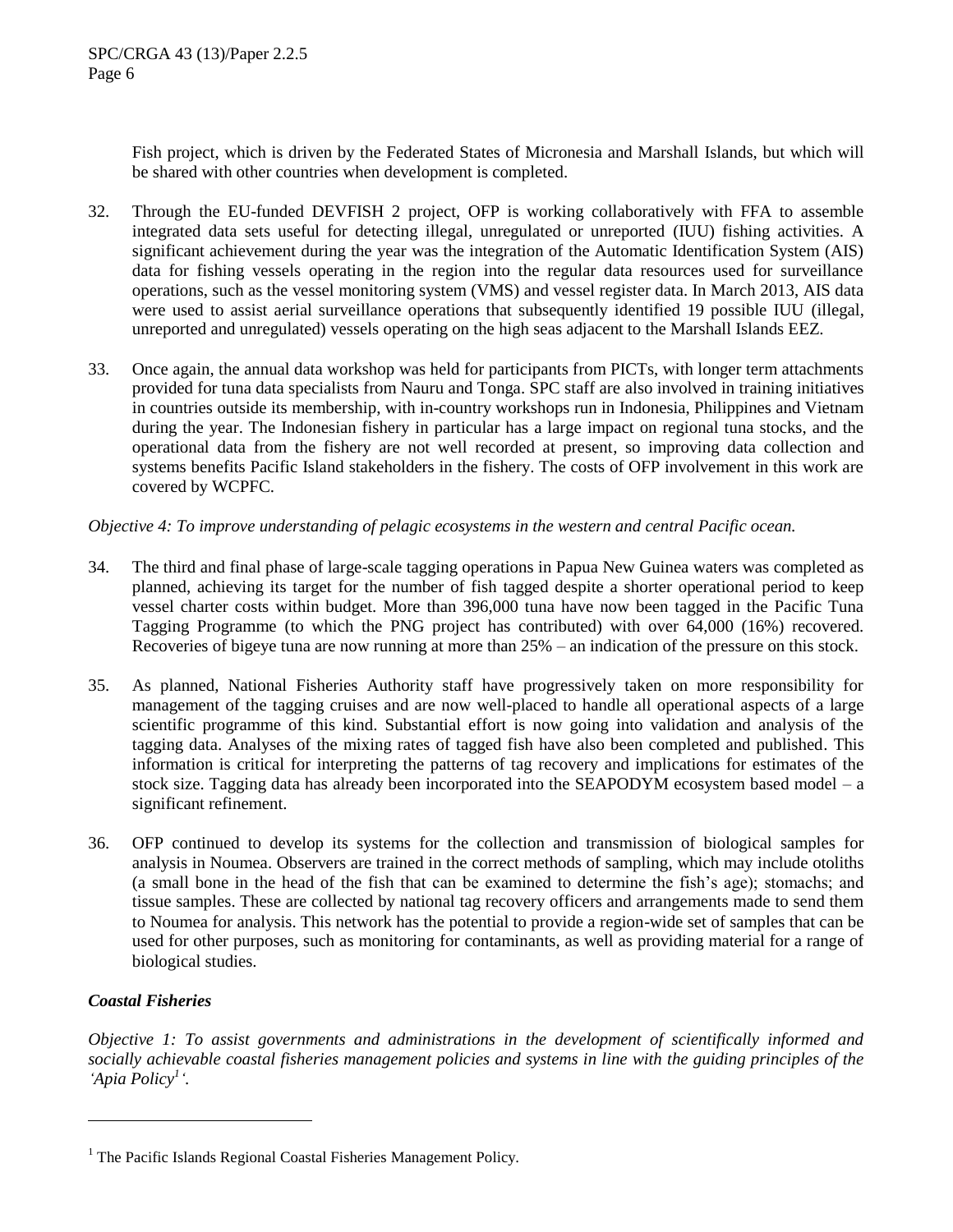- 37. The management of sea cucumber fisheries continues to be a major challenge. In mid 2013, CFP presented the results of a major study in five of the Pacific Island countries that have historically provided most of the region's production. The study estimated that over the last 15 years sea cucumber fisheries have provided income for rural communities of around USD 160 million at today's prices. But that amount could have been doubled if strategies had been in place to stabilise production and ensure that only larger and more valuable sea cucumbers were harvested. In short, \$160 million in rural income has been lost through poor management. SPC is now working with member countries of the Melanesian Spearhead Group to implement the recommendations of the report as the cornerstone of a new coastal fisheries roadmap for the subregion.
- 38. Improving the quality of information on coastal fisheries, and developing the capacity to collect this information, forms a key part of the work under this objective. In addition to rolling out techniques for estimating coastal fish catches, the team is also implementing a programme to train fisheries staff in simple biological sampling and determining the age and growth rates of the main coastal fish species. This work builds on earlier and continuing capacity building in resource survey methods using underwater visual census. Appropriate computer hardware and software to manage the data has now been provided in all Pacific ACP countries, and efforts in this area are now focusing on training and the development of software for specific application in Cook Islands, Tonga and French Polynesia.
- 39. CFP also produced: '*Status report: Pacific Islands reef and nearshore fisheries and aquaculture (2013)*'. The report, which is based on the best available information held by SPC, is an update of a 2009 report. Its main findings were: the need to improve data collection on inshore resources with better monitoring; the need for management, both community-based and national depending on species, to ensure sustainable harvesting for food security; the need to increase domestic catches of tuna and other coastal pelagics to reduce fishing pressure on reef resources; and the continued expansion of economically viable aquaculture activities, focusing on private sector development.
- 40. The role of OFP is restricted to providing scientific advice and analysis for oceanic fisheries. For coastal fisheries, however, CFP is the lead agency supporting the development of management plans, policies and legislation. Support in this area was completed in four PICTs – Samoa, Solomon Islands, Marshall Islands and Cook Islands – by late 2013, with work continuing in four more, noting that these processes, involving public consultation and high-level approval, often take a considerable time before conclusion.
- 41. CFP has been providing assistance to PICTs with the management and development of their aquarium export industries for some years, and this has been stepped up recently. Baseline assessments have now been completed in most countries that have one or more active exporters, as well as analyses of potential in PICTs that do not. Training and handling practices was provided in Kiribati; equipment for production of giant clams, and a study on the market potential was provided for French Polynesia; and a training video for coral farmers in Solomon Islands will be completed shortly.

# *Objective 2: To provide a regional framework for sustainable aquaculture, in the areas of planning, research, development and trade, for Pacific Island governments, private enterprises and other stakeholders.*

42. Work under this objective includes similar high-level advice in the aquaculture field. Assistance was provided to develop new or updated national aquaculture plans in Nauru and Vanuatu, with work in FSM under way when this report was prepared. The development of general aquaculture legislation is being supported in two countries, while assistance with more specific regulatory measures on aquatic biosecurity was provided to one more. Biosecurity is an area with cross-border implications, and with this in mind a workshop was convened to discuss a subregional framework for the Micronesian group. Import risk assessments were also undertaken in several countries where the introduction of species is planned for mariculture, such as cobia in PNG.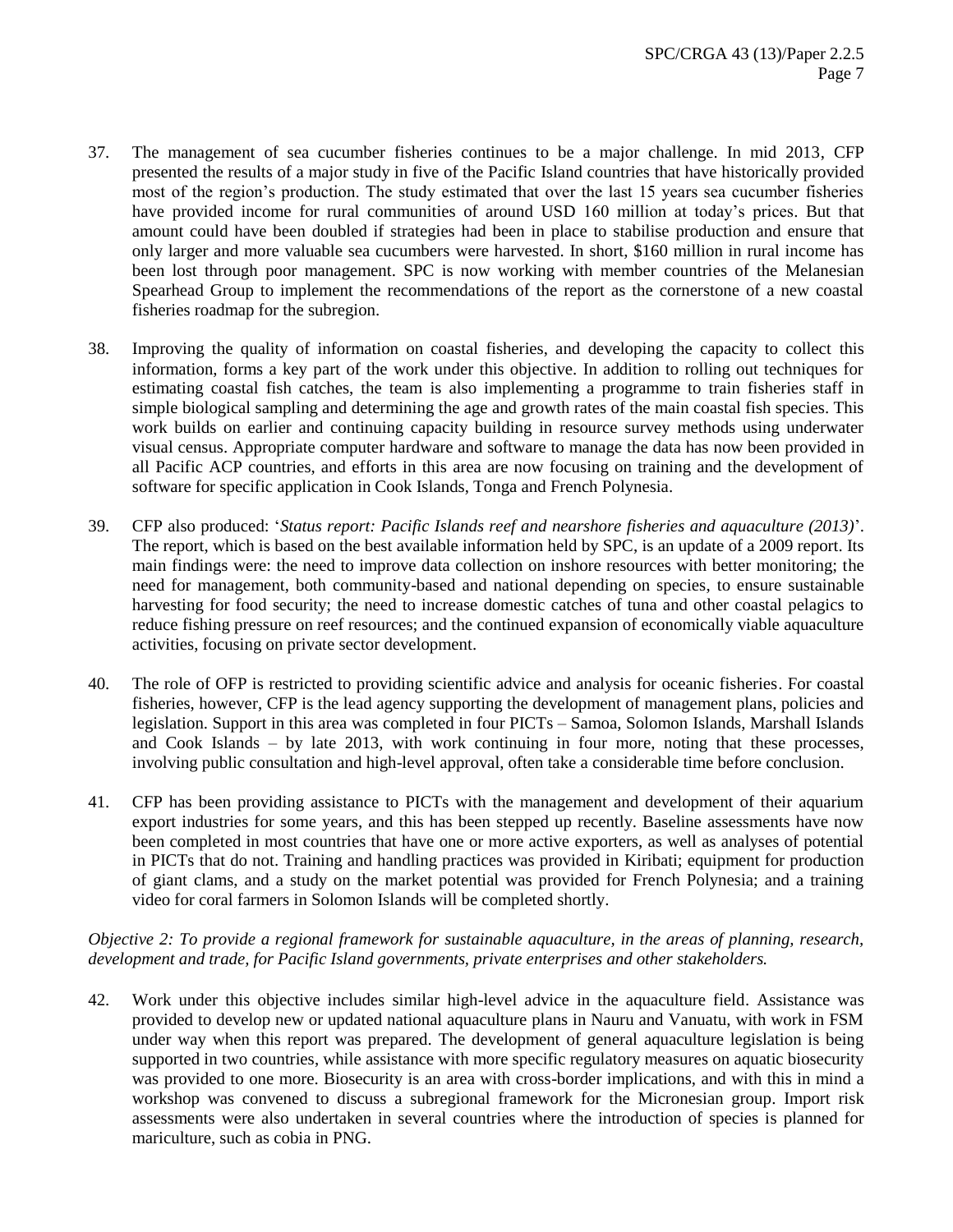$\overline{a}$ 

- 43. The aquaculture team also supported a wide range of technical trials and development projects, working with partners in member countries, to establish viable new aquaculture enterprises. These included a costed trial of aquaponics<sup>2</sup> in Marshall Islands; trials of the culture of an indigenous strain of freshwater prawn in PNG; technical assistance, and in some cases equipment, for the development of hatcheries in several countries; assistance with spawning and grow-out trials of sea cucumber in Kiribati; and other projects. Disease surveillance was also stepped up with testing for diseases of freshwater prawn in PNG and region-wide testing for a parasite of giant clams, for which the University of French Polynesia was commissioned to provide laboratory services.
- 44. The objective calls for work with the private sector, recognising that private enterprise will be the main driver for sustainable aquaculture. Under the Improving Agricultural Commodity Trade (IACT) project funded by EU and implemented by SPC, direct support in the form of technical assistance and/or equipment was provided for enterprises producing mud-crab in Fiji, giant clam for the aquarium trade in Kiribati, and seaweed and tilapia in Papua New Guinea. Assistance to smaller producers has mainly involved forming 'farmer clusters' which enable them to share experiences and get a better deal when purchasing inputs and selling products. The project also provides training in business management.

# *Objective 3: To develop sustainable nearshore fisheries in PICTs to provide food security, livelihoods, economic growth and climate change adaptation.*

- 45. Nearshore FADs are one of the most effective ways of increasing supplies of tuna to coastal communities for food and income, and also provide a viable solution to expected climate change impacts on coral reef fisheries. Although many PICTs can now deploy FADs without SPC assistance, a trend towards using sub-surface FADs to avoid vandalism and damage by shipping has continued to ensure that the Fisheries Technology Officer always has four or five missions for FAD deployment each year. In parallel with these projects, the Fisheries Economist has established data collection systems in American Samoa and FSM, to monitor the real impacts on artisanal tuna catches and analyse the economic benefits of the programmes. Before the end of the year, FAD deployments will have been carried out in Timor Leste under the DevFish 2 project, which includes the country among its Pacific ACP beneficiaries. A second project, to promote responsible spearfishing techniques, was also scheduled for completion in the last quarter of the year.
- 46. Fishing trials to explore the potential for new or under-exploited fisheries resources covered two areas. Following the successful trial of fishing for giant squid in New Caledonia last year, test fishing was carried out in Cook Islands in 2013. Although limited by bad weather, the trials showed similar success and proved that this previously unknown resource is available for small-scale fishers in the Southern Cooks. Work on capture of small pelagic fish was carried out in collaboration with the National Fisheries College in PNG – again with the bagan fishing platform performing well. There is potential for catches to be used for food, and there are also plans to operate a pole and line vessel, which will use suitable catches as bait.
- 47. A range of other improvements to small-scale fisheries were provided under this objective, including training in financial management, sea safety and fishing skills. Efforts to develop sustainable fishing associations, which can support private sector development, also continued. The section's economist had a full programme during the year with training, economic assessments and the preparation of resource materials all completed successfully. A methodology for tourism surveys, focusing on tourist expenditure associated with sport fishing, was developed and tested in Cook Islands and Niue.

 $<sup>2</sup>$  Aquaponics is a system that combines the culture of freshwater fish with growing vegetables and herbs. Waste from the</sup> fish provides nutrients for the plants, which in turn purify the water before it is returned to the fish tank.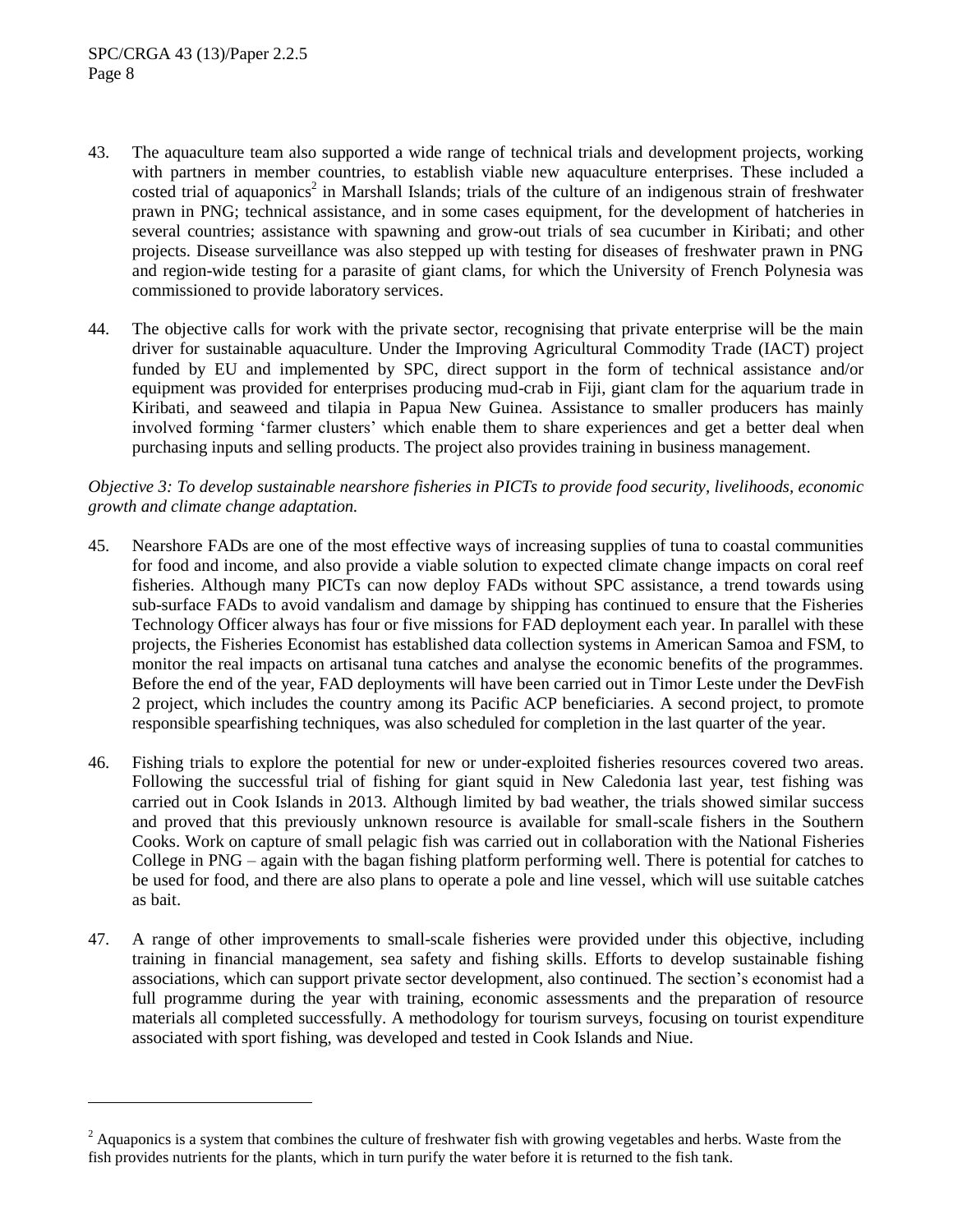48. CFP's work to support market access for fisheries products from PICTs continued. A range of technical assistance training and equipment was provided, mainly focusing on the three countries that export to Europe. An inspection of the systems in PNG and perhaps one other country was scheduled during the year by officials of the European Commission, and preparations for this were completed. CFP also aims to put systems in place in one more PICT to enable the country to meet these increasingly stringent requirements as well as helping private sector processors meet the needs of different export markets.

# *Director's Office*

# *Objective 1: To develop and sustain effective relationships between the division and its stakeholders.*

- 49. An important output under this objective was the successful conclusion of the  $8<sup>th</sup>$  Heads of Fisheries meeting, which was held in Noumea in March. The outcomes of the meeting are attached as annex 2. The meeting provided an opportunity to repeat a confidential survey of the perceptions of participants of the services provided by FAME to their governments, allowing comparison with results from 2009. On the key indicator of satisfaction with the services of the two programmes, there was a marked improvement. The approval rating increased from 75% to 85% for OFP and from 62% to 75% for CFP. Results of the survey also showed that Heads of Fisheries felt greater ownership of the programmes, better informed of activities and results, and had a high regard for the quality of fisheries information products.
- 50. Close coordination of activities with other regional and subregional organisations involved in the fisheries sector continued. The FFA/SPC colloquium was held as planned, with positive outcomes. The memorandum of understanding with WorldFish was renewed, and a letter of agreement on joint implementation of a three-country programme on community based fisheries management was signed. New joint projects were also agreed with L'Institut de recherche pour le développement (IRD) and FFA. A design study for a joint project with UNIDO was also completed.

# *Objective 2: To promote informed policy decisions and public awareness of marine resource issues and climate change in Pacific Island countries and territories.*

- 51. FAME continued to produce a full range of fisheries information materials. The fisheries address book continues to be popular. As well as allowing fisheries professionals to keep in touch across the region, it seems that is it also popular with the private sector. One successful exporter of giant clams recently reported that all of her foreign buyers contacted her for supplies after finding her contact details in the address book. Communication through various media was also maintained on a regular basis, with FAME staff producing press releases and handling regular requests for radio and TV interviews on regional services.
- 52. 2013 also saw the final phase of rolling out the findings of the assessment of the vulnerability of Pacific fisheries to climate change. In-country workshops were held in five countries, and advice given on how to incorporate fisheries adaptations into national strategies and plans. In a number of cases, the recommended adaptations were incorporated in national strategies; in others the consultation processes continue. Although there were outstanding requests to continue this process beyond the eight countries covered, there is unfortunately no more funding to extend the project.

# **PROGRESS TOWARDS ACHIEVING KEY DEVELOPMENT OUTCOMES OF THE CORPORATE STRATEGIC PLAN**

53. SPC's corporate plan calls for delivery of results against three key development outcomes (KDOs): sustainable economic development; sustainable natural resource and environmental management and development; and sustainable human and social development. Much of FAME's work is focused on the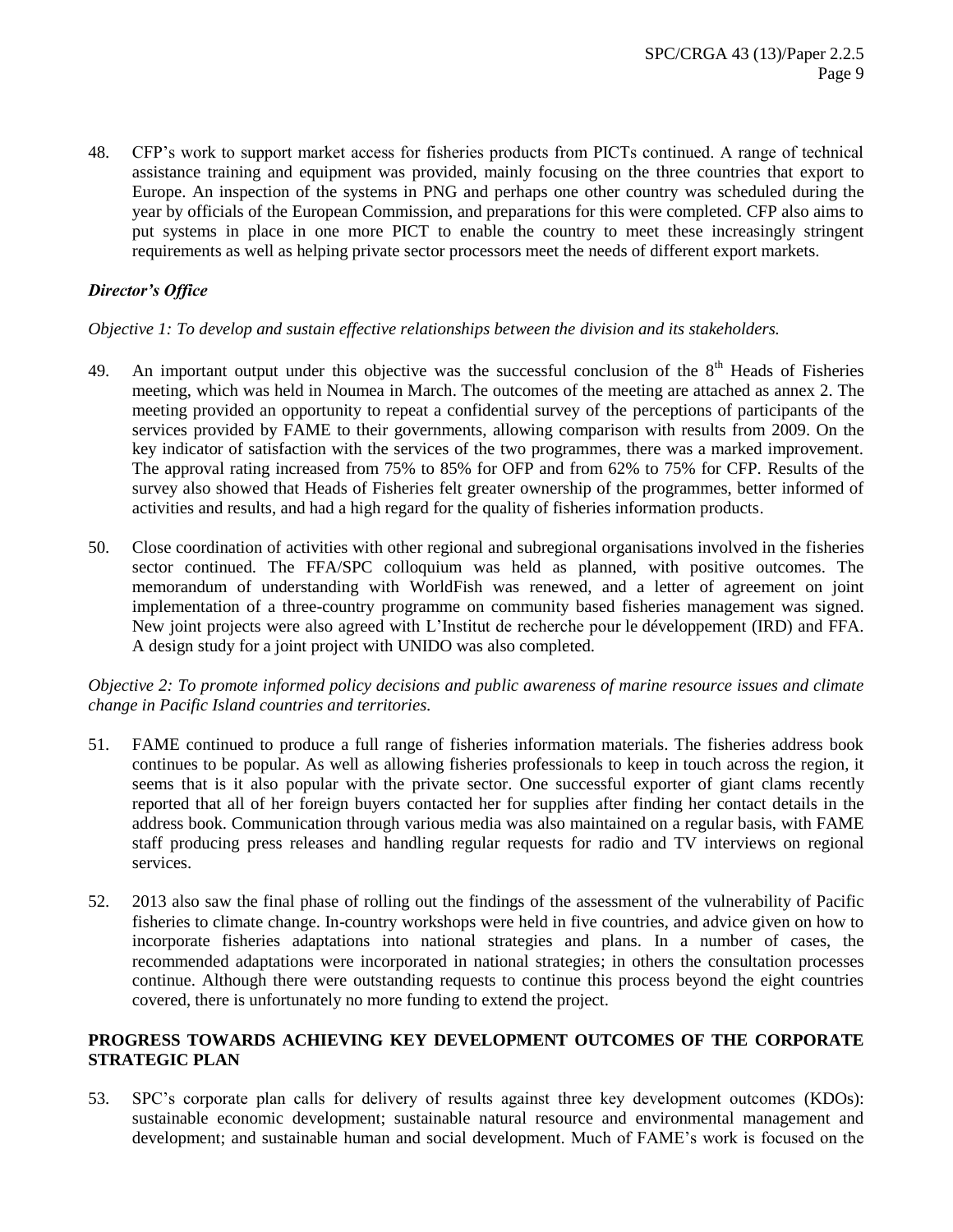management of natural resources (fisheries resources), but the other KDOs are addressed by many activities and it is not always easy to split them up. For example, a training programme may build human capacity to improve management of a resource, which in turn underpins economic activity. To avoid duplication, this part of the report brings together specific examples of work in different areas that contributes to a particular KDO.

# *Sustainable economic development*

- 54. Trade is at the heart of economic development. Fisheries products are one of the most widely traded commodities globally and one of the few exports from PICTs that have shown consistent growth in value over the last decade. For some small island countries, they are about the only commodity available for export. FAME is helping countries and individual exporters meet the demanding requirements of importing nations in terms of inspection and certification; assisting with eco-labelling to target niche markets; and assessing market opportunities. Of course a number of activities also target increased production of commodities for export. Examples include support for artisanal tuna fishing in Kiribati; and efforts to boost seaweed production in Fiji.
- 55. Market access to the EU for tuna products is important for the viability of processors in PNG, Fiji and Solomon Islands which employ thousands of workers. During 2013, advice was received that EU inspectors would conduct audits on the competent authorities in Papua New Guinea and one other Pacific Island country who certify the conduct of various inspections and testing to ensure products meet EU health requirements. In preparation, the SPC post-harvest officer, working with an experienced consultant, carried out pre-audit inspections in PNG and Fiji, and identified a number of corrective actions to prepare for the audits later in the year. The competent authorities impose high standards on local processors, and training for process managers was also provided.
- 56. Discriminating consumers in Europe and the US are increasingly demanding proof that the fish they eat has come from a sustainable fishery. The Marine Stewardship Council (MSC) provides a third-party certification scheme that carries out a rigorous investigation of the fisheries science before allowing producers to use their logo to certify products as sustainably harvested. In 2013, SPC provided information on the stock status of albacore and data on various aspects of the fishery, allowing the fishery in Fiji waters to be certified by MSC. Assistance was also provided to the Parties to the Nauru Agreement on the management measures need to retain their conditional certification of the PNA free school skipjack fishery.
- 57. Export of aquarium products introduces further complexities. Two of the popular exports from the region – coral and giant clams – are subject to the Convention on the Trade in Endangered Species, and need certification that their harvest is not detrimental to the status of the species (much of the production from the region is now farmed). SPC staff have assisted their counterparts in Fisheries Departments with this requirement. As live animals, clams exported to the EU are also subject to the reporting requirements of the Organisation of Animal Health (OIE). SPC supported a further training course to familiarise quarantine staff with the online reporting requirements, and has recently launched a study to test clams from across the region for the main notifiable pathogen.
- 58. Recent work in French Polynesia has established the viability of culturing giant clams from wild-caught larvae, with the potential to increase production. The authorities were keen to first establish the size of the international market for clams for aquaria, knowing that this is a small sector of the aquarium trade and could be oversupplied. SPC co-funded a detailed market assessment, which confirmed a significant opportunity for French Polynesian exports for the aquarium trade, but confirmed that the use for food would be better focused on the domestic market.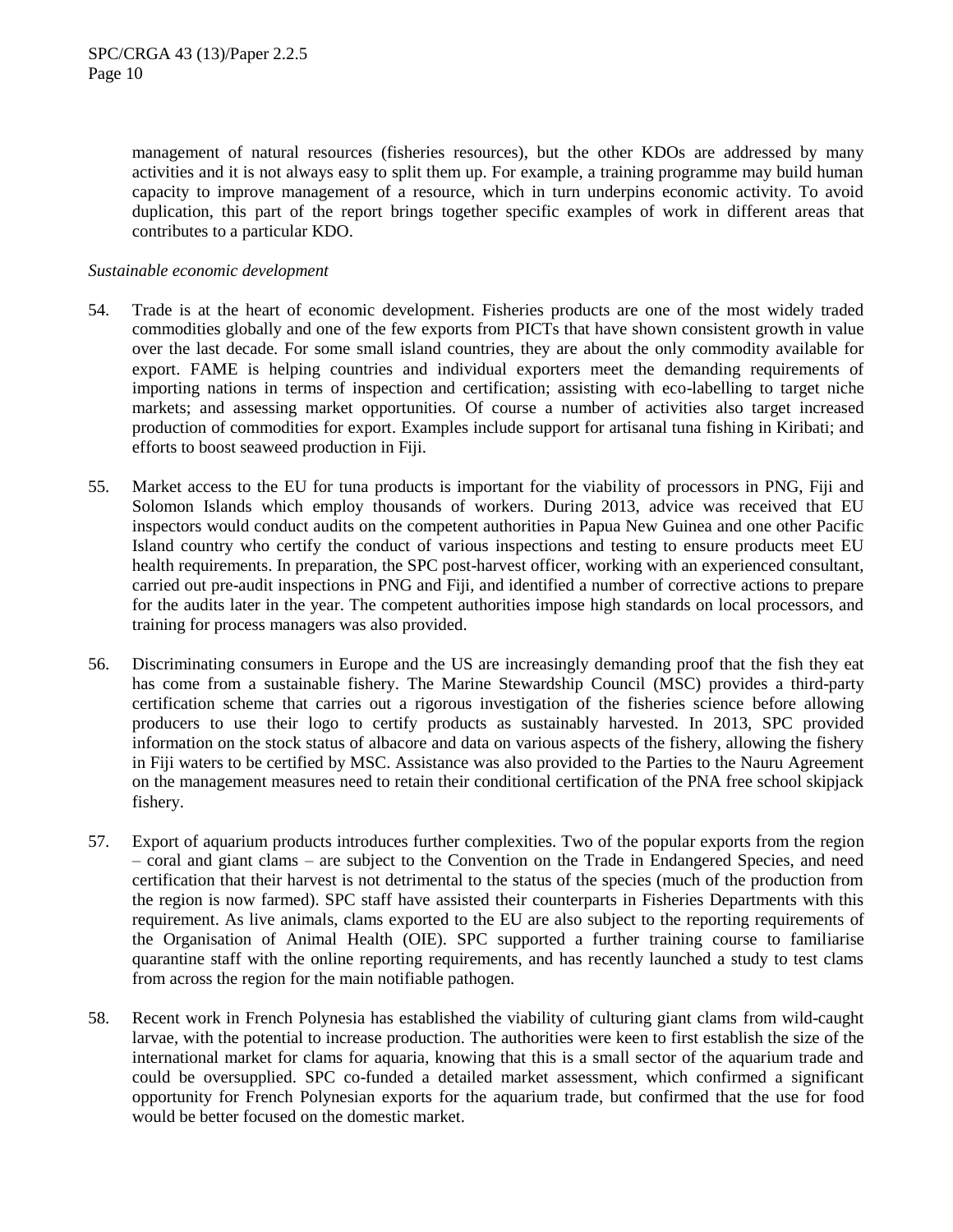#### *Sustainable human development*

- 59. Developing human capacity has always been an important role of FAME (and indeed SPC as a whole), with a range of training activities and attachments to build skills, knowledge and expertise. The emphasis is on 'learning by doing' and there is a mix of Noumea-based and in-country delivery. The subject matter is diverse: from the use of tuna data management programmes to identifying fish diseases; and from small boat safety to survey techniques to estimate sea cucumber populations. SPC was recently appointed as the service provider to deliver a number of short, practical in-country training courses for the New Zealand Aid Programme over the next five years.
- 60. A highlight of FAME training activities in recent years is the observer training programme, which has led directly to the employment of some 700 young Pacific Islanders as fisheries observers. While the emphasis was initially on simply getting the required number of observers trained and deployed, in 2013 emphasis has been placed on building the skills of national trainers and also developing the standards for debriefers – a role that provides a career step up for observers.
- 61. FAME has also explored other models of capacity building. In 2013, two staff from Pacific Island fisheries departments were fully funded under the AusAID Deepwater Snapper project to undertake MSc programmes at Australian universities. The two will complete the taught course, and then work on snapper stock assessments for their own countries for their Masters theses. The project is also providing support to two other students (one MSc, one PhD) who have other sponsorship for their studies but will benefit from attachments at SPC to work with the Snapper Scientist as their external supervisor. FAME staff also supervise and support research on various aquaculture topics by MSc students enrolled at the University of the South Pacific.
- 62. The Pacific Island junior professional scheme continued through 2013 with two recruits to the programme, which provides a one-year working attachment. Applicants are selected on merit and on the condition that their employer agrees to hold their position for them until they complete the assignment. The junior professionals undertake a range of fieldwork related to monitoring and management of coastal resources in several different countries before returning home. As well as building their skills and experience, they learn in detail how SPC can assist them in future and maintain contacts with relevant FAME staff once back in their own countries.
- 63. Since 2012 FAME has also been exploring opportunities to introduce knowledge of fisheries and fisheries issues into the school systems of member countries. In 2013, a project to provide materials for schools across Cook Islands was agreed on with the education authorities. Based on the guides developed for community workers, the materials provide information on the species and species groups most important for fishing, and show how these resources can be better managed through simple controls. A special guide for teachers, outlining a number of practical projects to be undertaken by students of different ages, is also being developed.

# *Sustainable Natural Resource Management*

64. Science based management of fisheries resources is the core function of the Division, and a number of important outcomes were achieved in 2013. In the oceanic fishery, PICTs have sought to increase their control of longline fisheries, while imposing sustainable management, through developing limits on catch or effort based on EEZs. Currently, catch limits in these fisheries agreed by the WCPFC (for example, for bigeye tuna) are allocated by national fleet. SPC has worked with PNA members on a scheme that allocates fishing days in the longline fishery for tropical tunas to EEZs. This has been agreed to by six of the eight PNA countries and is now in a trial phase.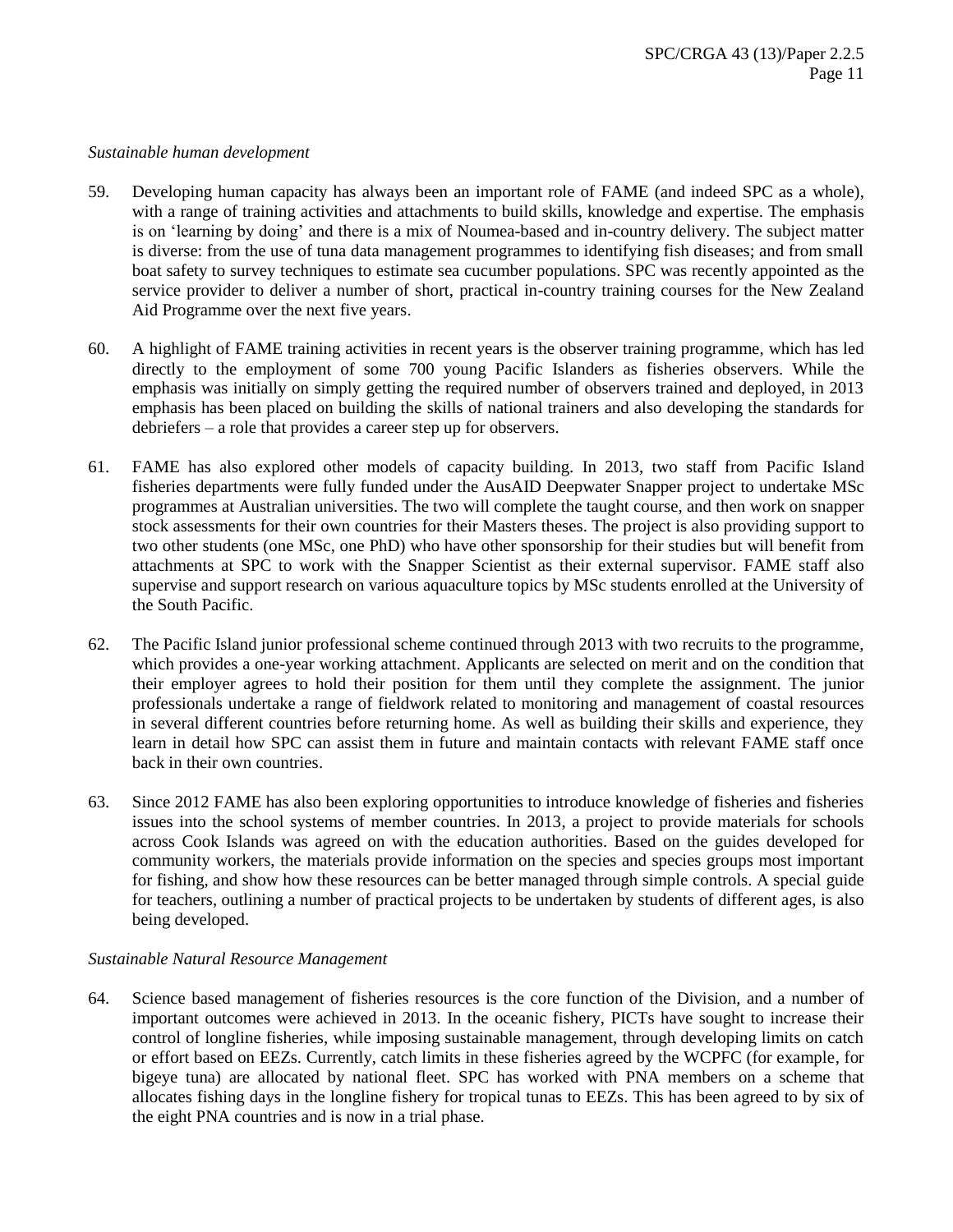- 65. In the subtropical fishery for albacore, a somewhat different approach has been used with the objective of setting a total allowable catch for each EEZ. Inevitably, countries see this process as an opportunity to 'stake a claim' to a share of the catch for the fishery and a number of meetings have been held to moderate expectations and bring the total catch allocation within the limit of maximum sustainable yield. SPC has supported this FFA initiative by providing information on sustainable yields, historical catches and the potential catch by zone to inform the decision-making process. An allocation formula has now been agreed in principle at the technical level and it is hoped it will be endorsed before the end of the year.
- 66. The heavy fishing pressure on sharks, driven by the ever-increasing prices paid for sharkfin in Asian markets, has attracted global concern. SPC is implementing the shark research plan of the WCPFC, which aims among other things, to improve collection of data on catches of different species from logsheets and observer reports. In 2013 the results of a stock assessment for silky shark were presented to the Scientific Committee, showing that, like the oceanic white tip shark assessment in 2012, the stock of the species is severely depleted. An analysis of the impacts of different gear types identified that a ban on 'shark lines' – short lines attached to the floats of a tuna longline – would be an effective measure to reduce catches. This will be proposed at the full WCPFC meeting in December and, if approved, will supplement a number of measures already taken by individual PICTs.
- 67. In coastal fisheries, good progress was made in a number of PICTs with putting improved management measures in place. In Samoa, SPC assisted with the development of a national coastal fisheries strategy, which sets out a plan of work for the development of management plans for export fisheries as well as the further development of community based management measures at the village level.
- 68. In Solomon Islands, a draft management plan for sea cucumber was developed following nation-wide resource surveys initiated by CFP and analysis of the results by fisheries staff during attachments in Noumea. In Vanuatu, plans for sea cucumber and trochus have also been drafted with SPC support. The plans are now at the public consultation stage. In Vanuatu, fisheries staff will hold discussions at the community level to seek wide public comment. In Solomon Islands the first consultation will be with Provincial Administrators at their annual meeting in Honiara to secure the endorsement of local government, which has devolved responsibilities for inshore fisheries management.
- 69. In Tokelau a precautionary closure of the sea cucumber fishery was followed by resource surveys for sea cucumber and two other groups of invertebrates that are easily over-exploited – giant clam and coconut crab. The fisheries officers from each island again came to Noumea to work through the data they had collected, after being trained by SPC staff in the field, and developed management recommendations that they have taken back for consultation.

# **ADDRESSING CROSSCUTTING INITIATIVES**

# *Gender*

- 70. FAME actively promotes the view that gender should not be a barrier to advancement in any fisheries career. During the year a brochure was prepared and circulated to promote careers in the tuna industry for young men and women. A second leaflet looks at the more specific opportunity for women to work as fisheries observers. While this remains a male dominated profession, SPC's efforts have been successful and 32 women are now employed as observers in PNG, Solomons, Fiji and Kiribati – benefiting from a special module during their training.
- 71. Another information product was the 30 minute video *'Wawata Topu',* which features the women spearfishers of Atauro Island in Timor Leste. The video provides a candid view of the pressures that caused these women to adopt a livelihood option that would normally be regarded as 'man's work' – both in Timor and across many PICTs. As well as challenging gender stereotypes, it carries important messages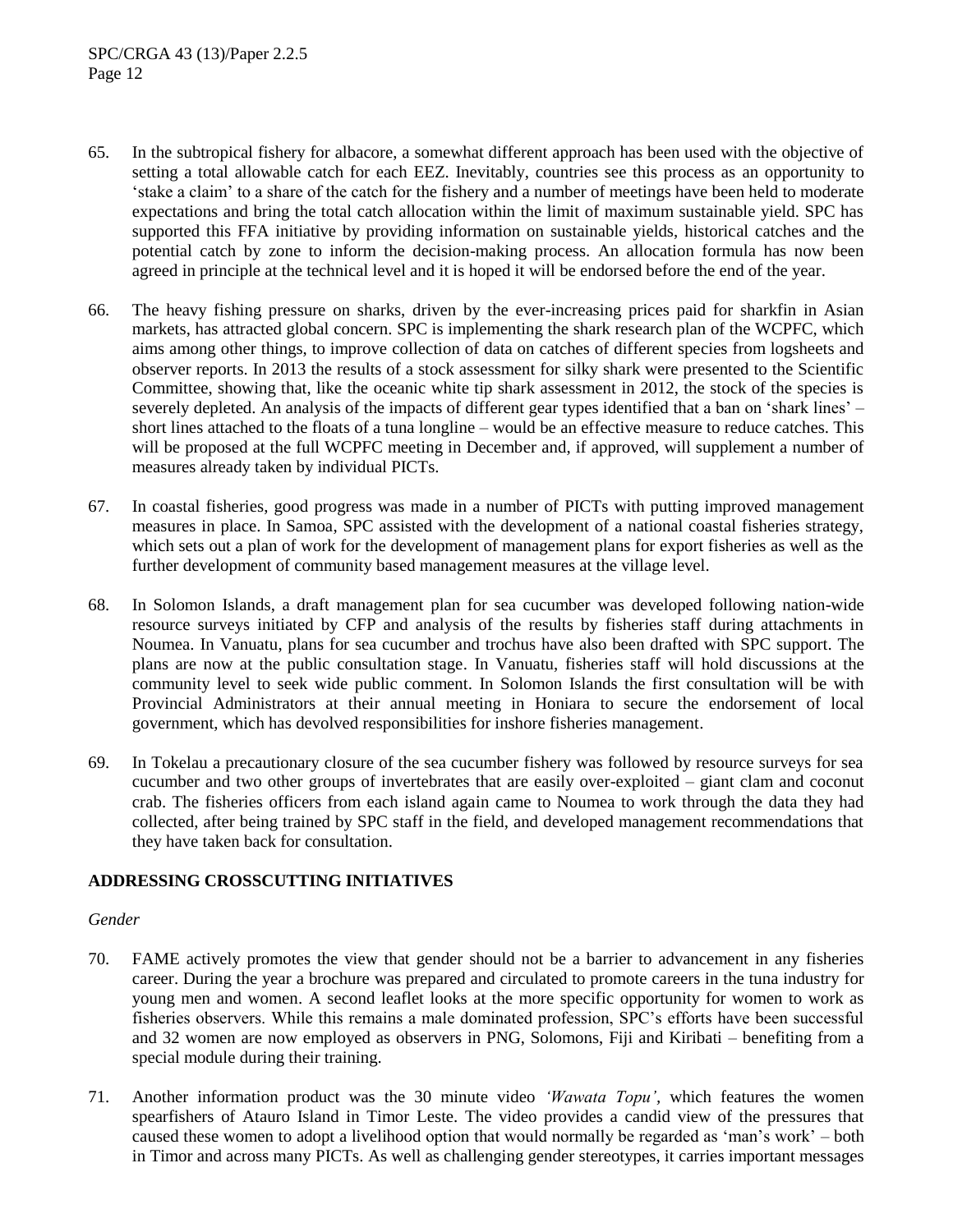about the need for men and women to share family responsibilities fairly and asserts the importance of coastal fisheries for food security in this newly independent country. The video – with a sound track recorded in the local language but with subtitles in English or French – will be distributed to television stations across the Pacific. It is already available on-line and has attracted considerable interest.

### *Food security*

- 72. The importance of fish for food security in PICTs has been stated many times, and FAME activities aim to: maintain levels of fish production from coastal resources; provide new opportunities to access tuna (through FAD deployment); provide fish and income from aquaculture; and explore previously under-used or unexploited resources.
- 73. During 2013, FAME completed analysis of another potential source of fish for food the by-catch of edible species in the purse seine fishery. Based on data from seven member countries, the study, estimated the edible by-catch of species such as rainbow runner to be between 3,000 and 4,000 tonnes per year in recent years – much of it discarded at present. The catches in the EEZs of some smaller countries could potentially provide 20 kg per person per year if the fish were landed for local consumption. Of course there is already a trade in by-catch in some of the more important transhipment ports, but there may be opportunities to expand and improve on this.

#### *Reducing risks/responding to climate change*

74. As noted in paragraph 6, one of the substantive changes from the review of the strategic plan was to recognise the increasing importance of climate change impacts on fisheries. The division has activities in forecasting long-term impacts on oceanic fisheries; monitoring coastal fisheries to detect impacts of climate change; working with communities on pilot projects to increase their resilience; and assisting at the national level with adaptation plans and strategies.

#### *Human rights*

*75.* The management of natural resources is an area prone to corruption. FAME contributes to addressing governance issues through enhanced institutional capacity for planning and implementation of transparent and accountable resource management. Oceanic stock assessment results are publically distributed, with highlights provided to the media, contributing to greater transparency. Coastal management plans are developed based on local needs and involve public consultation to foster increased participation and equity.

#### *Addressing NCDs*

- 76. Fish is recognised as an important element of a healthy diet, and maintaining or increasing the availability of fish for consumers contributes to the fight against disease. For example, the recently launched aquaponics system in Marshall Islands will be operated by the Pacific Wellness Centre – a non-profit organisation dedicated to improving diets through the supply of fresh fish and vegetables.
- 77. While much of the discussion on NCDs focuses on lifestyle diseases, workplace accidents are another cause of mortality and morbidity affecting economically productive members of the community. The fishing industry has a poor safety record in comparison with others. FAME staff deliver 'safety at sea' training as part of all courses in fishing techniques, and produce a wide range of materials aimed at reducing the loss of small boats at sea. The aquarium export industry also has a poor safety record in some PICTs, with accidents causing the death or paralysis of several divers each year. FAME has recently started a programme to provide training, and recommends the requirement that all licensed operators use only certified divers.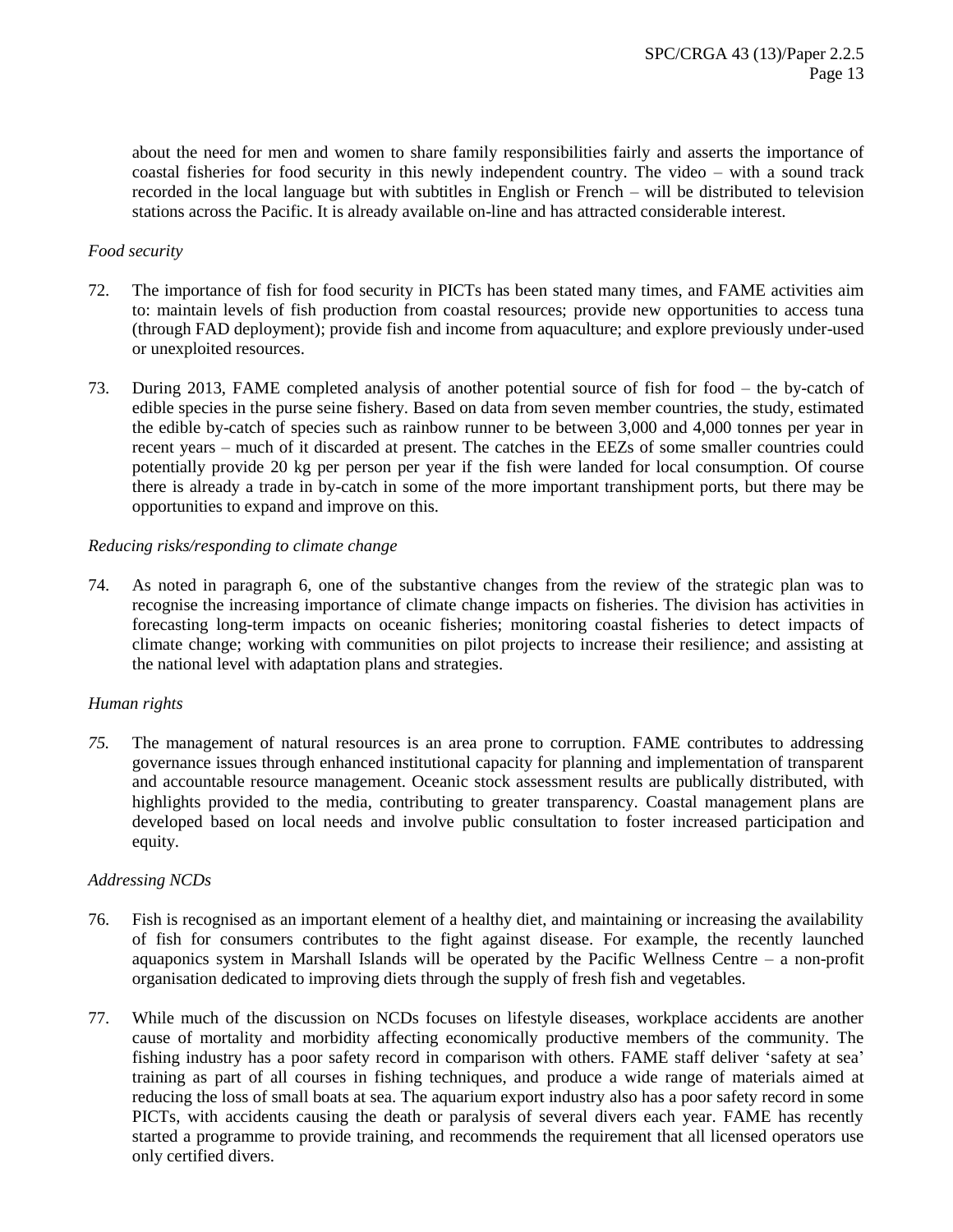# **2013 STAFFING AND BUDGET**

78. The revised budget for the division for 2013 was 13,685,400 CFP units (equivalent to around USD 14 million at current exchange rates). The breakdown between the two programmes and the Director's Office is shown in Table 1.

# *Table 1: Revised expenditure budget of FAME for 2013 (CFP units)*

|         | <b>Director</b> | OFP       | <b>CFP</b> | <b>Division</b> |
|---------|-----------------|-----------|------------|-----------------|
| Core    | 332 100         | 1 175 900 | 1 413 300  | 2 9 2 1 3 0 0   |
| Project | 609 000         | 6464 100  | 3691000    | 10 764 100      |
| Total   | 941 100         | 7 640 000 | 5 104 300  | 13 685 400      |

79. In general, FAME programmes were adequately funded in 2013, but the situation is less promising for 2014 and beyond.

# *Staffing*

80. Staffing levels have remained stable for the last three years. In mid-2013, the division had 84 staff; 32 were female (38%). The breakdown is shown in Table 2.

*Table 2: Staffing of FAME as at July 2013*

|                | <b>Director's Office</b> | OFP | `FP | <b>Total</b> |
|----------------|--------------------------|-----|-----|--------------|
| Professional   |                          |     |     |              |
| Technical      |                          |     |     |              |
| Administrative |                          |     |     |              |
| Combined       |                          |     |     |              |

*Note: For consistency with the budget presentation, Fisheries Information Unit staff are listed under CFP, but will continue to work for both programmes and report to the Director.*

- 81. Nineteen nationalities are represented among the staff (plus staff who come from each of the three French territories), and 17 of the 54 internationally recruited posts are held by nationals of Pacific Island countries. The number of Pacific Island internationally recruited staff employed by the division has remained the same as last year.
- 82. As in previous years, technical staff are seconded to national fisheries administrations in New Caledonia and French Polynesia, while FAME projects meet the costs of staff employed through national fisheries administrations in a number of other countries on a short-term basis. Currently, three professional staff and one technical officer are based in the SPC Suva office. The FAME presence in the Pohnpei office is reduced to one tag recovery officer as funding for the observer training officer position has ended, while observer data entry posts have transferred to WCPFC.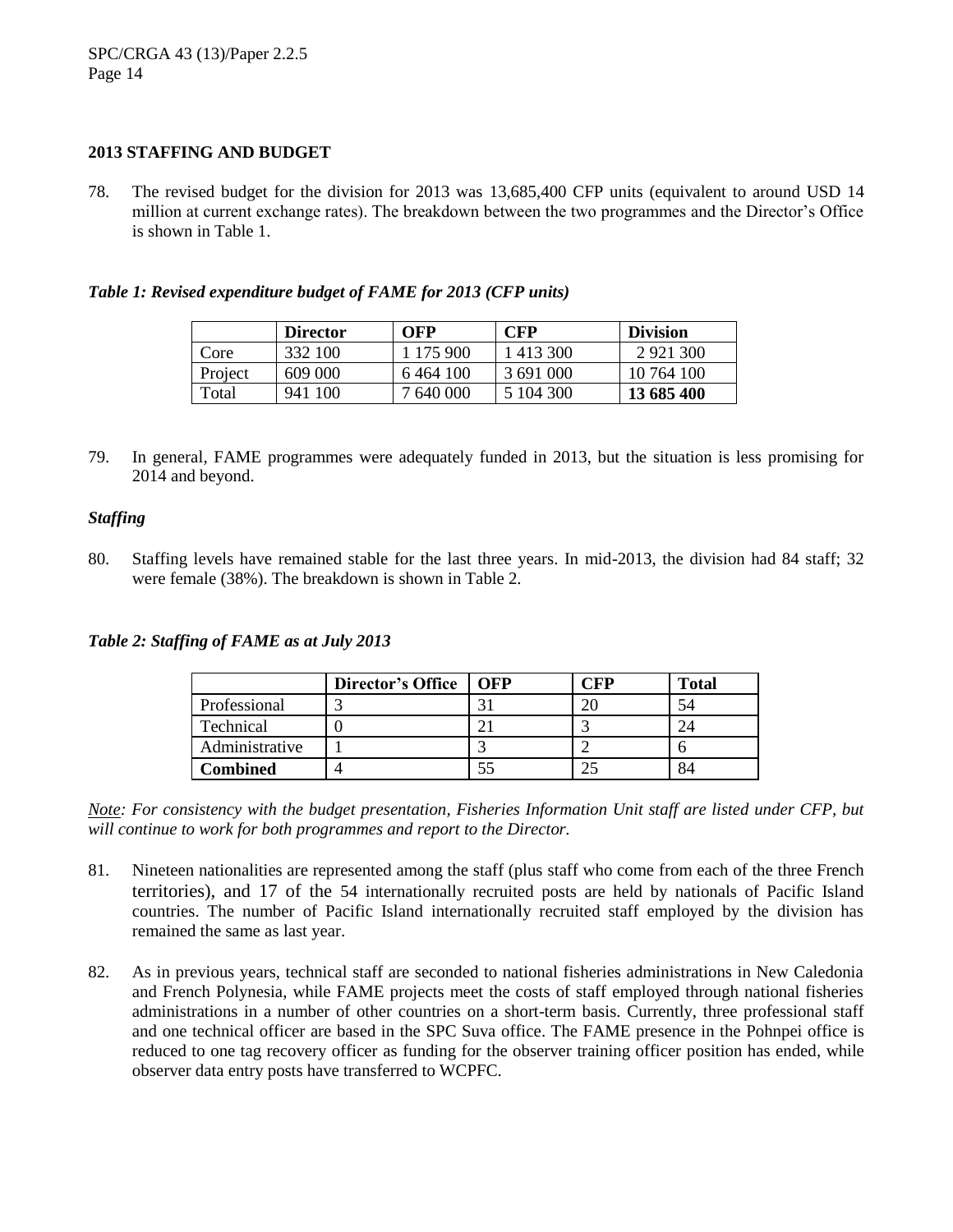# **2014 WORK PROGRAMME AND BUDGET**

#### *Work programme*

- 83. The expected outputs of the division for 2014 that can be achieved with the financial resources that have been secured – are summarised as usual in the 'green book' budget. It is not always easy to separate the results of recurrent and project funding – many results require the input of resources from both, reflecting the alignment of projects with the strategic plan and a continuing shortage of recurrent funding.
- 84. These results are developed into a more detailed work plan in the first weeks of the year, which itself feeds into the performance appraisal system for staff. The main work areas and projects of the division are described in the report on 2013 results. During 2014, implementation of most of these programmes will continue. This section of the report will therefore focus on where there will be changes.

#### *Oceanic Fisheries*

- 85. An important output for 2014 will be the new stock assessment for bigeye tuna. Following the independent review of the 2011 assessment, OFP scientists have been working to improve both the input data for this assessment, as well as elements of the Multifan CL model that is used to generate it. These improvements may result in a significant change to the current assessment, which shows that overfishing is occurring and fishing mortality needs to be reduced by about one third. Revised stock assessments will also be provided for yellowfin tuna and skipjack.
- 86. The year will also see the opportunity to build on the results of trials of electronic reporting that are currently in progress. While securing the agreement of the different fleets to use new technology can be time consuming, it would be reasonable to expect all domestic and locally based purse seine vessels to be reporting catches electronically by the end of 2014. Combined with the development of national fisheries information systems, there is a real prospect that PICTs will have near real-time information on fishing operations in their waters in the near future.
- 87. The recent stock assessment of swordfish potentially an important target for longline fisheries for PICTs in the south of the region – was equivocal due to different results from two studies of the growth rate. During 2014, SPC will host an expert on the species as a Marie Curie fellow, with a view to resolving uncertainty on the key biological parameters so that improved assessments can be delivered.

# *Coastal Fisheries*

- 88. 2014 will see the implementation of a new collaborative project with WorldFish on community based fisheries management. The project will extend work already carried out in Solomon Islands and will develop suitable approaches for Kiribati and Vanuatu, with two locally recruited SPC staff working alongside their counterparts in the national fisheries administrations in each of these two countries. Advertisements for these positions were being issued as this report was prepared.
- 89. A major new aquaculture project, funded by ACIAR, will also enter its first full year of operation after a delayed start. Working in Fiji, Samoa, Vanuatu and Kiribati, the project will expand the culture of tried and tested aquaculture species: sandfish in Kiribati; and tilapia and freshwater prawns in the other three countries. Although FAME has collaborated in many ACIAR aquaculture projects, this is the first time we have been the lead agency.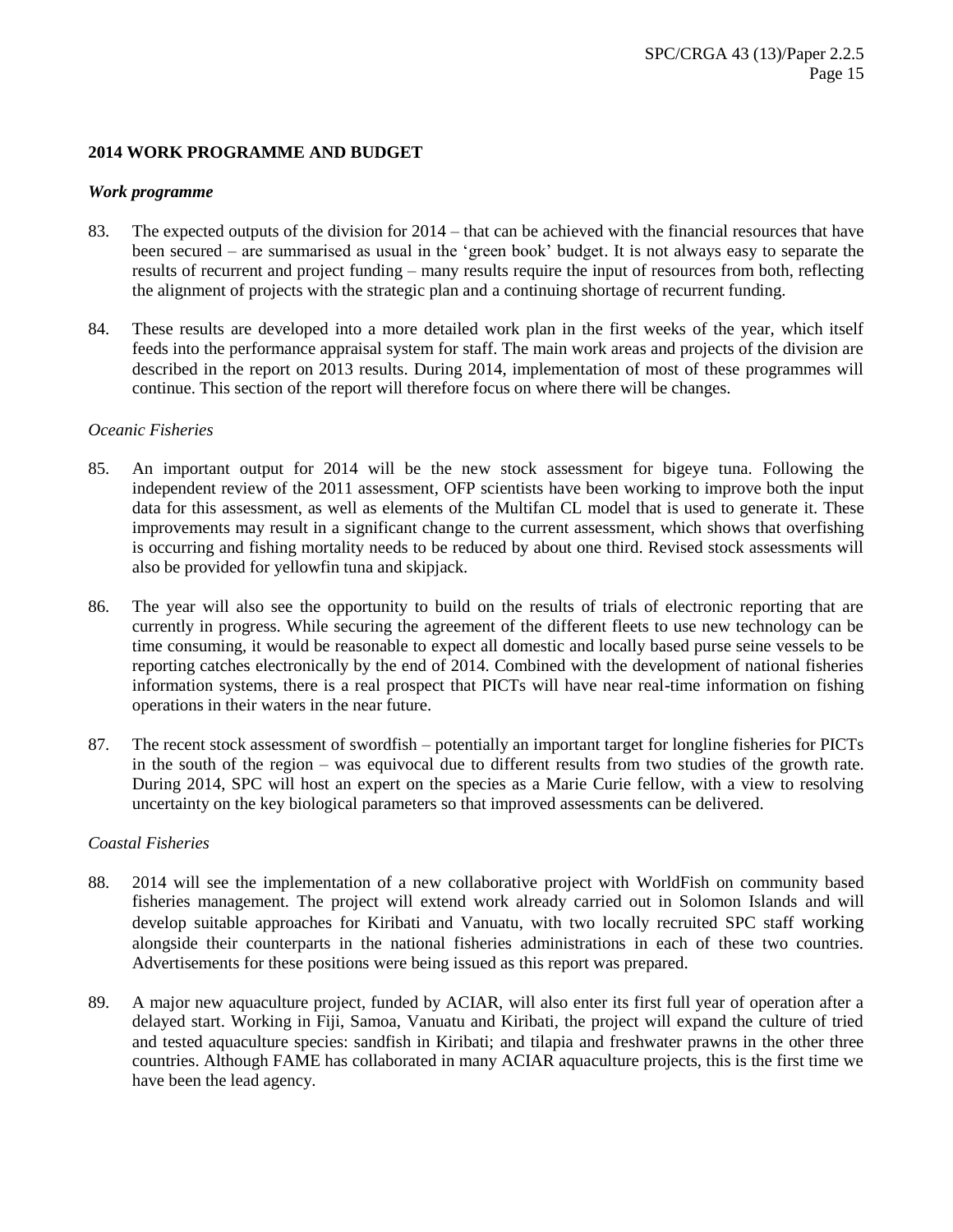# *Director's Office*

- 90. A new Director will be in place in 2014, and it is not for the old one to prescribe his or her work, but priorities may include:
	- implementing the recommendations of the mid-term review of the division's main AusAID funded project;
	- developing a project proposal for EU funding under EDF 11 (assuming that the regional indicative programme is agreed on promptly);
	- hosting a mid-year technical meeting, which will combine a presentation of the results of ACIAR projects with the annual steering committee meeting for EU projects and an informal consultation with Heads of Fisheries;
	- taking up the chair of the Marine Sector Working Group again, with a view to progressing some of the project concepts developed to implement the regional Oceanscape initiative.

# *Budget*

91. 2014 expenditure is estimated as follows (Table 3).

# *Table 3: Estimated expenditure budget of FAME for 2014 (CFP units)*

|               | <b>Director</b> | OFP           | CFP       | <b>Division</b> |
|---------------|-----------------|---------------|-----------|-----------------|
| $\text{Core}$ | 316 600         | l 045 400     | 301 000   | 2 663 000       |
| Project       |                 | 4 508 500     | 2 966 200 | 7474700         |
| Total         | 316 600         | 5 5 5 3 9 0 0 | 4 267 200 | 10 137 700      |

92. The core funding available to the division was cut by nearly 9% as a result of the decline in the value of the Australian dollar (the main source of core funds) and the decision not to apply any cut to corporate and support services. This leaves the division with less core funding – in CFP terms – than in 2005. Declines in project income result from the ending of the division's main EU funded project (although an extension and some limited additional funding were expected to be approved before the end of the year); the end of GIZ (German) funding for community-based climate change activities; and the end of AusAID funded climate change work.

# **FUTURE DIRECTION, OPPORTUNITIES AND CHALLENGES**

- 93. As stated before, and after a period of three years in which the Division has enjoyed reasonably stable levels of funding, FAME once again faces a major challenge in maintaining important areas of work due to discontinuity in the project funding cycle.
- 94. In 2014 FAME will lose its capability to provide policy advice on climate change adaptation; to implement community-based fisheries management incorporating climate change adaptations; to analyse and report to countries on the likely impacts of climate change on tuna; and to provide support and training to PICTs in monitoring climate change impacts on coastal fisheries. This last area includes the well-regarded young professional scheme, which will have to stop unless other funding is secured.
- 95. In early 2015 at the latest, work supported by EU SciCOFish funding will end. This includes all of FAME's capability to deliver observer training across the region (other New Zealand funding in this area ends around the same time), as well as support for assessment of coastal resources and the development and maintenance of databases on coastal fisheries. In theory, the EDF 11 regional programme should be operational from early 2014, but in the past there have often been delays.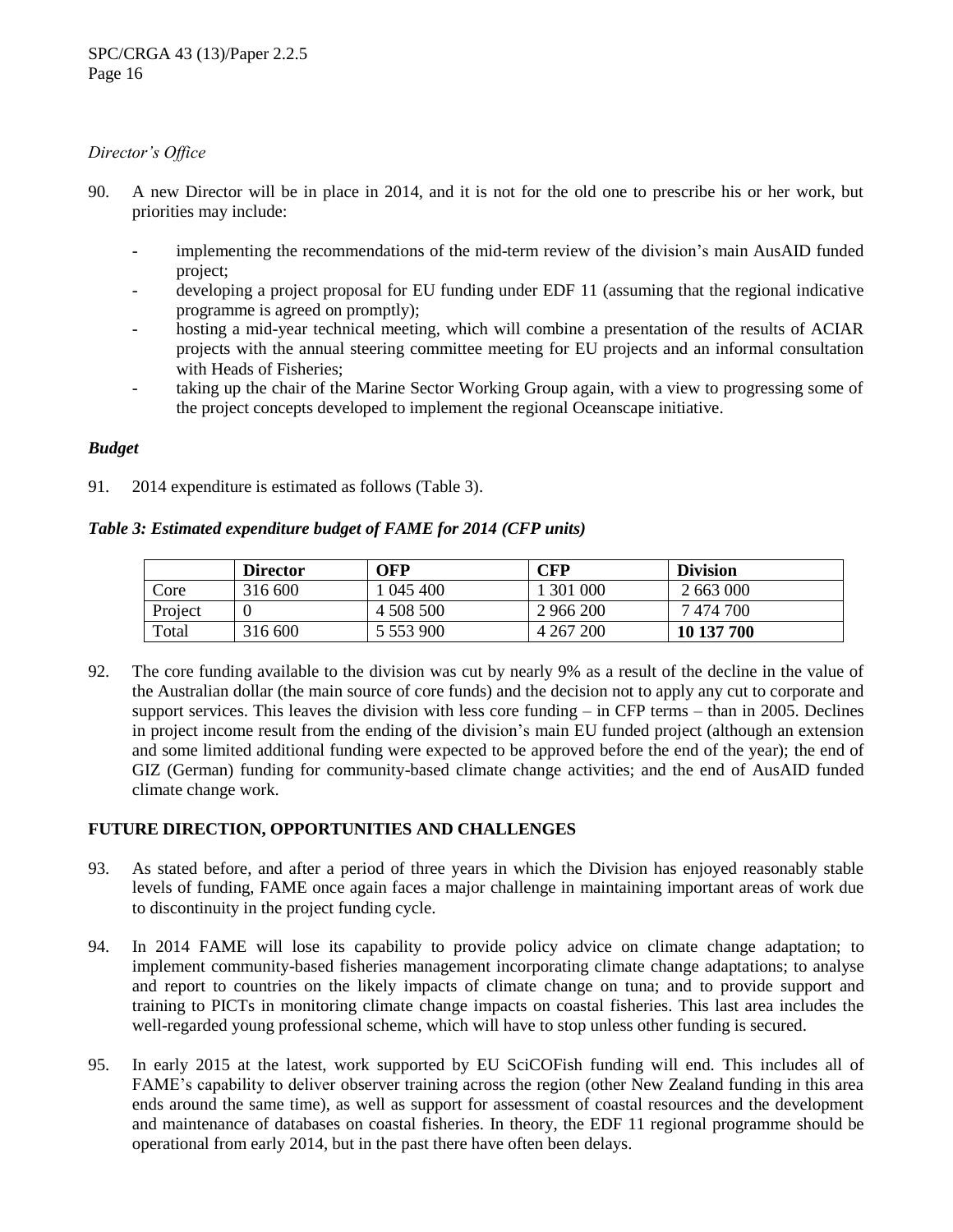96. Despite favourable reviews of projects and the overall work programme of FAME, and despite commitments by development partners to move towards more sustained funding in the medium term, the problem of discontinuity of funding for essential work still remains.

# **RECOMMENDATIONS**

- 97. CRGA is invited to:
	- i. endorse the revised endorse the revised Strategic Plan 2013-2016 of the Fisheries, Aquaculture and Marine Ecosystems Division (FAME), noting that it has already been reviewed and approved by Heads of Fisheries;
	- ii. note the achievements of the FAME Division in 2013;
	- iii. approve the continuation of work in many of these areas in 2014, as well as some new initiatives described;
	- iv. note with concern the problems that the division may face in delivering key services in 2014/15, and urge the European Union and Regional Authorising Officer to consider timely support for a follow-up fisheries project under the EDF 11 regional programme;

\_\_\_\_\_\_\_\_\_\_\_\_\_\_\_\_\_\_\_\_\_\_\_\_\_\_\_\_\_\_\_\_\_\_

v. note the outcomes and recommendations of the  $8<sup>th</sup>$  Heads of Fisheries Meeting.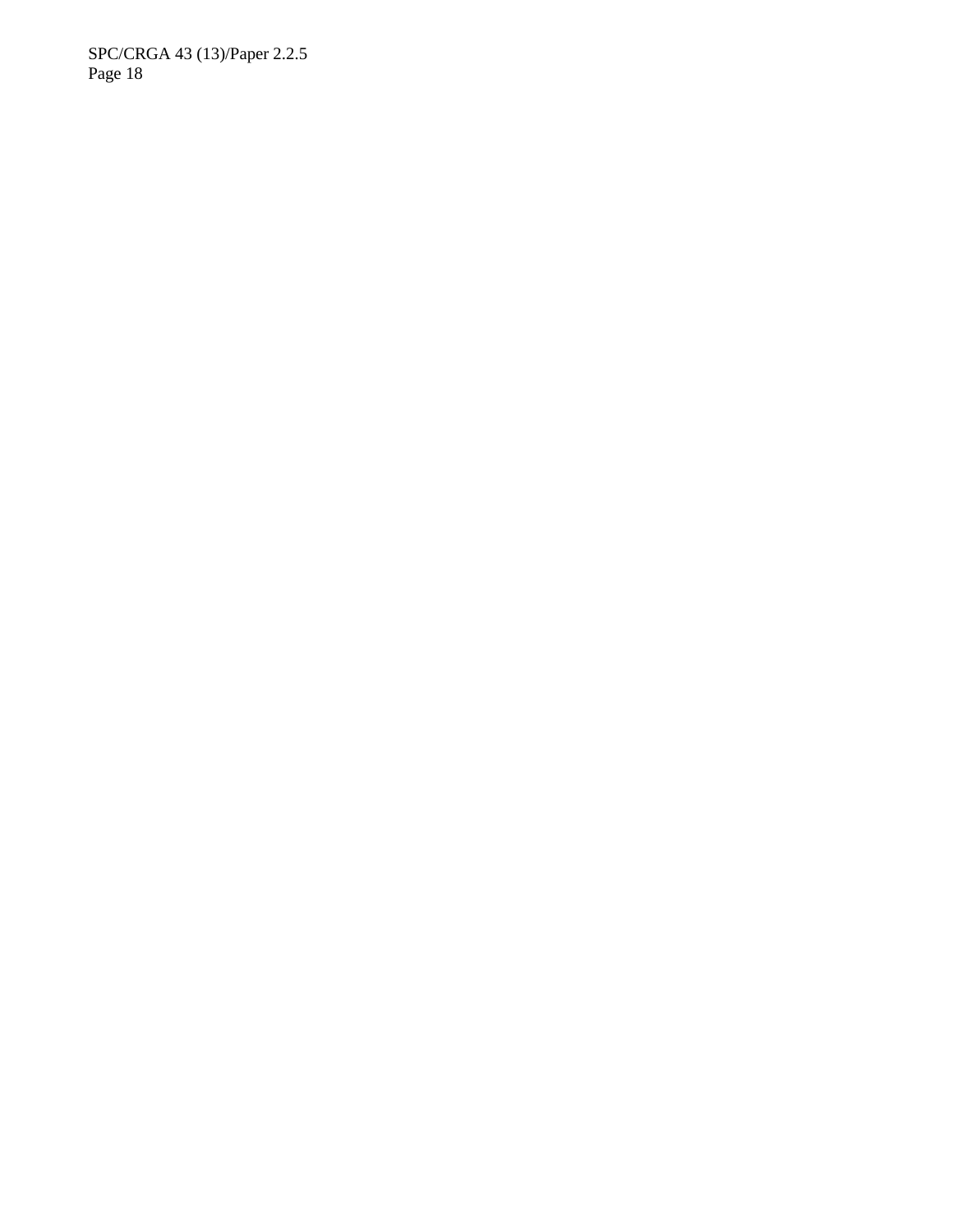# ANNEX 1

# **MID-YEAR STATUS REPORT ON OUTPUTS BY DIVISION STRATEGIC PLAN GOALS – BY MEMBER, MULTI-COUNTRY AND REGIONAL**

# **FAME NATIONAL WORK IN 2013**

# **FRANCOPHONE COUNTRIES**

| <b>Section</b>                           | <b>Strategic Objective</b>                                                                                                             | <b>Planned Output</b>                                                                                                                                                                                     | <b>Status</b> |  |  |  |  |
|------------------------------------------|----------------------------------------------------------------------------------------------------------------------------------------|-----------------------------------------------------------------------------------------------------------------------------------------------------------------------------------------------------------|---------------|--|--|--|--|
|                                          | <b>French Polynesia</b>                                                                                                                |                                                                                                                                                                                                           |               |  |  |  |  |
|                                          |                                                                                                                                        | Develop an export database for coastal<br>resources for French Polynesia                                                                                                                                  | On Track      |  |  |  |  |
| Science &<br>Management                  | Enhanced coastal fisheries<br>management policies and systems<br>based where possible on scientific<br>assessments of the status of    | French Polynesia baseline assessments and<br>monitoring report completed for the<br>aquarium trade and capacity development<br>provided.                                                                  | On Track      |  |  |  |  |
|                                          | national coastal marine resources                                                                                                      | Post larval capture and culture assessments,<br>exports trials and reporting for invertebrates<br>completed for French Polynesia                                                                          | On Track      |  |  |  |  |
| Ecosystems<br>Monitoring &<br>Assessment | Appropriate ecosystem models and<br>analyses are available to inform<br>ecosystem-based fisheries<br>management                        | Country-specific web portal developed for<br>accessing Climate Change Seapodym<br>ecosystem information                                                                                                   | On Track      |  |  |  |  |
|                                          | Improved knowledge of the impacts<br>of climate change on oceanic<br>ecosystems to inform adaptation                                   | Country-specific web portal completed to<br>improve access to information on climate<br>change impacts on oceanic ecosystems                                                                              | On Track      |  |  |  |  |
| <b>Fisheries</b><br>Monitoring           | Enhanced national capacity in<br>fisheries monitoring                                                                                  | Technical support for national observer and<br>port sampling programme                                                                                                                                    | Completed     |  |  |  |  |
|                                          |                                                                                                                                        | <b>New Caledonia</b>                                                                                                                                                                                      |               |  |  |  |  |
|                                          |                                                                                                                                        | Technical factsheets produced on<br>mariculture aquaculture commodities for<br>New Caledonia                                                                                                              | Completed     |  |  |  |  |
|                                          | Increased skills & knowledge base                                                                                                      | Mariculture hatchery facilities established<br>in New Caledonia                                                                                                                                           | Completed     |  |  |  |  |
|                                          |                                                                                                                                        | Report completed on results of scallop and<br>lobster aquaculture development projects                                                                                                                    | On Track      |  |  |  |  |
| Aquaculture                              | to maximise the return on<br>investments in aquaculture                                                                                | Training attachment on mariculture<br>completed                                                                                                                                                           | Completed     |  |  |  |  |
|                                          |                                                                                                                                        | Report completed which reviews current<br>practices and areas for improvement in the<br>New Caledonia shrimp industry - On-going<br>technical advice provided on aquatic animal<br>health                 | On Track      |  |  |  |  |
| Nearshore                                | Improved capacity for subsistence,<br>artisanal, sport and industrial<br>fishing activities within the<br>sustainable production level | Assistance provided to strengthen sport<br>fishing tourism in New Caledonia -<br>Promotional materials (films and articles)<br>will be produced in support of fly-fishing<br>tourism in northern province |               |  |  |  |  |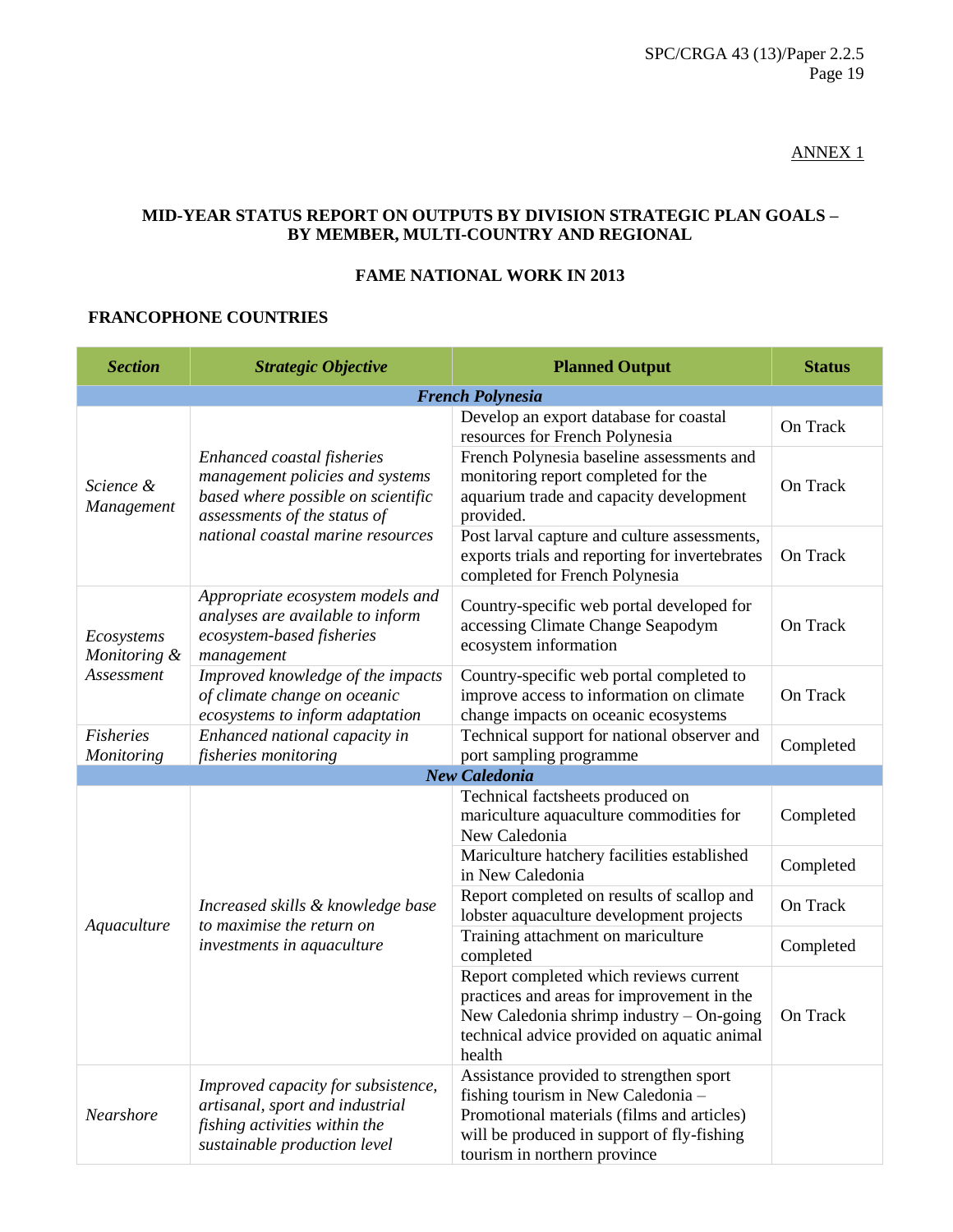| Science &<br><b>Management</b>           | Enhanced coastal fisheries<br>management policies and systems<br>based where possible on scientific<br>assessments of the status of national<br>coastal marine resources                   | New Caledonia baseline assessments<br>and monitoring report completed for the<br>aquarium trade and capacity<br>development provided.                                                | On Track  |
|------------------------------------------|--------------------------------------------------------------------------------------------------------------------------------------------------------------------------------------------|--------------------------------------------------------------------------------------------------------------------------------------------------------------------------------------|-----------|
| Ecosystems<br>Monitoring &<br>Assessment | National ecosystem-based<br>management of oceanic fisheries is<br>supported by the best scientific<br>information and advice                                                               | Tuna Fisheries Artisanal Data<br>Management System provided to New<br>Caledonia for Deep Water Snapper                                                                               | On Track  |
|                                          | Enhanced data on the biological<br>characteristics of oceanic species and<br>their environment are available to<br>support stock assessment and<br>ecosystem-based fisheries<br>management | Lab analyses of NECTALIS cruise<br>completed                                                                                                                                         | On Track  |
|                                          | Appropriate ecosystem models and<br>analyses are available to inform<br>ecosystem-based fisheries<br>management                                                                            | Country-specific web portal developed<br>for accessing Climate Change<br>Seapodym ecosystem information                                                                              | On Track  |
|                                          | Improved knowledge of the impacts of<br>climate change on oceanic ecosystems<br>to inform adaptation                                                                                       | Country-specific web portal completed<br>to improve access to information on<br>climate change impacts on oceanic<br>ecosystems                                                      | On Track  |
|                                          |                                                                                                                                                                                            | <b>Vanuatu</b>                                                                                                                                                                       |           |
|                                          | Improved strategic policy, planning,<br>and administration of the aquaculture<br>sector to meet current and future<br>needs                                                                | <b>Updated National Aquaculture Plan</b><br>completed for Vanuatu                                                                                                                    | Completed |
|                                          | Increased skills & knowledge base to<br>maximise the return on investments in                                                                                                              | Report completed on training activities<br>and results (year 1 of 3) of JICA funded<br>Part II Grace of the Sea Mariculture<br>Project in Vanuatu – On-going technical<br>assistance | On Track  |
|                                          | aquaculture                                                                                                                                                                                | Technical assistance and equipment<br>provided for freshwater hatchery<br>development                                                                                                | Completed |
| Aquaculture                              | Competent authorities with<br>strengthened capability using science-<br>based approaches to manage aquatic<br>biosecurity risks and to facilitate trade                                    | Review of national biosecurity bill<br>completed to incorporate aquatic<br>biosecurity component                                                                                     | Completed |
|                                          | Increased skills & knowledge base to<br>maximise the return on investments in<br>aquaculture                                                                                               | In-country consultation conducted and<br>report completed providing<br>recommendation for Vanuatu's<br>involvement in the new RESCCUE<br>Project                                     | Completed |
|                                          | Improved strategic policy, planning,<br>and administration of the aquaculture<br>sector to meet current and future<br>needs                                                                | National aquaculture legislation<br>developed for Vanuatu - Two national<br>consultations done, one with FFA                                                                         | Completed |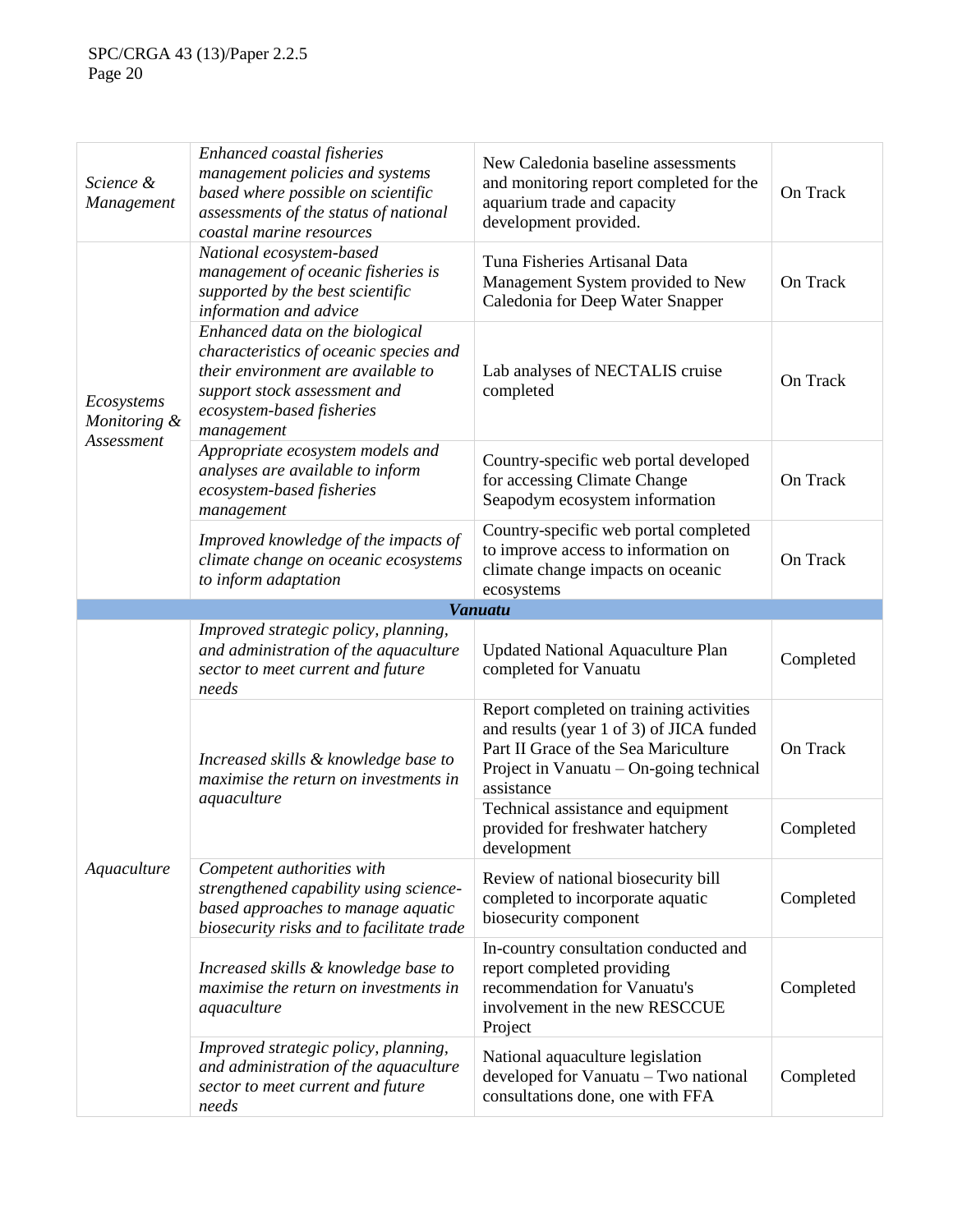|                                          | Enhanced community-based approaches<br>& national management arrangements,                                                                                                              | Advice provided for institutional<br>strengthening for Vanuatu -<br>Assessment report developed jointly<br>with FFA on institutional needs of the<br>fisheries department.                 | On Track  |
|------------------------------------------|-----------------------------------------------------------------------------------------------------------------------------------------------------------------------------------------|--------------------------------------------------------------------------------------------------------------------------------------------------------------------------------------------|-----------|
|                                          | incorporation of ecosystem-based<br>principles, and coastal fisheries<br>legislation                                                                                                    | Assistance and advice provided in<br>national policy development,<br>regulation/legislation<br>reviews/management arrangements                                                             | On Track  |
| Science &                                |                                                                                                                                                                                         | Advice provided for institutional<br>strengthening studies                                                                                                                                 | On Track  |
| Management                               | Enhanced coastal fisheries management<br>policies and systems based where<br>possible on scientific assessments of the<br>status of national coastal marine<br>resources                | Micro servers installed, national<br>coastal fisheries database (including<br>information and GIS) developed and<br>maintained and capacity<br>development/attachment training<br>provided | Completed |
|                                          |                                                                                                                                                                                         | Vanuatu baseline assessments and<br>monitoring report completed for the<br>aquarium trade and capacity<br>development provided.                                                            | On Track  |
| Data<br>Management                       | Enhanced national capacity in oceanic<br>fishery data management and data use                                                                                                           | National tuna fishery data management<br>staff receive in-country training in<br>using SPC-developed database systems                                                                      | Completed |
|                                          | National ecosystem-based management<br>of oceanic fisheries is supported by the<br>best scientific information and advice                                                               | Tuna Fisheries Artisanal Data<br>Management System provided to<br>Vanuatu for deep water snapper                                                                                           | On Track  |
|                                          |                                                                                                                                                                                         | Co-supervision provided to Masters<br>student from Vanuatu                                                                                                                                 | On Track  |
| Ecosystems<br>Monitoring &<br>Assessment | Enhanced data on the biological<br>characteristics of oceanic species and<br>their environment are available to<br>support stock assessment and<br>ecosystem-based fisheries management | Vanuatu web portal completed for<br>deep water snapper fishery information                                                                                                                 | On Track  |
|                                          | Improved knowledge of the impacts of<br>climate change on oceanic ecosystems<br>to inform adaptation                                                                                    | Vanuatu Summary report on oceanic<br>ecosystems updated to include Climate<br>Change summary                                                                                               | On Track  |
|                                          | Appropriate ecosystem models and                                                                                                                                                        | Country-specific web portal developed<br>for accessing Climate Change<br>Seapodym ecosystem information                                                                                    | On Track  |
|                                          | analyses are available to inform<br>ecosystem-based fisheries management                                                                                                                | Country-specific web portal completed<br>to improve access to information on<br>climate change impacts on oceanic<br>ecosystems                                                            | On Track  |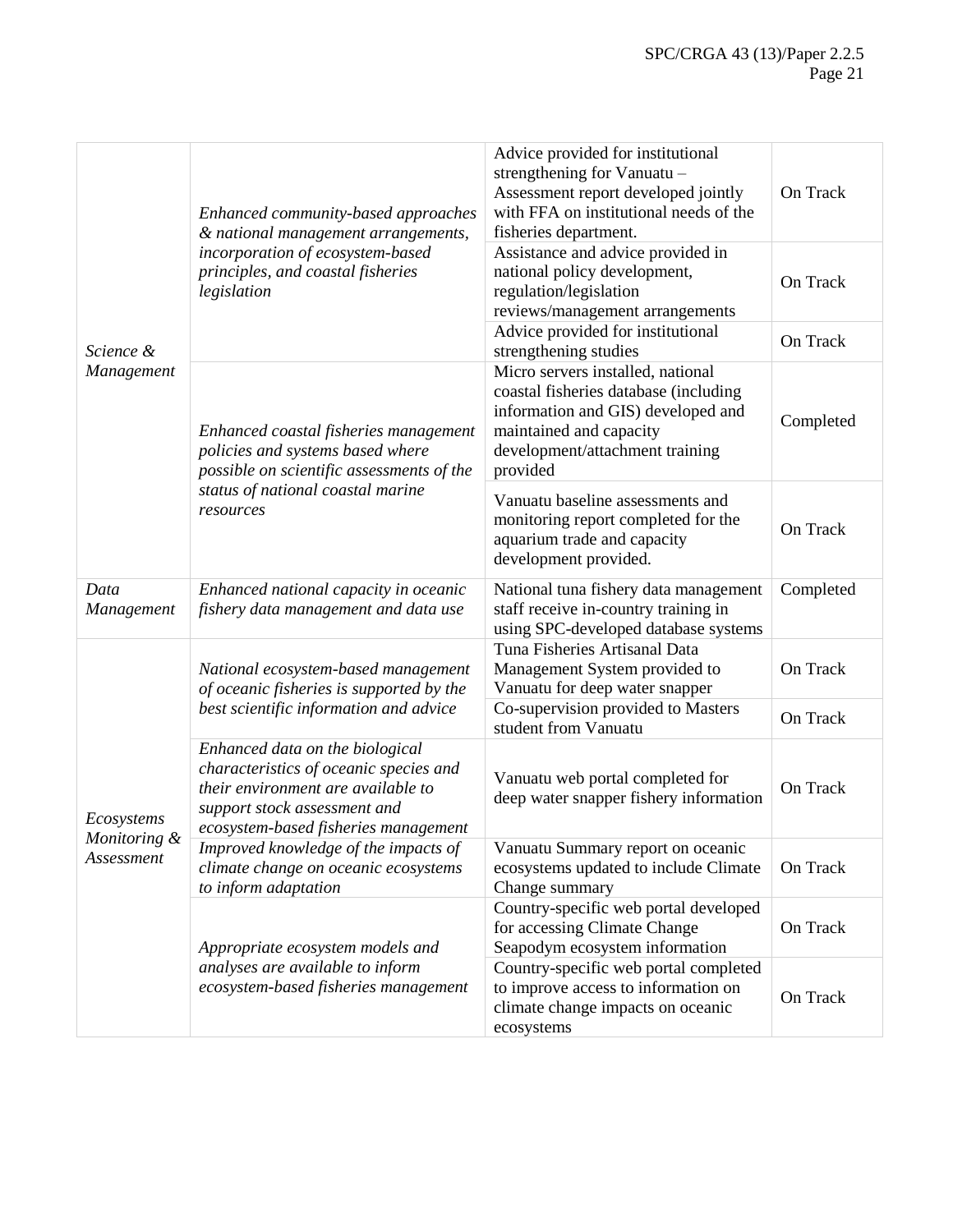| <b>Stock</b><br>Assessment               |                                                                                                                                         | Updated country website for Vanuatu<br>to provide easy country access to key<br>fishery statistics                                                  | Completed |
|------------------------------------------|-----------------------------------------------------------------------------------------------------------------------------------------|-----------------------------------------------------------------------------------------------------------------------------------------------------|-----------|
|                                          | National tuna oceanic fisheries policy<br>and decision-making are informed by<br>the best science-based stock<br>assessments and advice | Report completed for Vanuatu on<br>interactions between artisanal and<br>commercial fishing including an<br>assessment of artisanal data collection | Completed |
|                                          |                                                                                                                                         | Country-specific model developed for<br>Vanuatu to translate catch, effort, and<br>capacity limits in albacore longline<br>fisheries                | Completed |
|                                          |                                                                                                                                         | Technical support provided to Vanuatu<br>to support Total Allowable Catch<br>(TAC) setting                                                          | Completed |
|                                          | <b>Wallis and Futuna</b>                                                                                                                |                                                                                                                                                     |           |
| Ecosystems<br>Monitoring &<br>Assessment | Appropriate ecosystem models and<br>analyses are available to inform<br>ecosystem-based fisheries management                            | Country-specific web portal developed<br>for accessing Climate Change<br>Seapodym ecosystem information                                             | On Track  |
|                                          | Improved knowledge of the impacts of<br>climate change on oceanic ecosystems<br>to inform adaptation                                    | Country-specific web portal completed<br>to improve access to information on<br>climate change impacts on oceanic<br>ecosystems                     | On Track  |

# **ANGLOPHONE COUNTRIES**

| <b>Section</b>                           | <b>Strategic Objective</b>                                                                                                                                               |  | <b>Planned Output</b>                                                                                                                                              | <b>Status</b> |
|------------------------------------------|--------------------------------------------------------------------------------------------------------------------------------------------------------------------------|--|--------------------------------------------------------------------------------------------------------------------------------------------------------------------|---------------|
|                                          |                                                                                                                                                                          |  | <b>American Samoa</b>                                                                                                                                              |               |
| Nearshore                                | Improved economic viability of fisheries<br>investments through analysis,<br>evaluation and capacity building in<br>financial skills                                     |  | National training in fisheries financial<br>management, economics, project<br>management and governance<br>conducted for American Samoa -<br>Completed in May 2013 | Completed     |
|                                          | To develop sustainable nearshore<br>fisheries in PICTs to provide food<br>security, livelihoods, and economic<br>growth and climate change adaptation                    |  | Strengthened FAD programme in<br>American Samoa                                                                                                                    | Completed     |
| Science &<br>Management                  | Enhanced coastal fisheries management<br>policies and systems based where<br>possible on scientific assessments of the<br>status of national coastal marine<br>resources |  | Capacity development provided in<br>American Samoa for market and creel<br>survey methodologies                                                                    | Completed     |
| Ecosystems<br>Monitoring &<br>Assessment | Improved knowledge of the impacts of<br>climate change on oceanic ecosystems<br>to inform adaptation                                                                     |  | Country-specific web portal completed<br>to improve access to information on<br>climate change impacts on oceanic<br>ecosystems                                    | On Track      |
|                                          | Appropriate ecosystem models and<br>analyses are available to inform<br>ecosystem-based fisheries management                                                             |  | Country-specific web portal developed<br>for accessing Climate Change<br>Seapodym ecosystem information                                                            | On Track      |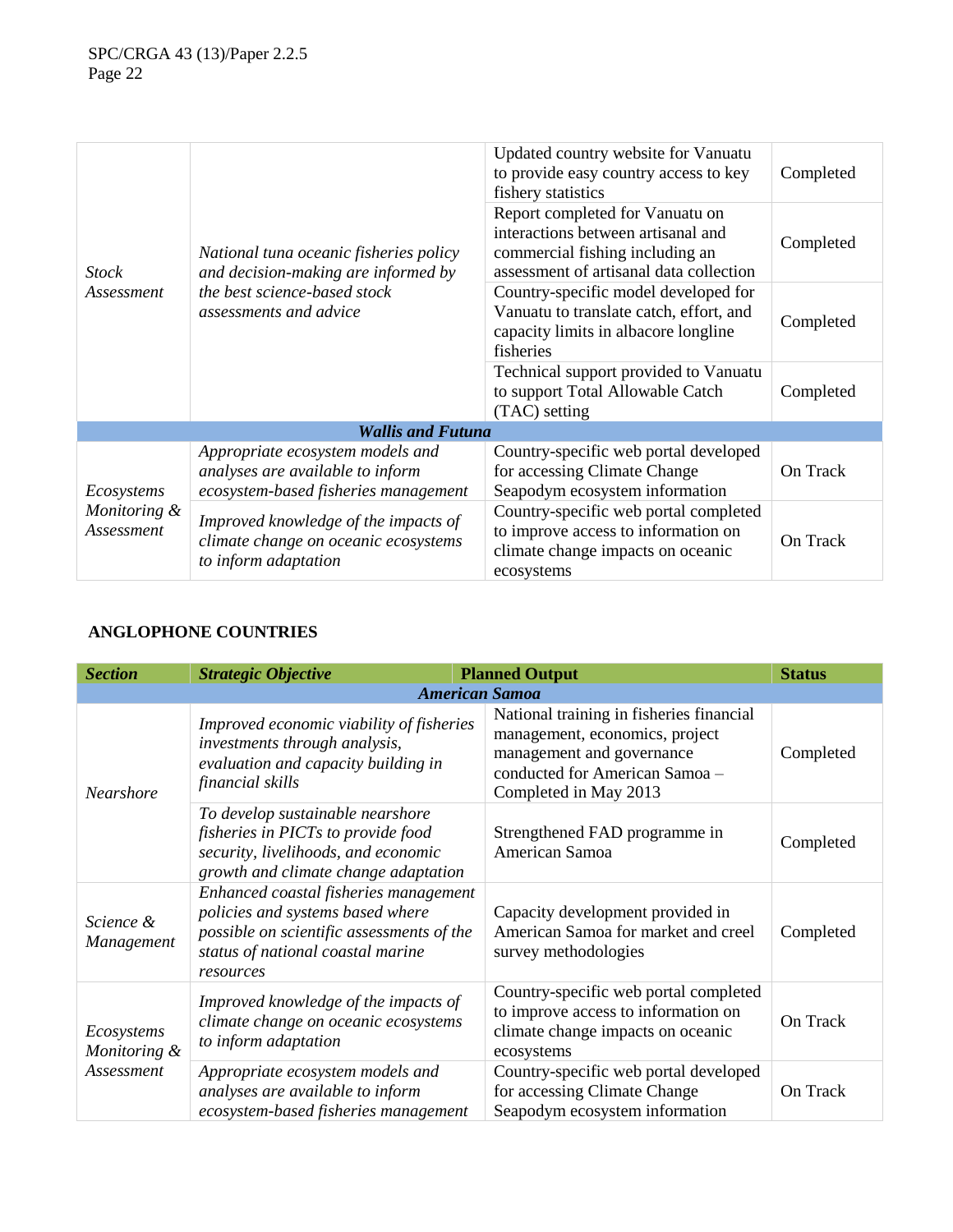| <b>Cook Islands</b>     |                                                                                                                                                                                      |                                                                                                                                                                                                                                                                                                                                                                                                                                         |           |
|-------------------------|--------------------------------------------------------------------------------------------------------------------------------------------------------------------------------------|-----------------------------------------------------------------------------------------------------------------------------------------------------------------------------------------------------------------------------------------------------------------------------------------------------------------------------------------------------------------------------------------------------------------------------------------|-----------|
|                         | Improved economic                                                                                                                                                                    | Economic tourist surveys are established in Aitutaki to<br>implement sport fishing tourism monitoring framework                                                                                                                                                                                                                                                                                                                         | On Track  |
| Nearshore               | viability of fisheries<br>investments through<br>analysis, evaluation and<br>capacity building in<br>financial skills                                                                | National economic assessment of fisheries, aquaculture<br>or climate change adaptation projects/businesses<br>conducted - Assessment of economic potential for<br>exploitation of sea cucumber stocks in the Cook<br>Islands and recommendation for management to<br>sustain long term economic potential                                                                                                                               | Completed |
|                         | Improved capacity for<br>subsistence, artisanal,<br>sport and industrial                                                                                                             | Assistance provided to strengthen sport fishing tourism<br>in Aitutaki – Funding of boat masters training course<br>in Aitutaki as part of accreditation process for local<br>guides                                                                                                                                                                                                                                                    | Completed |
|                         | fishing activities within<br>the sustainable<br>production level                                                                                                                     | Fisheries diversification project implemented -<br>Diamond-back squid trials completed in Tonga to<br>identify potential fish resources and catch methods for<br>future development                                                                                                                                                                                                                                                     | Completed |
|                         | Improved seafood<br>quality standards and<br>value-adding for<br>exports                                                                                                             | Technical assistance and advice provided to<br>Competent Authorities/Fisheries Administration in<br>Cook Islands - Review completed on establishment of<br>Competent Authority to put systems in place for<br>certification of seafood products for export purposes.<br>Pending Government funding to progress the work                                                                                                                 | On Track  |
|                         | Enhanced community-<br>based approaches &<br>national management<br>arrangements,<br>incorporation of<br>ecosystem-based<br>principles, and coastal<br>fisheries legislation         | Assistance and advice provided in national policy<br>development, regulation/legislation<br>reviews/management arrangement.                                                                                                                                                                                                                                                                                                             | Completed |
|                         | Enhanced coastal<br>fisheries management<br>policies and systems<br>based where possible<br>on scientific<br>assessments of the<br>status of national<br>coastal marine<br>resources | Water quality and pearl farm production databases<br>developed for the Cook Islands - Water quality<br>completed in 2013 and pearls to do in 2014                                                                                                                                                                                                                                                                                       | On Track  |
| Science &<br>Management |                                                                                                                                                                                      | Cook Islands baseline assessments and monitoring<br>report completed for the aquarium trade and capacity<br>development provided.                                                                                                                                                                                                                                                                                                       | On Track  |
|                         |                                                                                                                                                                                      | Micro servers installed, national coastal fisheries<br>database (including information and GIS) developed<br>and maintained and capacity development/attachment<br>training provided – The server has been installed and<br>the database front-ends SEMCoS and RFID installed<br>and tested on the relevant desktops. Training on QGIS<br>was provided to coastal staff and the software has been<br>installed on various MMR machines. | Completed |
|                         |                                                                                                                                                                                      | Cook Islands in water invertebrate resources field<br>assessment, capacity development (including<br>attachments), data entry, analysis and reporting<br>undertaken                                                                                                                                                                                                                                                                     | Completed |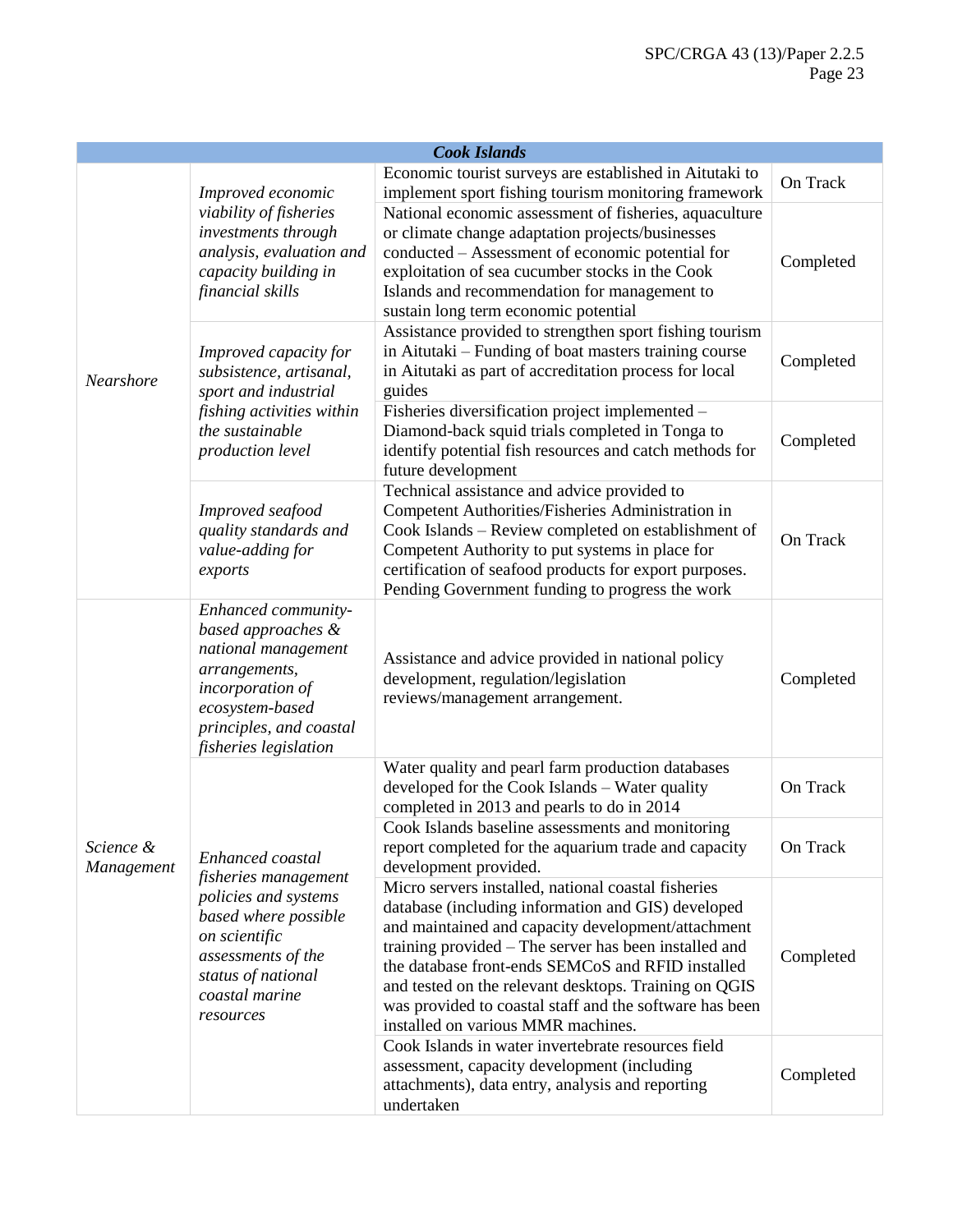|                            | Enhanced national capacity                                                                                                                                   | National tuna fishery data management staff<br>receive in-country training in using SPC-<br>developed database systems                                       | On Track  |
|----------------------------|--------------------------------------------------------------------------------------------------------------------------------------------------------------|--------------------------------------------------------------------------------------------------------------------------------------------------------------|-----------|
| Data<br>Management         | in oceanic fishery data<br>management and data use                                                                                                           | Training attachments at SPC in data management<br>principles and database systems provided for<br>member-country fisheries officers                          | Completed |
|                            | Enhanced national oceanic<br>fishery data management to<br>meet national requirements<br>and international obligations                                       | On-site installation of latest Tuna Fisheries<br>Database Management System with data review<br>completed                                                    | Completed |
| Ecosystems                 | Improved knowledge of the<br>impacts of climate change on<br>oceanic ecosystems to<br>inform adaptation                                                      | Country-specific web portal completed to improve<br>access to information on climate change impacts<br>on oceanic ecosystems                                 | On Track  |
| Monitoring &<br>Assessment | Appropriate ecosystem<br>models and analyses are<br>available to inform<br>ecosystem-based fisheries<br>management                                           | Country-specific web portal developed for<br>accessing Climate Change Seapodym ecosystem<br>information                                                      | On Track  |
| <b>Stock</b><br>Assessment | National tuna oceanic<br>fisheries policy and<br>decision-making are<br>informed by the best science-<br>based stock assessments and<br>advice               | Report completed for the Cook Islands on<br>interactions between artisanal and commercial<br>fishing including an assessment of artisanal data<br>collection | Completed |
|                            |                                                                                                                                                              | Updated country website for the Cook Islands<br>which provides easy country access to key fishery<br>statistics                                              | Completed |
|                            |                                                                                                                                                              | Country-specific model developed for Cook<br>Islands to translate catch, effort, and capacity<br>limits in albacore longline fisheries                       | Completed |
|                            |                                                                                                                                                              | Technical support provided to Cook Islands to<br>support Total Allowable Catch (TAC) setting                                                                 | Completed |
| Aquaculture                | Increased skills &<br>knowledge base to maximise<br>the return on investments in<br>aquaculture                                                              | Economic feasibility study undertaken on<br>aquaponics in the Cook Islands                                                                                   | Completed |
|                            |                                                                                                                                                              | <b>Federated States of Micronesia</b>                                                                                                                        |           |
|                            | Competent authorities with<br>strengthened capability<br>using science-based<br>approaches to manage<br>aquatic biosecurity risks and<br>to facilitate trade | National aquatic biosecurity legislation developed                                                                                                           | Completed |
| Aquaculture                | Increased skills &<br>knowledge base to maximise<br>the return on investments in<br>aquaculture                                                              | training attachment on mariculture completed                                                                                                                 | Completed |
|                            | Improved strategic policy,<br>planning, and administration<br>of the aquaculture sector to<br>meet current and future<br>needs                               | New national and state Aquaculture Plans<br>completed for FSM                                                                                                | On Track  |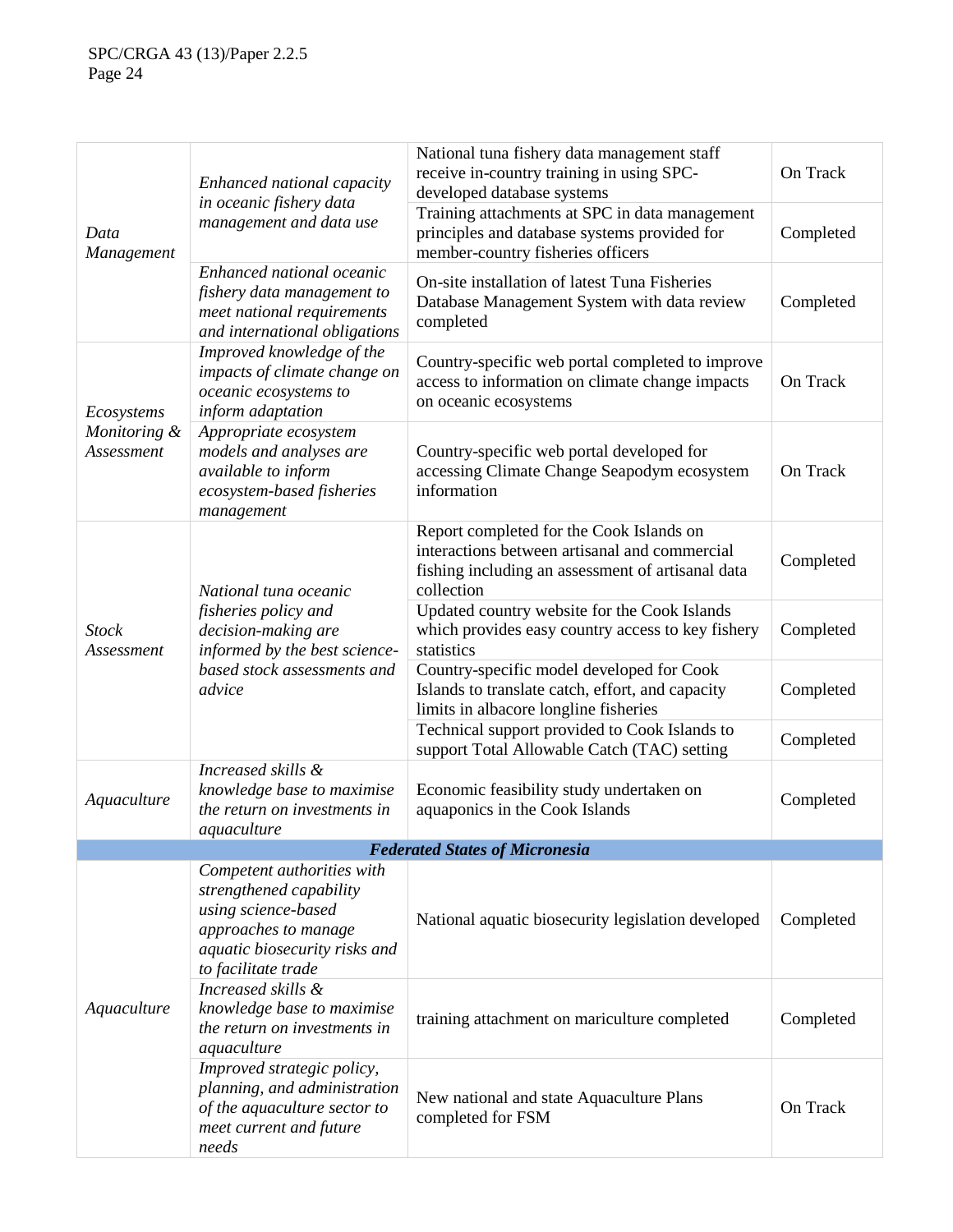| Nearshore                                | Improved capacity for<br>subsistence, artisanal, sport<br>and industrial fishing<br>activities within the<br>sustainable production level                                                     | Strengthened FAD programme in Yap (FSM)                                                                                                                                                                                                                         | Completed |
|------------------------------------------|-----------------------------------------------------------------------------------------------------------------------------------------------------------------------------------------------|-----------------------------------------------------------------------------------------------------------------------------------------------------------------------------------------------------------------------------------------------------------------|-----------|
|                                          | Enhanced capacity of coastal                                                                                                                                                                  | FSM attachment training on otolith reading (in<br>collaboration with IRD) and other biological<br>sampling                                                                                                                                                      | On Track  |
| Science &<br>Management                  | communities to respond<br>effectively to climate change<br>and improved assessment of<br>climate change impacts on<br>marine environments                                                     | Climate Change adaptation pilot sites identified,<br>established, workplans developed and adaptation<br>activities implemented in FSM - Sites<br>established in Yap with adaptation activities<br>implemented. Concept to be replicated in other<br>FSM States. | On Track  |
|                                          |                                                                                                                                                                                               | FSM in water invertebrate resources field<br>assessment, capacity development (including<br>attachments), data entry, analysis and reporting<br>undertaken - Training completed, attachment to<br>Noumea in late 2013                                           | Completed |
|                                          | Enhanced coastal fisheries<br>management policies and<br>systems based where possible<br>on scientific assessments of<br>the status of national coastal<br>marine resources                   | FSM baseline assessments and monitoring<br>report completed for the aquarium trade and<br>capacity development and attachment training<br>provided in Noumea                                                                                                    | On Track  |
|                                          |                                                                                                                                                                                               | Micro servers installed, national coastal fisheries<br>database (including information and GIS)<br>developed and maintained and capacity<br>development/attachment training provided                                                                            | Completed |
|                                          |                                                                                                                                                                                               | FSM field testing and capacity building, analysis<br>and reports completed (market and creel<br>assessment)                                                                                                                                                     | Completed |
| Data<br>Management                       | The oceanic fisheries<br>management initiatives of<br>FFA and other sub-regional<br>fisheries organisations are<br>supported by efficient and<br>cost-effective data<br>management services   | Tuna Fisheries Database Management for<br>Monitoring, Control, and Surveillance System<br>enhanced as a result of in-country technical<br>assistance visit                                                                                                      | Completed |
|                                          | Enhanced national oceanic<br>fishery data management to<br>meet national requirements<br>and international obligations                                                                        | On-site installation of latest Tuna Fisheries<br>Database Management System with data review<br>completed                                                                                                                                                       | Completed |
| Ecosystems<br>Monitoring &<br>Assessment | Enhanced data on the<br>biological characteristics of<br>oceanic species and their<br>environment are available to<br>support stock assessment and<br>ecosystem-based fisheries<br>management | Lab analyses of tuna stomachs completed                                                                                                                                                                                                                         | On Track  |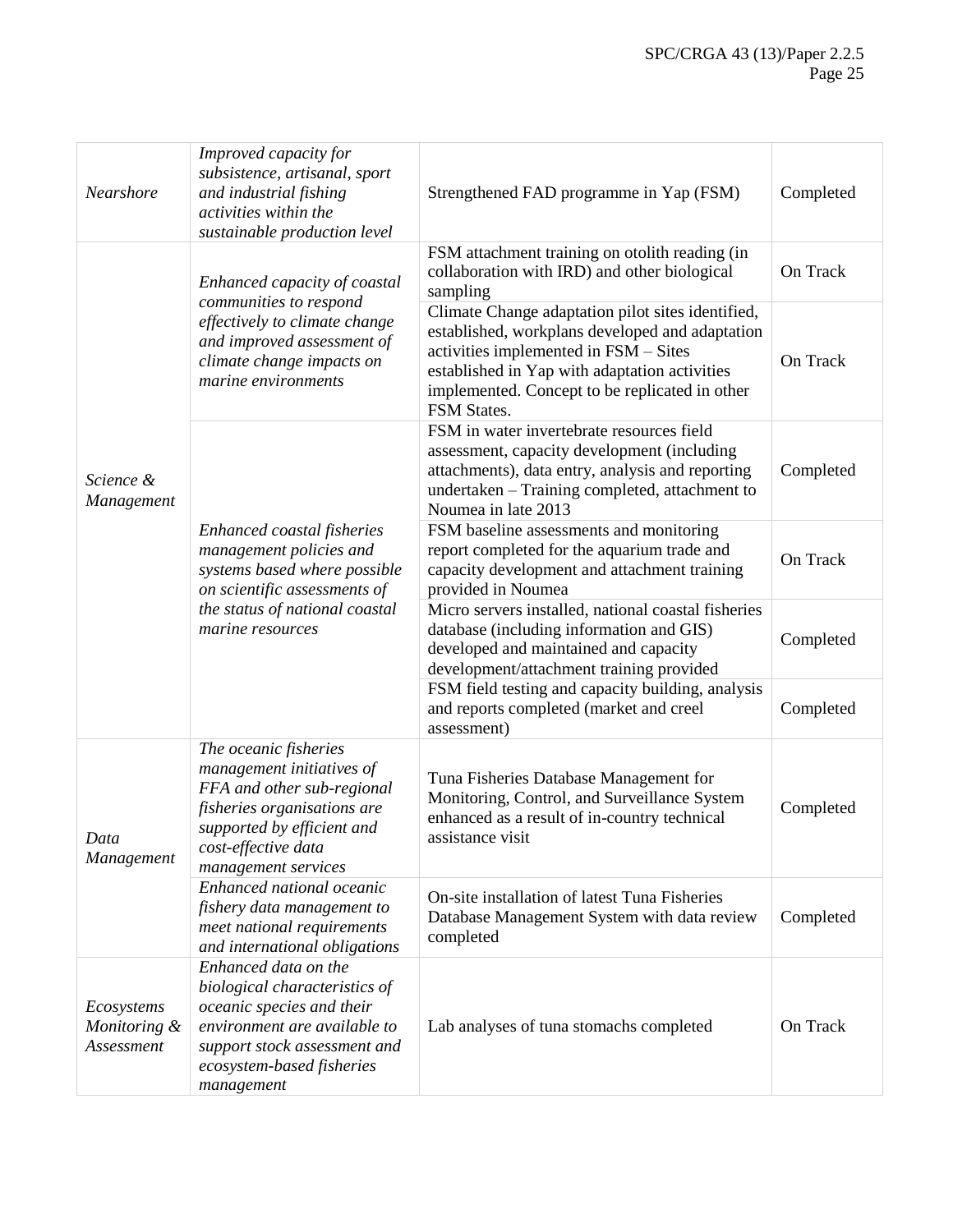| Ecosystems<br>Monitoring &<br>Assessment | Improved knowledge of the impacts of                                                                                                    | FSM Summary report on oceanic<br>ecosystems updated to include Climate<br>Change summary                                                                                                                                                                                                                                                                   | On Track  |
|------------------------------------------|-----------------------------------------------------------------------------------------------------------------------------------------|------------------------------------------------------------------------------------------------------------------------------------------------------------------------------------------------------------------------------------------------------------------------------------------------------------------------------------------------------------|-----------|
|                                          | climate change on oceanic ecosystems<br>to inform adaptation                                                                            | Country-specific web portal completed<br>to improve access to information on<br>climate change impacts on oceanic<br>ecosystems                                                                                                                                                                                                                            |           |
| (cont'd)                                 | Appropriate ecosystem models and<br>analyses are available to inform<br>ecosystem-based fisheries<br>management                         | Country-specific web portal developed<br>for accessing Climate Change<br>Seapodym ecosystem information                                                                                                                                                                                                                                                    | On Track  |
| <b>Stock</b><br>Assessment               | National tuna oceanic fisheries policy<br>and decision-making are informed by<br>the best science-based stock<br>assessments and advice | Report completed for FSM on<br>interactions between artisanal and<br>commercial fishing including an<br>assessment of artisanal data collection                                                                                                                                                                                                            | Completed |
|                                          | National tuna oceanic fisheries policy<br>and decision-making are informed by<br>the best science-based stock<br>assessments and advice | Report updated on Fish Aggregating<br>Device (FAD) closures for FSM                                                                                                                                                                                                                                                                                        | Completed |
|                                          | National tuna oceanic fisheries policy<br>and decision-making are informed by<br>the best science-based stock<br>assessments and advice | Report completed on purse seine<br>bycatch and catch retention for FSM                                                                                                                                                                                                                                                                                     | Completed |
|                                          |                                                                                                                                         | Fiji                                                                                                                                                                                                                                                                                                                                                       |           |
|                                          | Improved strategic policy, planning,<br>and administration of the aquaculture<br>sector to meet current and future<br>needs             | New National Aquaculture Plan<br>completed for Fiji                                                                                                                                                                                                                                                                                                        | On Track  |
|                                          |                                                                                                                                         | National aquaculture decree developed<br>for Fiji - Draft decree produced                                                                                                                                                                                                                                                                                  | Completed |
| Aquaculture                              | Increased skills & knowledge base to<br>maximise the return on investments in<br>aquaculture                                            | Mariculture/freshwater hatchery<br>facilities established in Fiji                                                                                                                                                                                                                                                                                          | Completed |
|                                          |                                                                                                                                         | Improve seaweed culture and production<br>in Fiji through trials on new seaweed<br>strains and through provision of<br>trainings                                                                                                                                                                                                                           | On Track  |
| <b>Nearshore</b>                         | Improved seafood quality standards<br>and value-adding for exports                                                                      | Technical assistance and advice<br>provided to Competent<br>Authority/Fisheries Administration in<br>Fiji - Mid-term review completed,<br>shortfalls identified, onsite coaching to<br>be provided in August 2013 for<br>continous capacity building and<br>maintaining importing country market<br>access requirements, and maintain EU<br>accreditation. | On Track  |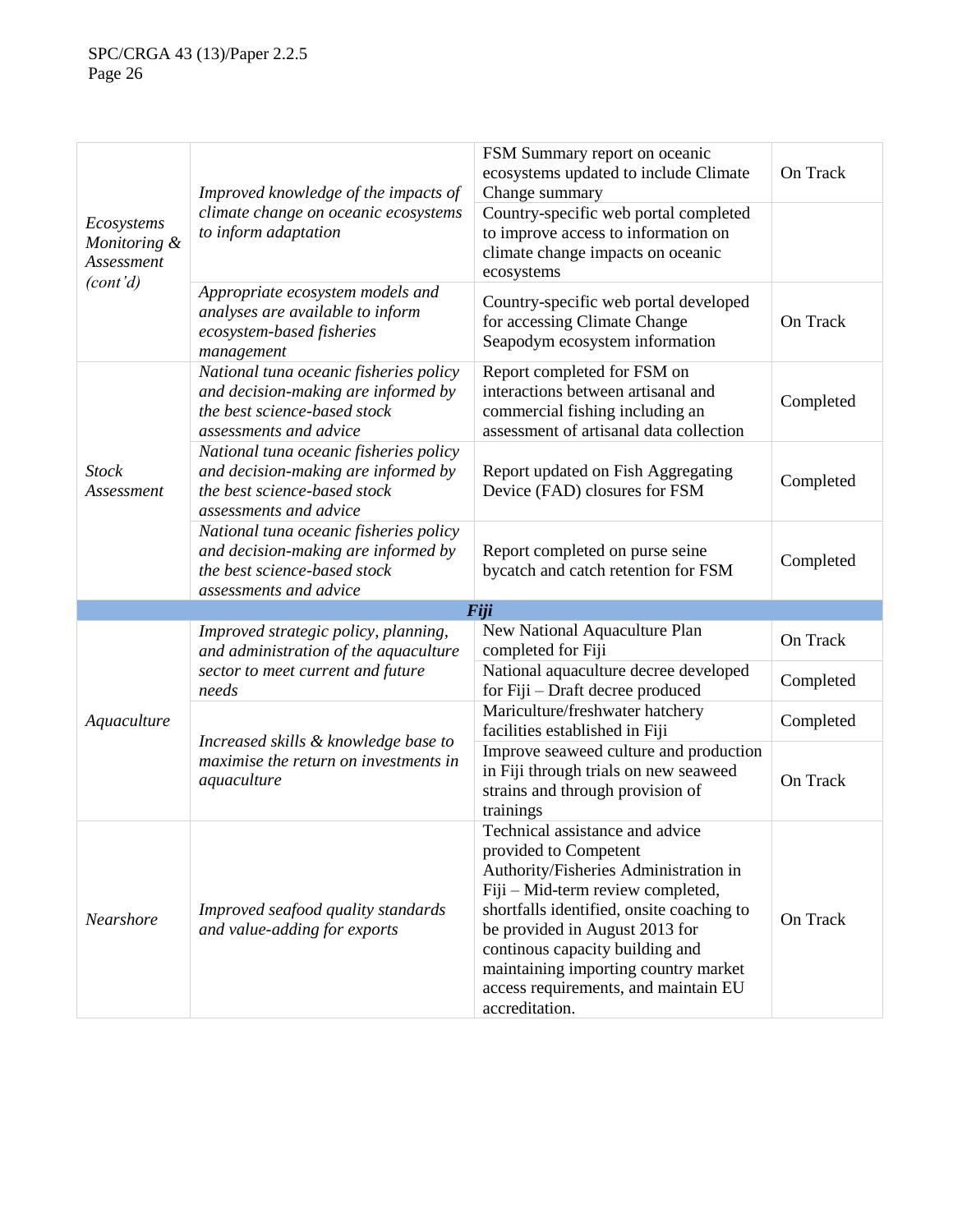| Science &<br>Management | Enhanced coastal fisheries<br>management policies and systems<br>based where possible on scientific<br>assessments of the status of<br>national coastal marine<br>resources | Finfish UVC survey assessment training<br>completed                                                                                                                                                                                                                                                                                                                                                                                                             | Completed |
|-------------------------|-----------------------------------------------------------------------------------------------------------------------------------------------------------------------------|-----------------------------------------------------------------------------------------------------------------------------------------------------------------------------------------------------------------------------------------------------------------------------------------------------------------------------------------------------------------------------------------------------------------------------------------------------------------|-----------|
|                         |                                                                                                                                                                             | Fiji baseline assessments and monitoring<br>report completed for the aquarium trade and<br>capacity development and attachment<br>training provided in Noumea                                                                                                                                                                                                                                                                                                   | On Track  |
|                         |                                                                                                                                                                             | Micro servers installed, national coastal<br>fisheries database (including information and<br>GIS) developed and maintained and capacity<br>development/attachment training provided -<br>Training of Lami fisheries officers & PCDF<br>staff on use of RFID for data entry &<br>retrieval & introduction to QGIS. Training of<br>Lami IT staff on installation of RFID/QGIS.<br>Training of Ministry of Fisheries & Forests<br>IT staff on server maintenance. | Completed |
|                         |                                                                                                                                                                             | Fiji in water invertebrate resources field<br>assessment, capacity development (including<br>attachments), data entry, analysis and<br>reporting undertaken - Currently working on<br>assessment report and management advice                                                                                                                                                                                                                                   | Completed |
|                         |                                                                                                                                                                             | Fiji field testing and capacity building,<br>analysis and reports completed (market and<br>creel assessment)                                                                                                                                                                                                                                                                                                                                                    | Completed |
|                         |                                                                                                                                                                             | Fiji Biological work including otolith<br>reading, capacity development and<br>attachment training                                                                                                                                                                                                                                                                                                                                                              | On Track  |
|                         | Enhanced capacity of coastal<br>communities to respond<br>effectively to climate change and<br>improved assessment of climate<br>change impacts on marine<br>environments   | Climate Change adaptation pilot sites<br>identified, established, workplans developed<br>and adaptation activities implemented in Fiji<br>- This is linked in with the Kadavu project<br>(MCZZ05XN)                                                                                                                                                                                                                                                             | On Track  |
|                         |                                                                                                                                                                             | Adaptation activities including capacity<br>development identified and implemented in<br>Kadavu, Fiji                                                                                                                                                                                                                                                                                                                                                           | On Track  |
|                         | Enhanced community-based<br>approaches & national<br>management arrangements,<br>incorporation of ecosystem-based<br>principles, and coastal fisheries<br>legislation       | Assistance and advice provided in national<br>policy development, regulation/legislation<br>reviews/management arrangement. - Waiting<br>on feedback from country                                                                                                                                                                                                                                                                                               | On Track  |
| Data<br>Management      | Enhanced national oceanic<br>fishery data management to meet<br>national requirements and<br>international obligations                                                      | Data quality and coverage audits of member<br>country tuna fishery data (LOGSHEET,<br><b>UNLOADING and PORT SAMPLING)</b><br>conducted during in-country visits and at<br>SPC according to established procedures and<br>agreed schedule, and outcomes of audits<br>conveyed                                                                                                                                                                                    | Completed |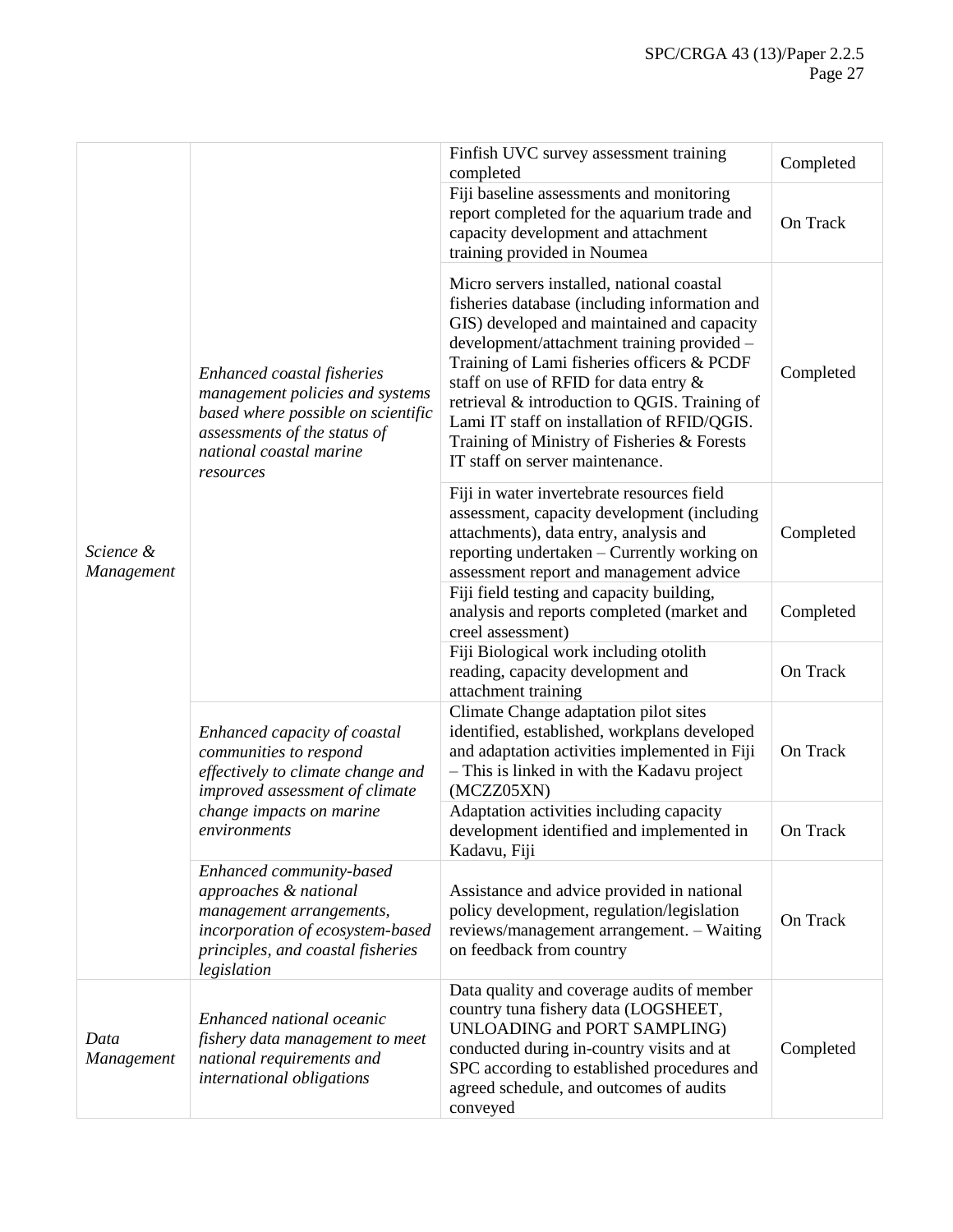| Ecosystems<br>Monitoring &               | Improved knowledge of the<br>impacts of climate change on<br>oceanic ecosystems to inform<br>adaptation         | Fiji Summary report on oceanic ecosystems<br>updated to include Climate Change summary                                                                                          | On Track  |
|------------------------------------------|-----------------------------------------------------------------------------------------------------------------|---------------------------------------------------------------------------------------------------------------------------------------------------------------------------------|-----------|
|                                          |                                                                                                                 | Country-specific web portal completed to<br>improve access to information on climate<br>change impacts on oceanic ecosystems                                                    | On Track  |
| Assessment                               | Appropriate ecosystem models<br>and analyses are available to<br>inform ecosystem-based fisheries<br>management | Country-specific web portal developed for<br>accessing Climate Change Seapodym<br>ecosystem information                                                                         | On Track  |
| <b>Fisheries</b><br>Monitoring           | Enhanced national capacity in<br>fisheries monitoring                                                           | Basic observer training course conducted for<br>Fiji in Suva.                                                                                                                   | On Track  |
|                                          | National tuna oceanic fisheries                                                                                 | Updated country website for Fiji which<br>provides easy country access to key fishery<br>statistics                                                                             | Completed |
| <b>Stock</b>                             | policy and decision-making are<br>informed by the best science-<br>based stock assessments and                  | Report completed for Fiji on interactions<br>between artisanal and commercial fishing<br>including an assessment of artisanal data<br>collection                                | Completed |
| Assessment                               | advice                                                                                                          | Reports/analyses completed and technical<br>advice provided for meeting on Fiji TBOA<br>MSC certification process                                                               | Completed |
|                                          | Enhanced capacity to interpret<br>stock assessment information and<br>advice                                    | Attachment completed from Fiji to work on<br>country website and stock assessment-related<br>analyses                                                                           | Completed |
|                                          | Increased skills & knowledge<br>base to maximise the return on<br>investments in aquaculture                    | Business training provided to upgrade skills<br>of pearl farmers Fiji.                                                                                                          | Completed |
| Aquaculture                              |                                                                                                                 | Feasibility assessment completed of new<br>production of Mud Crab and export (import<br>substitution) potential.                                                                | On Track  |
|                                          |                                                                                                                 | Commercial tilapia Pond farmers are<br>organised into cluster groups to improve<br>efficiency in operation & production                                                         | On Track  |
|                                          |                                                                                                                 | <b>Guam</b>                                                                                                                                                                     |           |
| Ecosystems<br>Monitoring &<br>Assessment | Appropriate ecosystem models<br>and analyses are available to<br>inform ecosystem-based fisheries<br>management | Country-specific web portal developed for<br>accessing Climate Change Seapodym<br>ecosystem information                                                                         | On Track  |
|                                          | Improved knowledge of the<br>impacts of climate change on<br>oceanic ecosystems to inform<br>adaptation         | Country-specific web portal completed to<br>improve access to information on climate<br>change impacts on oceanic ecosystems                                                    | On Track  |
|                                          |                                                                                                                 | <b>Kiribati</b>                                                                                                                                                                 |           |
| Aquaculture                              | Increased skills & knowledge<br>base to maximise the return on<br>investments in aquaculture                    | Reports completed on sandfish (broodstock<br>management, breeding strategies, larval<br>rearing, nursery techniques and grow-out<br>approaches) and seaweed trials in Kiribati. | Completed |
| Nearshore                                | Improved seafood quality<br>standards and value-adding for<br>exports                                           | Training in fish handling and safety for<br>export markets completed in Kiribati - Series<br>of tuna handling workshops scheduled in<br>October in Tarawa                       | Completed |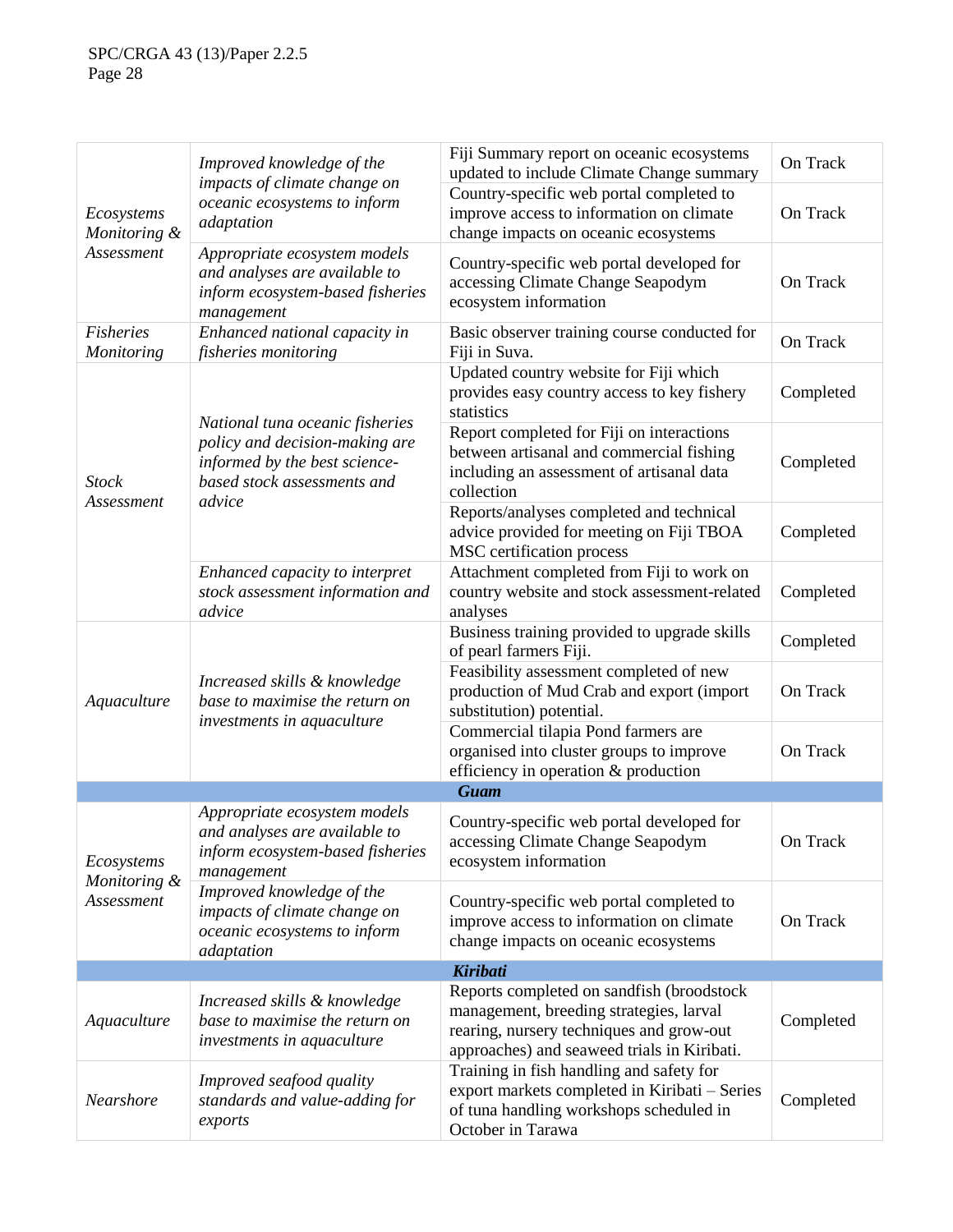| Nearshore                                | Improved capacity for<br>subsistence, artisanal, sport and<br>industrial fishing activities within<br>the sustainable production level                                                     | Training in vessel operations and safety at<br>sea completed in Christmas Island to enhance<br>fishing vessel operations and safety at sea<br>practices                                                                                                                      | Completed |
|------------------------------------------|--------------------------------------------------------------------------------------------------------------------------------------------------------------------------------------------|------------------------------------------------------------------------------------------------------------------------------------------------------------------------------------------------------------------------------------------------------------------------------|-----------|
|                                          | Improved economic viability of<br>fisheries investments through<br>analysis, evaluation and capacity<br>building in financial skills                                                       | Strengthened FAD programme in Kiribati                                                                                                                                                                                                                                       | Completed |
|                                          | Enhanced community-based<br>approaches & national<br>management arrangements,<br>incorporation of ecosystem-based<br>principles, and coastal fisheries<br>legislation                      | Kiribati: Assistance and advice provided in<br>national policy development,<br>regulation/legislation reviews/management<br>arrangement.                                                                                                                                     | On Track  |
|                                          |                                                                                                                                                                                            | Reporting completed on Climate Change<br>monitoring including attachment training in<br>Noumea for Kiribati                                                                                                                                                                  | Completed |
| Science &<br>Management                  | Enhanced capacity of coastal<br>communities to respond<br>effectively to climate change and<br>improved assessment of climate<br>change impacts on marine<br>environments                  | Kiribati pilot site re-survey completed,<br>capacity development provided in survey<br>methods and temperature loggers and data<br>maintained – Survey work planned for<br>October 2013                                                                                      | Completed |
|                                          |                                                                                                                                                                                            | Kiribati attachment training on Otolith<br>reading (in collaboration with IRD) and other<br>biological sampling                                                                                                                                                              | On Track  |
|                                          | Enhanced coastal fisheries<br>management policies and systems<br>based where possible on scientific<br>assessments of the status of<br>national coastal marine<br>resources                | Kiribati baseline assessments and monitoring<br>report completed for the aquarium trade and<br>capacity development and attachment<br>training provided in Noumea                                                                                                            | On Track  |
|                                          |                                                                                                                                                                                            | Micro servers installed, national coastal<br>fisheries database (including information and<br>GIS) developed and maintained and capacity<br>development/attachment training provided                                                                                         | Completed |
| Data<br>Management                       | Enhanced national capacity in<br>oceanic fishery data management<br>and data use                                                                                                           | Training attachments at SPC in data<br>management principles and database systems<br>provided for member-country fisheries<br>officers                                                                                                                                       | Completed |
|                                          | Enhanced national oceanic<br>fishery data management to meet<br>national requirements and<br>international obligations                                                                     | Data quality and coverage audits of member<br>country tuna fishery data (LOGSHEET,<br><b>UNLOADING and PORT SAMPLING)</b><br>conducted during in-country visits and at<br>SPC according to established procedures and<br>agreed schedule, and outcomes of audits<br>conveyed | Completed |
| Ecosystems<br>Monitoring &<br>Assessment | Enhanced data on the biological<br>characteristics of oceanic species<br>and their environment are<br>available to support stock<br>assessment and ecosystem-based<br>fisheries management | Lab analyses of tuna stomachs completed                                                                                                                                                                                                                                      | On Track  |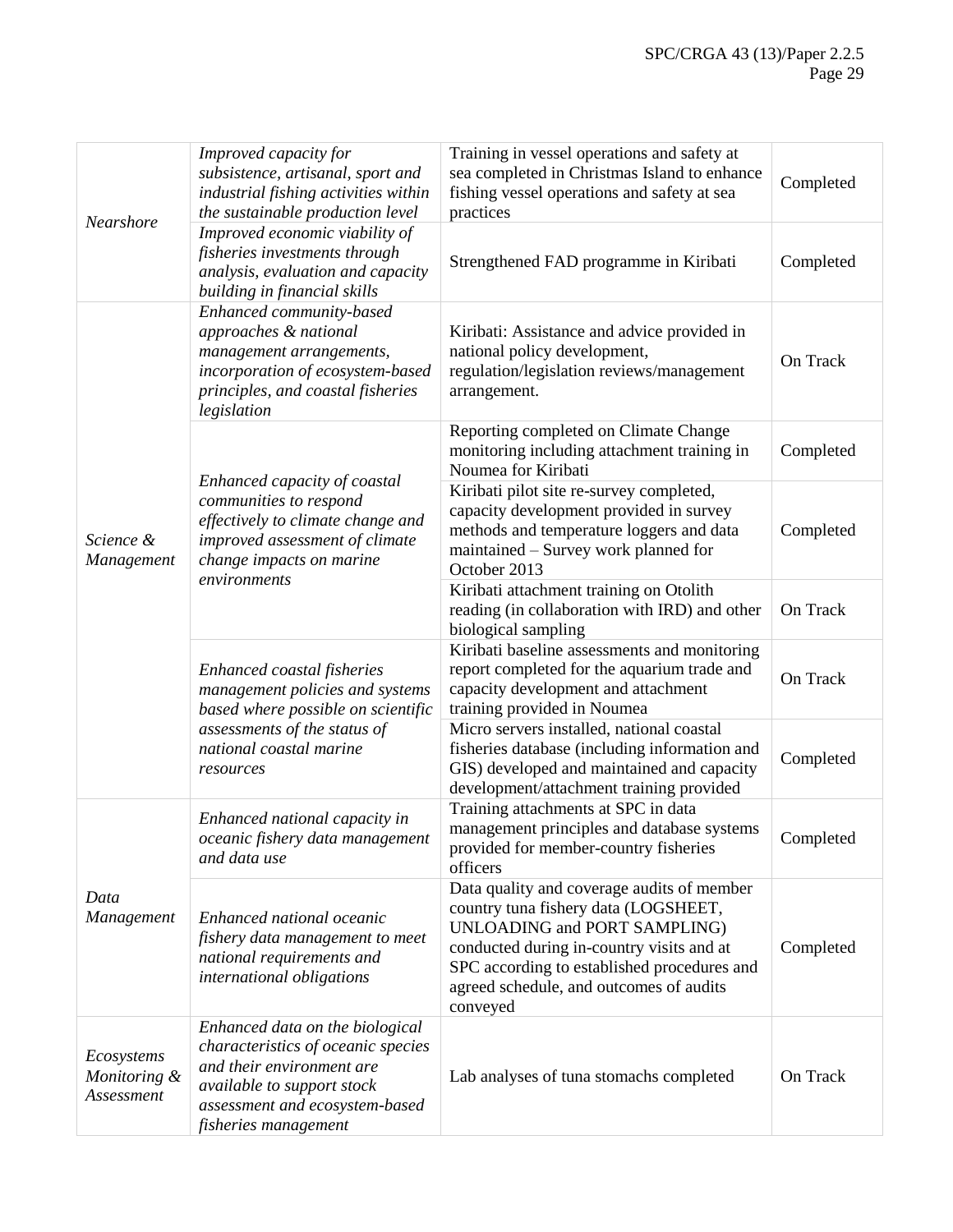| Ecosystems<br>Monitoring &<br>Assessment | Improved knowledge of the<br>impacts of climate change on                                                                                                   | Kiribati Summary report on oceanic ecosystems<br>updated to include Climate Change summary                                                                                                                                                                                                                                                                                 | On Track  |
|------------------------------------------|-------------------------------------------------------------------------------------------------------------------------------------------------------------|----------------------------------------------------------------------------------------------------------------------------------------------------------------------------------------------------------------------------------------------------------------------------------------------------------------------------------------------------------------------------|-----------|
|                                          | oceanic ecosystems to inform<br>adaptation                                                                                                                  | Country-specific web portal completed to<br>improve access to information on climate<br>change impacts on oceanic ecosystems                                                                                                                                                                                                                                               | On Track  |
| (cont'd)                                 | Appropriate ecosystem models<br>and analyses are available to<br>inform ecosystem-based<br>fisheries management                                             | Country-specific web portal developed for<br>accessing Climate Change Seapodym ecosystem<br>information                                                                                                                                                                                                                                                                    | On Track  |
| <b>Fisheries</b><br>Monitoring           | Enhanced national oceanic<br>fishery monitoring to meet<br>national and international<br>obligations                                                        | In-country technical support for tuna and<br>artisanal data systems in Kiribati                                                                                                                                                                                                                                                                                            | Completed |
|                                          | Enhanced national capacity in<br>fisheries monitoring                                                                                                       | Basic observer training course conducted for<br>Kiribati in Kiritimati.                                                                                                                                                                                                                                                                                                    | Completed |
| <b>Stock</b>                             | National tuna oceanic<br>fisheries policy and decision-                                                                                                     | Report completed for Kiribati on interactions<br>between artisanal and commercial fishing<br>including an assessment of artisanal data<br>collection                                                                                                                                                                                                                       | Completed |
| Assessment                               | making are informed by the<br>best science-based stock                                                                                                      | Report updated on Fish Aggregating Device<br>(FAD) closures for Kiribati                                                                                                                                                                                                                                                                                                   | Completed |
|                                          | assessments and advice                                                                                                                                      | Report completed on purse seine bycatch and<br>catch retention for Kiribati                                                                                                                                                                                                                                                                                                | Completed |
| Aquaculture                              | Increased skills & knowledge<br>base to maximise the return on                                                                                              | Technical assistance provided to commercial<br>giant clam enterprise to improve production                                                                                                                                                                                                                                                                                 | On Track  |
|                                          | investments in aquaculture                                                                                                                                  |                                                                                                                                                                                                                                                                                                                                                                            |           |
|                                          |                                                                                                                                                             | <b>Marshall Islands</b>                                                                                                                                                                                                                                                                                                                                                    |           |
|                                          | Increased skills & knowledge<br>base to maximise the return on<br>investments in aquaculture                                                                | Establishment of a demonstration aquaponics<br>facility in Marshall Islands                                                                                                                                                                                                                                                                                                | Completed |
| Aquaculture                              | Improved strategic policy,<br>planning, and administration<br>of the aquaculture sector to<br>meet current and future needs                                 | Aquaculture programme needs assessment<br>completed in Marshall Is to identify national<br>aquaculture priority areas                                                                                                                                                                                                                                                      | Completed |
| Nearshore                                | To develop sustainable<br>nearshore fisheries in PICTs<br>to provide food security,<br>livelihoods, and economic<br>growth and climate change<br>adaptation | Fish waste utilization project supported in the<br>Marshall Islands to improve livelihoods and the<br>environment – Fish grinder supplies and TA<br>completed                                                                                                                                                                                                              | Completed |
| Nearshore                                | Improved seafood quality<br>standards and value-adding<br>for exports                                                                                       | Technical assistance and advice provided to a<br>fisheries private enterprise in Marshall Island -<br>To be done in August 2013. Conduct validation<br>on tuna pre-cookers to establish proper operating<br>systems for maximising production output and<br>safer product for human consumption, business<br>sustainability<br>Technical assistance and advice provided to | On Track  |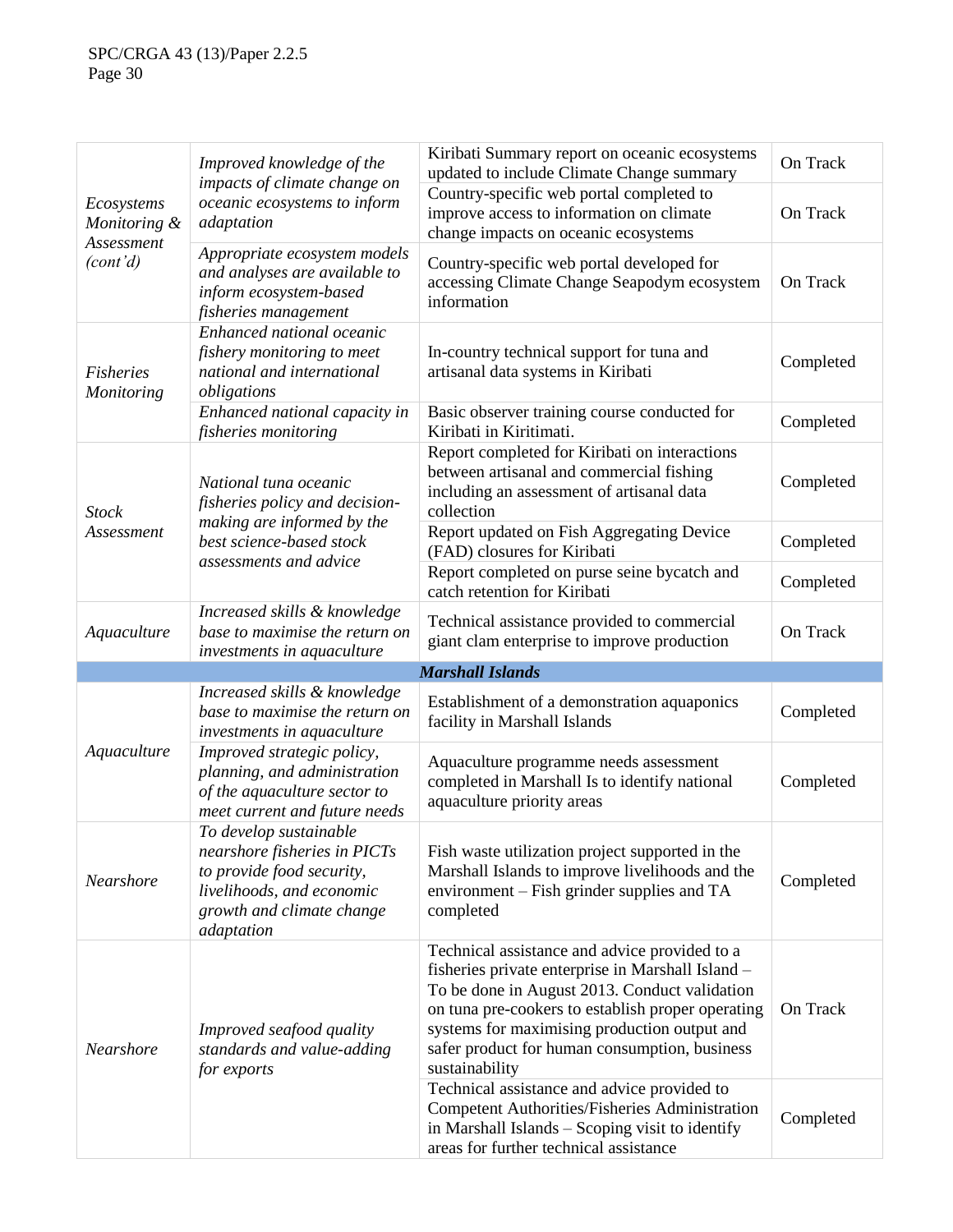|                                          | Enhanced coastal fisheries<br>management policies and systems<br>based where possible on scientific                                                                                      | Micro servers installed, national coastal<br>fisheries database (including information and<br>GIS) developed and maintained and capacity<br>development/attachment training provided | Completed |
|------------------------------------------|------------------------------------------------------------------------------------------------------------------------------------------------------------------------------------------|--------------------------------------------------------------------------------------------------------------------------------------------------------------------------------------|-----------|
|                                          | assessments of the status of<br>national coastal marine<br>resources                                                                                                                     | Marshall Islands baseline assessments and<br>monitoring report completed for the<br>aquarium trade and capacity development<br>provided.                                             | On Track  |
| Science &                                | Enhanced capacity of coastal<br>communities to respond                                                                                                                                   | Reporting completed on Climate Change<br>monitoring including attachment training in<br>Noumea for RMI                                                                               | Completed |
| Management                               | effectively to climate change and<br>improved assessment of climate                                                                                                                      | RMI pilot site re-survey completed, capacity<br>development provided in survey methods and<br>temperature loggers and data maintained                                                | Completed |
|                                          | change impacts on marine<br>environments                                                                                                                                                 | RMI attachment training on Otolith reading<br>(in collaboration with IRD) and other<br>biological sampling                                                                           | On Track  |
|                                          | Enhanced community-based<br>approaches & national<br>management arrangements,<br>incorporation of ecosystem-based<br>principles, and coastal fisheries<br>legislation                    | Assistance and advice provided in national<br>policy development, regulation/legislation<br>reviews/management arrangement.                                                          | Completed |
|                                          | The oceanic fisheries<br>management initiatives of FFA<br>and other sub-regional fisheries<br>organisations are supported by<br>efficient and cost-effective data<br>management services | Tuna Fisheries Database Management for<br>Monitoring, Control, and Surveillance<br>System enhanced as a result of in-country<br>technical assistance visit                           | Completed |
| Data<br>Management                       | Enhanced national oceanic<br>fishery data management to meet<br>national requirements and<br>international obligations                                                                   | On-site installation of latest Tuna Fisheries<br>Database Management System with data<br>review completed                                                                            | Completed |
|                                          | Enhanced national capacity in<br>oceanic fishery data management<br>and data use                                                                                                         | National tuna fishery data management staff<br>receive in-country training in using SPC-<br>developed database systems                                                               | On Track  |
|                                          |                                                                                                                                                                                          | Training attachments at SPC in data<br>management principles and database systems<br>provided for member-country fisheries<br>officers                                               | Completed |
| Ecosystems<br>Monitoring &<br>Assessment | Improved knowledge of the<br>impacts of climate change on                                                                                                                                | Marshall Islands Summary report on oceanic<br>ecosystems updated to include Climate<br>Change summary                                                                                | On Track  |
|                                          | oceanic ecosystems to inform<br>adaptation                                                                                                                                               | Country-specific web portal completed to<br>improve access to information on climate<br>change impacts on oceanic ecosystems                                                         | On Track  |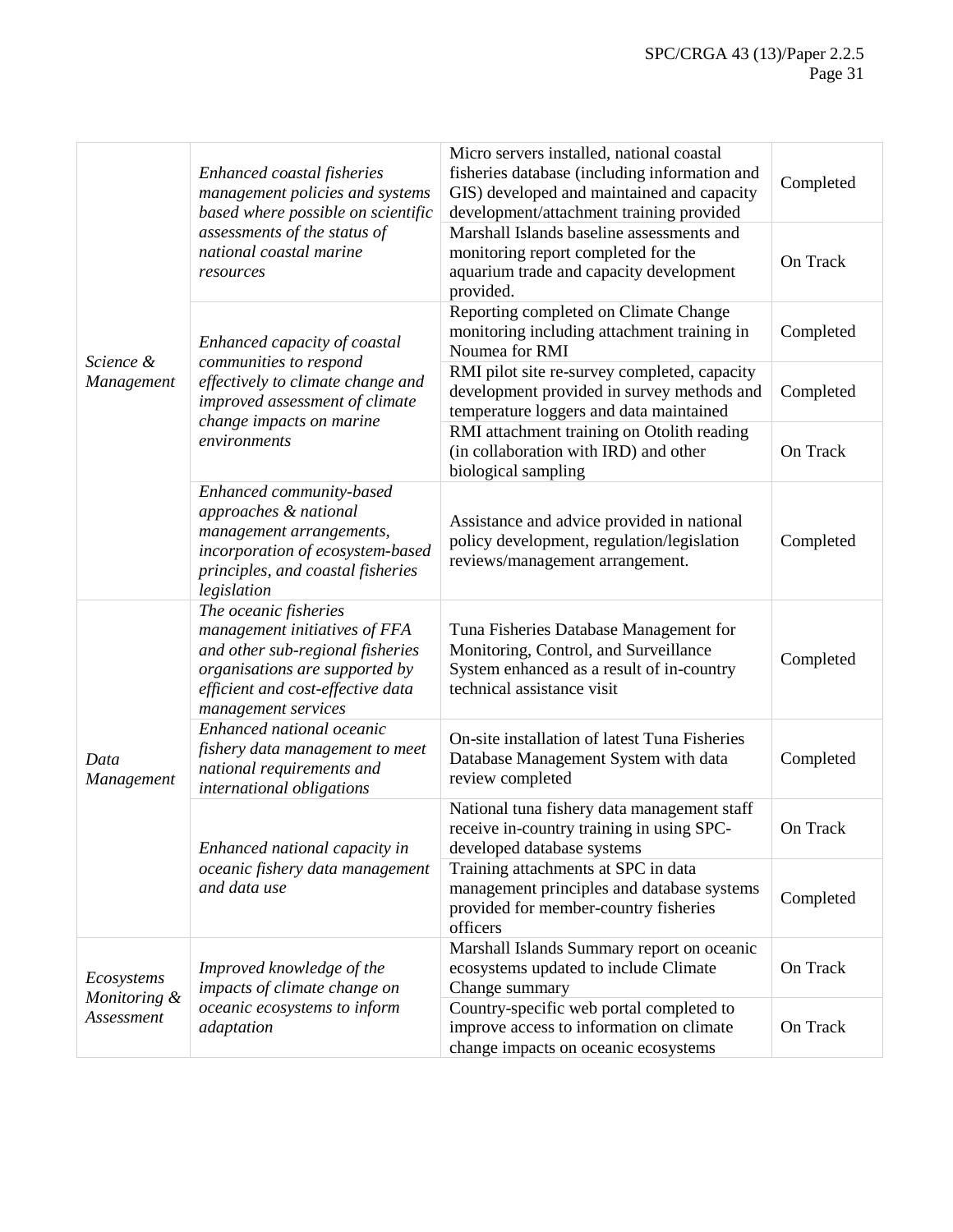| Ecosystems<br>Monitoring &<br>Assessment | Enhanced data on the biological<br>characteristics of oceanic species<br>and their environment are<br>available to support stock<br>assessment and ecosystem-based<br>fisheries management | Lab analyses of tuna stomachs completed                                                                                                                                                                         | On Track  |
|------------------------------------------|--------------------------------------------------------------------------------------------------------------------------------------------------------------------------------------------|-----------------------------------------------------------------------------------------------------------------------------------------------------------------------------------------------------------------|-----------|
| (cont'd)                                 | Appropriate ecosystem models and<br>analyses are available to inform<br>ecosystem-based fisheries<br>management                                                                            | Country-specific web portal developed for<br>accessing Climate Change Seapodym<br>ecosystem information                                                                                                         | On Track  |
| <b>Fisheries</b><br><b>Monitoring</b>    | Enhanced national capacity in<br>fisheries monitoring                                                                                                                                      | Basic observer training course conducted<br>for Marshall Islands in Majuro.                                                                                                                                     | On Track  |
| <b>Stock</b>                             | National tuna oceanic fisheries<br>policy and decision-making are                                                                                                                          | Report completed for RMI on interactions<br>between artisanal and commercial fishing<br>including an assessment of artisanal data<br>collection                                                                 | Completed |
| Assessment                               | informed by the best science-based<br>stock assessments and advice                                                                                                                         | Report completed on purse seine bycatch<br>and catch retention for the Marshall Islands                                                                                                                         | Completed |
|                                          |                                                                                                                                                                                            | Report updated on Fish Aggregating Device<br>(FAD) closures for Marshall Islands                                                                                                                                | Completed |
|                                          |                                                                                                                                                                                            | <b>Nauru</b>                                                                                                                                                                                                    |           |
| Aquaculture                              | Improved strategic policy,<br>planning, and administration of the<br>aquaculture sector to meet current<br>and future needs                                                                | <b>Updated National Aquaculture Plan</b><br>completed for Nauru - Draft report<br>produced                                                                                                                      | Completed |
| Nearshore                                | Improved capacity for subsistence,<br>artisanal, sport and industrial<br>fishing activities within the<br>sustainable production level                                                     | Fisheries education project started in Nauru<br>to introduce fisheries in school curricula                                                                                                                      | Completed |
|                                          | Enhanced coastal fisheries<br>management policies and systems<br>based where possible on scientific<br>assessments of the status of<br>national coastal marine resources                   | Micro servers installed, national coastal<br>fisheries database (including information<br>and GIS) developed and maintained and<br>capacity development/attachment training<br>provided                         | Completed |
|                                          |                                                                                                                                                                                            | Nauru baseline assessments and monitoring<br>report completed for the aquarium trade and<br>capacity development provided.                                                                                      | Completed |
| Science &<br>Management                  |                                                                                                                                                                                            | Nauru field testing, capacity building,<br>attachment training, analysis and reports<br>completed (market and creel assessment) -<br>- 5 Nauru local Fisheries Officers were<br>trained on Creel Survey Method. | Completed |
|                                          |                                                                                                                                                                                            | Country 2 in water invertebrate resources<br>field assessment, capacity development<br>(including attachments), data entry, analysis<br>and reporting undertaken                                                | On Track  |
|                                          |                                                                                                                                                                                            | Nauru Biological work including otolith<br>reading, capacity development and<br>attachment training                                                                                                             | On Track  |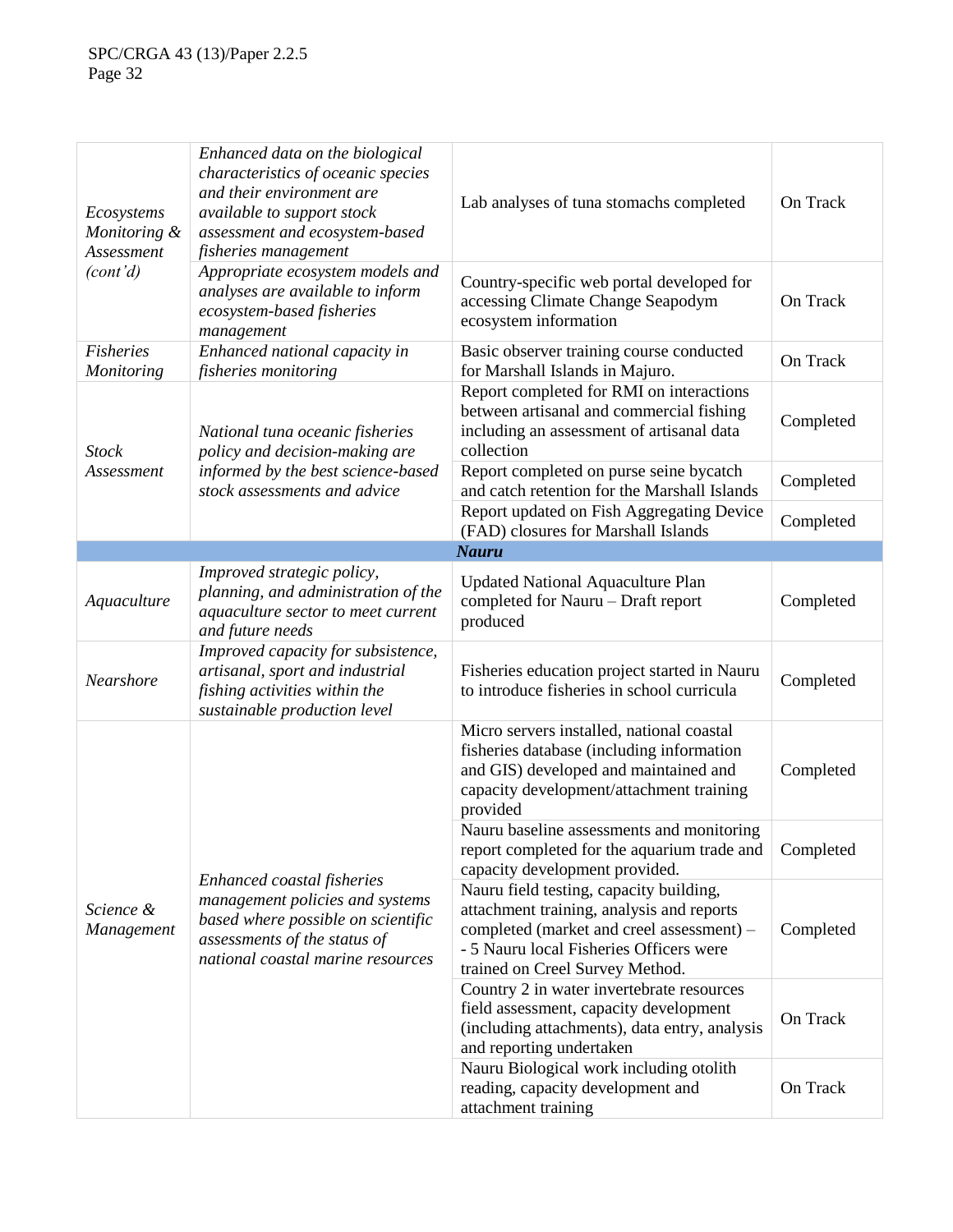| Science &<br>Management<br>(cont'd) | Enhanced capacity of coastal<br>communities to respond effectively<br>to climate change and improved<br>assessment of climate change<br>impacts on marine environments                     | Climate Change adaptation pilot sites<br>identified, established, workplans<br>developed and adaptation activities<br>implemented in Nauru        | On Track  |
|-------------------------------------|--------------------------------------------------------------------------------------------------------------------------------------------------------------------------------------------|---------------------------------------------------------------------------------------------------------------------------------------------------|-----------|
| Data<br>Management                  | Enhanced national capacity in<br>oceanic fishery data management<br>and data use                                                                                                           | Training attachments at SPC in data<br>management principles and database<br>systems provided for member-country<br>fisheries officers            | Completed |
|                                     | Enhanced data on the biological<br>characteristics of oceanic species<br>and their environment are<br>available to support stock<br>assessment and ecosystem-based<br>fisheries management | Lab analyses of tuna stomachs completed                                                                                                           | On Track  |
| Ecosystems<br>Monitoring &          | Improved knowledge of the impacts                                                                                                                                                          | Nauru Summary report on oceanic<br>ecosystems updated to include Climate<br>Change summary                                                        | On Track  |
| Assessment                          | of climate change on oceanic<br>ecosystems to inform adaptation                                                                                                                            | Country-specific web portal completed to<br>improve access to information on climate<br>change impacts on oceanic ecosystems                      | On Track  |
|                                     | Appropriate ecosystem models and<br>analyses are available to inform<br>ecosystem-based fisheries<br>management                                                                            | Country-specific web portal developed for<br>accessing Climate Change Seapodym<br>ecosystem information                                           | On Track  |
| <b>Fisheries</b>                    | Enhanced national oceanic fishery<br>monitoring to meet national and<br>international obligations                                                                                          | In-country technical support for tuna and<br>artisanal data systems in Nauru                                                                      | Completed |
| Monitoring                          |                                                                                                                                                                                            | In-country technical support for tuna and<br>artisanal data systems in Nauru                                                                      | Completed |
| <b>Stock</b>                        | National tuna oceanic fisheries<br>policy and decision-making are<br>informed by the best science-based<br>stock assessments and advice                                                    | Report completed for Nauru on interactions<br>between artisanal and commercial fishing<br>including an assessment of artisanal data<br>collection | Completed |
| Assessment                          |                                                                                                                                                                                            | Report updated on Fish Aggregating Device<br>(FAD) closures for Nauru                                                                             | Completed |
|                                     |                                                                                                                                                                                            | Report completed on purse seine bycatch<br>and catch retention for Nauru                                                                          | Completed |
|                                     |                                                                                                                                                                                            | <b>Niue</b>                                                                                                                                       |           |
| Nearshore                           | Improved economic viability of<br>fisheries investments through<br>analysis, evaluation and capacity<br>building in financial skills                                                       | Economic tourist surveys conducted in<br>Niue to implement sport fishing tourism<br>monitoring framework                                          | On Track  |
| Ecosystems                          | Improved knowledge of the impacts<br>of climate change on oceanic<br>ecosystems to inform adaptation                                                                                       | Country-specific web portal completed to<br>improve access to information on climate<br>change impacts on oceanic ecosystems                      | On Track  |
| Monitoring &<br>Assessment          | Appropriate ecosystem models and<br>analyses are available to inform<br>ecosystem-based fisheries<br>management                                                                            | Country-specific web portal developed for<br>accessing Climate Change Seapodym<br>ecosystem information                                           | On Track  |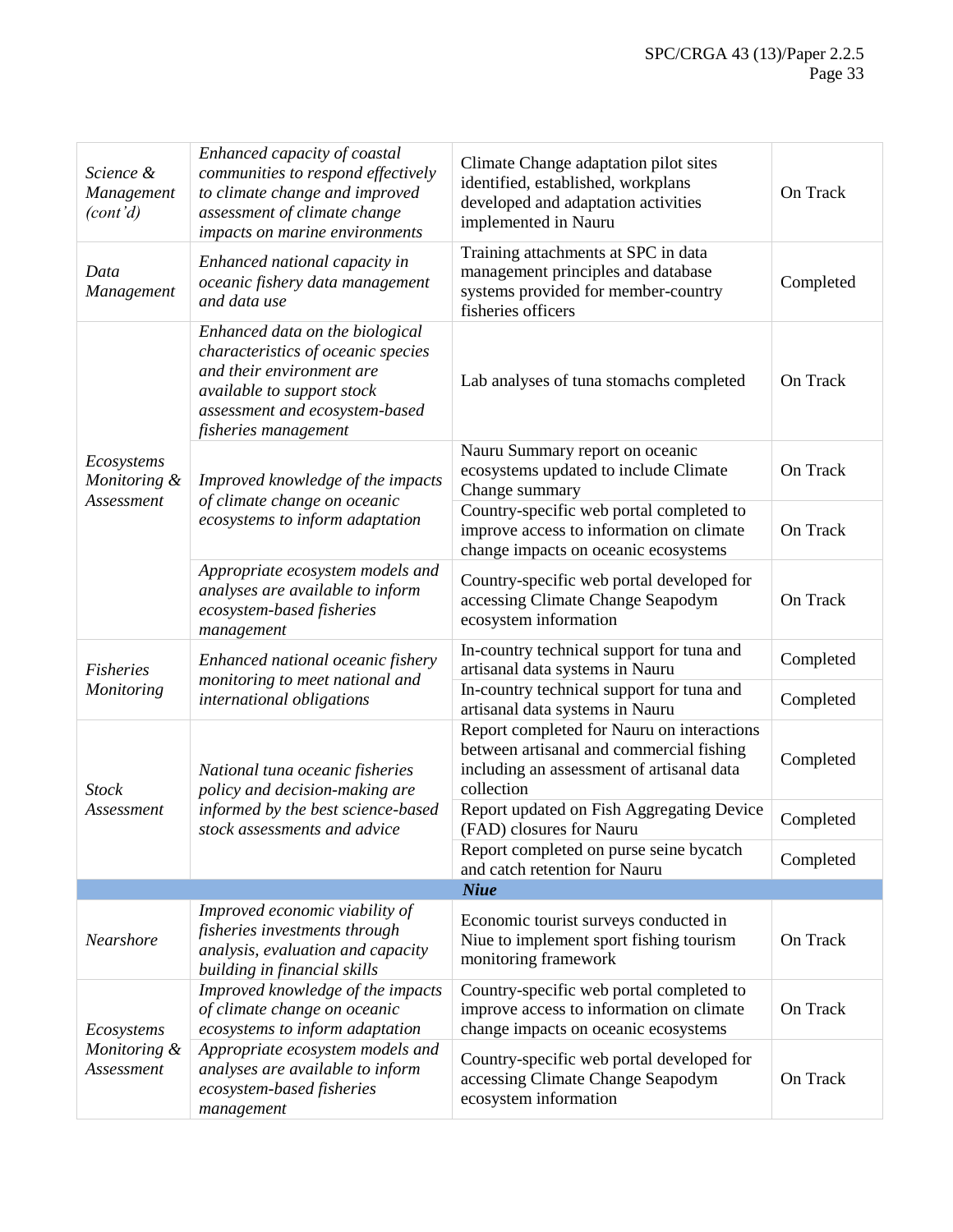| <b>Stock</b>               | National tuna oceanic fisheries<br>policy and decision-making are                                                                      | Report completed for Niue on interactions<br>between artisanal and commercial fishing<br>including an assessment of artisanal data<br>collection                                               | Completed |
|----------------------------|----------------------------------------------------------------------------------------------------------------------------------------|------------------------------------------------------------------------------------------------------------------------------------------------------------------------------------------------|-----------|
| Assessment                 | informed by the best science-based<br>stock assessments and advice                                                                     | Country-specific model developed for Niue<br>to translate catch, effort, and capacity limits<br>in albacore longline fisheries                                                                 | Completed |
|                            |                                                                                                                                        | <b>Northern Mariana Islands</b>                                                                                                                                                                |           |
| Ecosystems<br>Monitoring & | Appropriate ecosystem models and<br>analyses are available to inform<br>ecosystem-based fisheries<br>management                        | Country-specific web portal developed for<br>accessing Climate Change Seapodym<br>ecosystem information                                                                                        | On Track  |
| Assessment                 | Improved knowledge of the impacts<br>of climate change on oceanic<br>ecosystems to inform adaptation                                   | Country-specific web portal completed to<br>improve access to information on climate<br>change impacts on oceanic ecosystems                                                                   | On Track  |
|                            |                                                                                                                                        | Palau                                                                                                                                                                                          |           |
| Aquaculture                | Improved strategic policy,<br>planning, and administration of the<br>aquaculture sector to meet current<br>and future needs            | Aquaculture programme needs assessment<br>completed in Palau to follow up on national<br>official requests                                                                                     | Completed |
| Nearshore                  | Improved capacity for subsistence,<br>artisanal, sport and industrial<br>fishing activities within the<br>sustainable production level | National fishing associations sustainable<br>and active in Palau with sustainability<br>strategy and plan developed and<br>implemented                                                         | Completed |
|                            |                                                                                                                                        | Strengthened FAD programme in Palau -<br>FADs deployed, fishing skills workshop<br>scheduled for September 2013                                                                                | Completed |
| Science &<br>Management    | Enhanced coastal fisheries<br>management policies and systems<br>based where possible on scientific                                    | Palau biological work including otolith<br>reading, capacity development and<br>attachment training                                                                                            | On Track  |
|                            |                                                                                                                                        | Palau in water invertebrate resources field<br>assessment, capacity development<br>(including attachments), data entry, analysis<br>and reporting undertaken - Working on<br>report at present | Completed |
|                            | assessments of the status of<br>national coastal marine resources                                                                      | Palau baseline assessments and monitoring<br>report completed for the aquarium trade and<br>capacity development provided.                                                                     | On Track  |
|                            |                                                                                                                                        | Micro servers installed, national coastal<br>fisheries database (including information<br>and GIS) developed and maintained and<br>capacity development/attachment training<br>provided        | Completed |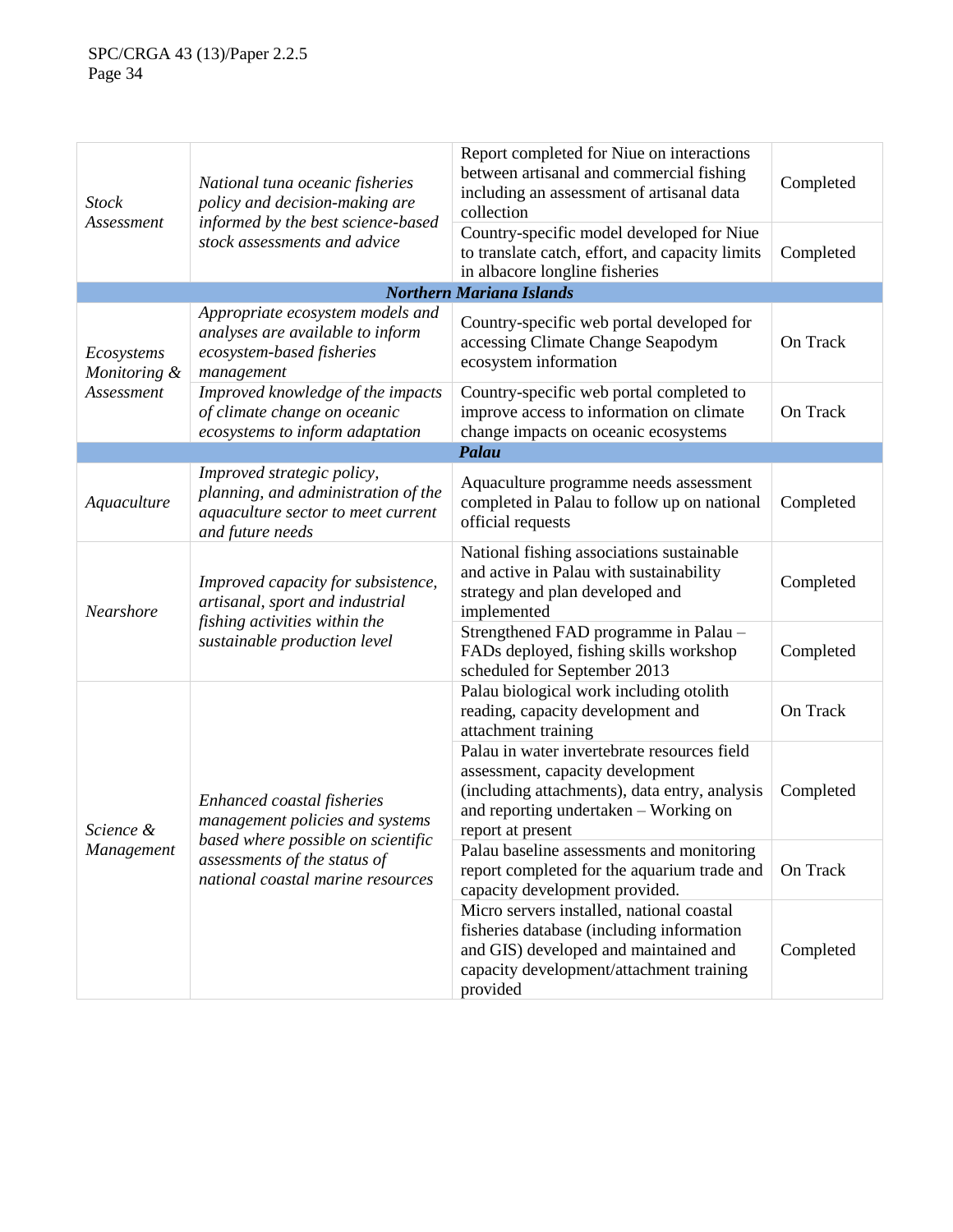| Science &<br>Management<br>(cont'd) | Enhanced community-based<br>approaches & national<br>management arrangements,<br>incorporation of ecosystem-<br>based principles, and coastal<br>fisheries legislation                        | Assistance and advice provided in national<br>policy development, regulation/legislation<br>reviews/management arrangement.                                                                                                                                               | On Track  |
|-------------------------------------|-----------------------------------------------------------------------------------------------------------------------------------------------------------------------------------------------|---------------------------------------------------------------------------------------------------------------------------------------------------------------------------------------------------------------------------------------------------------------------------|-----------|
|                                     |                                                                                                                                                                                               | Assist the Bureau of Marine Resources to<br>develop a Strategic Plan for the Bureau in<br>collaboration with The Nature Conservancy<br>and other stakeholders - Strategic Plan<br>developed for Bureau of Marine Resources and<br>ready to go to Congress for acceptance  | On Track  |
| Data<br>Management                  | The oceanic fisheries<br>management initiatives of FFA<br>and other sub-regional fisheries<br>organisations are supported by<br>efficient and cost-effective data<br>management services      | Tuna Fisheries Database Management for<br>Monitoring, Control, and Surveillance System<br>enhanced as a result of in-country technical<br>assistance visit                                                                                                                | Completed |
|                                     | Enhanced national oceanic<br>fishery data management to<br>meet national requirements and<br>international obligations                                                                        | Data quality and coverage audits of member<br>country tuna fishery data (LOGSHEET,<br><b>UNLOADING and PORT SAMPLING)</b><br>conducted during in-country visits and at SPC<br>according to established procedures and agreed<br>schedule, and outcomes of audits conveyed | On Track  |
|                                     | Enhanced data on the<br>biological characteristics of<br>oceanic species and their<br>environment are available to<br>support stock assessment and<br>ecosystem-based fisheries<br>management | Lab analyses of tuna stomachs completed                                                                                                                                                                                                                                   | On Track  |
| Ecosystems<br>Monitoring &          | Improved knowledge of the                                                                                                                                                                     | Palau Summary report on oceanic ecosystems<br>updated to include Climate Change summary                                                                                                                                                                                   | On Track  |
| Assessment                          | impacts of climate change on<br>oceanic ecosystems to inform<br>adaptation                                                                                                                    | Country-specific web portal completed to<br>improve access to information on climate<br>change impacts on oceanic ecosystems                                                                                                                                              | On Track  |
|                                     | Appropriate ecosystem models<br>and analyses are available to<br>inform ecosystem-based<br>fisheries management                                                                               | Country-specific web portal developed for<br>accessing Climate Change Seapodym<br>ecosystem information                                                                                                                                                                   | On Track  |
| <b>Stock</b><br>Assessment          | National tuna oceanic fisheries<br>policy and decision-making are<br>informed by the best science-<br>based stock assessments and<br>advice                                                   | Report completed for Palau on interactions<br>between artisanal and commercial fishing<br>including an assessment of artisanal data<br>collection                                                                                                                         | Completed |
| Aquaculture                         | Increased skills & knowledge<br>base to maximise the return on<br>investments in aquaculture                                                                                                  | Giant clam farmers are organised into cluster<br>groups to improve efficiency in operation $\&$<br>production                                                                                                                                                             | On Track  |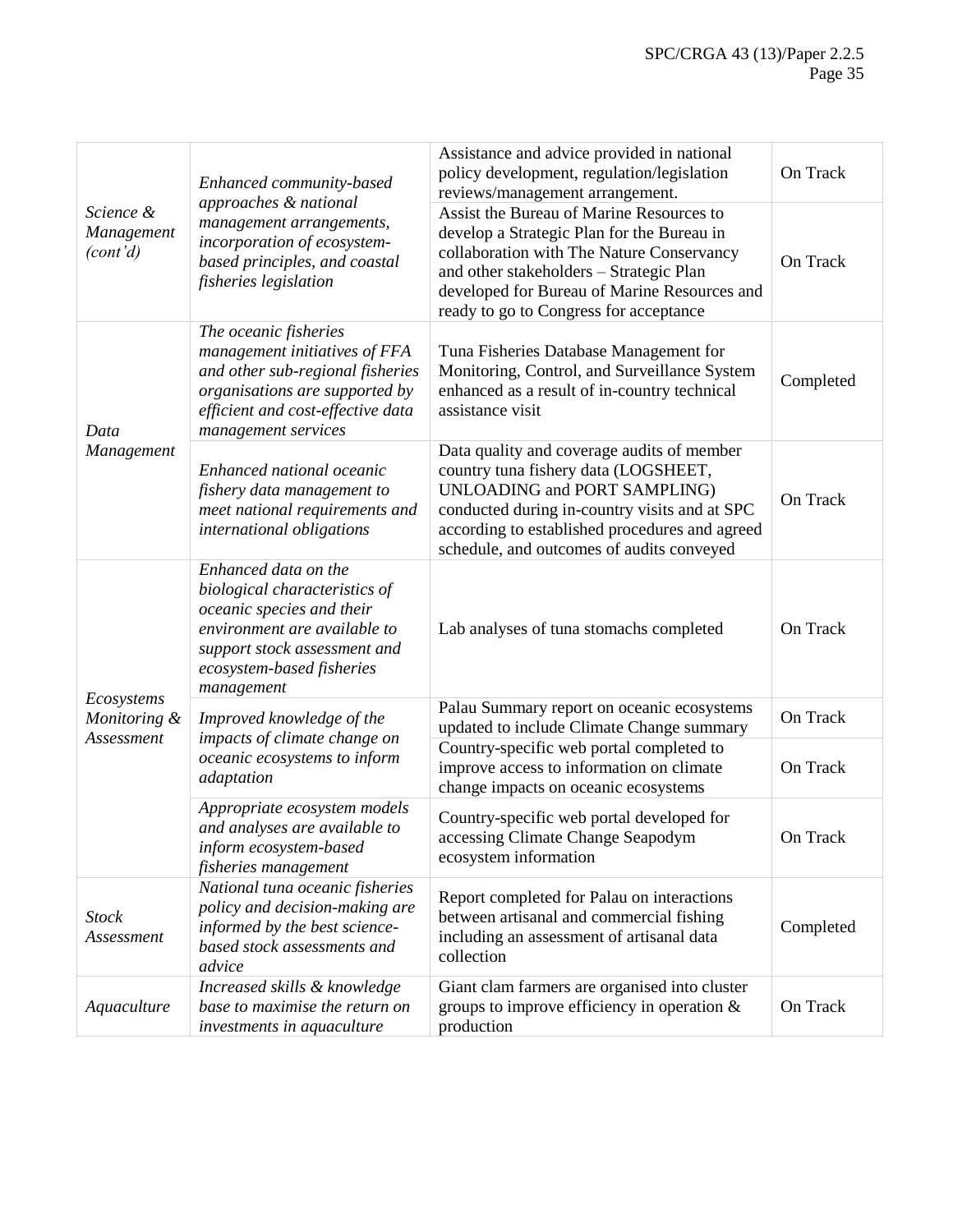| Papua New Guinea |                                                                                                                                                              |                                                                                                                                                                                                                                                                                                                                                                                         |           |
|------------------|--------------------------------------------------------------------------------------------------------------------------------------------------------------|-----------------------------------------------------------------------------------------------------------------------------------------------------------------------------------------------------------------------------------------------------------------------------------------------------------------------------------------------------------------------------------------|-----------|
| Aquaculture      | Competent authorities with<br>strengthened capability<br>using science-based<br>approaches to manage<br>aquatic biosecurity risks and<br>to facilitate trade | Report on the current status of viral pathogens in<br>Macrobrachium prawns in PNG.                                                                                                                                                                                                                                                                                                      | Completed |
|                  | Increased skills &<br>knowledge base to maximise                                                                                                             | Technical assistance provided on sea cucumber<br>and other mariculture methodologies to improve<br>capacity on mariculture development (3 years) in<br><b>PNG</b>                                                                                                                                                                                                                       | On Track  |
|                  | the return on investments in<br>aquaculture                                                                                                                  | Aquaculture feasibility report and workshop<br>completed, based upon hatchery and pond trials of<br>the prawn Macrobrachium spinipes indigenous to<br><b>PNG</b>                                                                                                                                                                                                                        | On Track  |
|                  | Improved capacity for<br>subsistence, artisanal, sport<br>and industrial fishing                                                                             | SME market supply chain reviewed with<br>recommendations for improvements to marketing<br>practices in small-scale tuna fisheries sector                                                                                                                                                                                                                                                | Completed |
|                  | activities within the<br>sustainable production level                                                                                                        | Technical advice provided to strengthen structure<br>and develop policy of national fishing association                                                                                                                                                                                                                                                                                 | On Track  |
| Nearshore        | To develop sustainable<br>nearshore fisheries in PICTs<br>to provide food security,<br>livelihoods, and economic<br>growth and climate change<br>adaptation  | Fish waste utilization project supported in PICTs<br>to improve livelihoods and the environment -<br>Advice on fish silage production and marketing to<br>one private operator, possible follow-up (TA) in<br>2014                                                                                                                                                                      | On Track  |
|                  | Improved economic viability<br>of fisheries investments<br>through analysis, evaluation<br>and capacity building in<br>financial skills                      | National economic assessment of fisheries,<br>aquaculture or climate change adaptation projects/<br>businesses conducted                                                                                                                                                                                                                                                                | Completed |
|                  | Improved seafood quality<br>standards and value-adding<br>for exports                                                                                        | Technical assistance and advice provided to<br>Competent Authority/Fisheries Administration in<br>PNG – Review on Competent Authority in Mar<br>13, ensure compliance with EU market access.<br>Shortfalls identified, work with FFA DevFish 2<br>for TA. Ensure PNG continues export to EU<br>markets. Training on thermal processing for future<br>training of fish canning operators | On Track  |
|                  | Improved capacity for<br>subsistence, artisanal, sport<br>and industrial fishing<br>activities within the<br>sustainable production level                    | Fisheries diversification project implemented -<br>Bagan baitfishing in Kavieng, PNG to transfer<br>fishing effort from reef fish to more resilient<br>marine resources                                                                                                                                                                                                                 | Completed |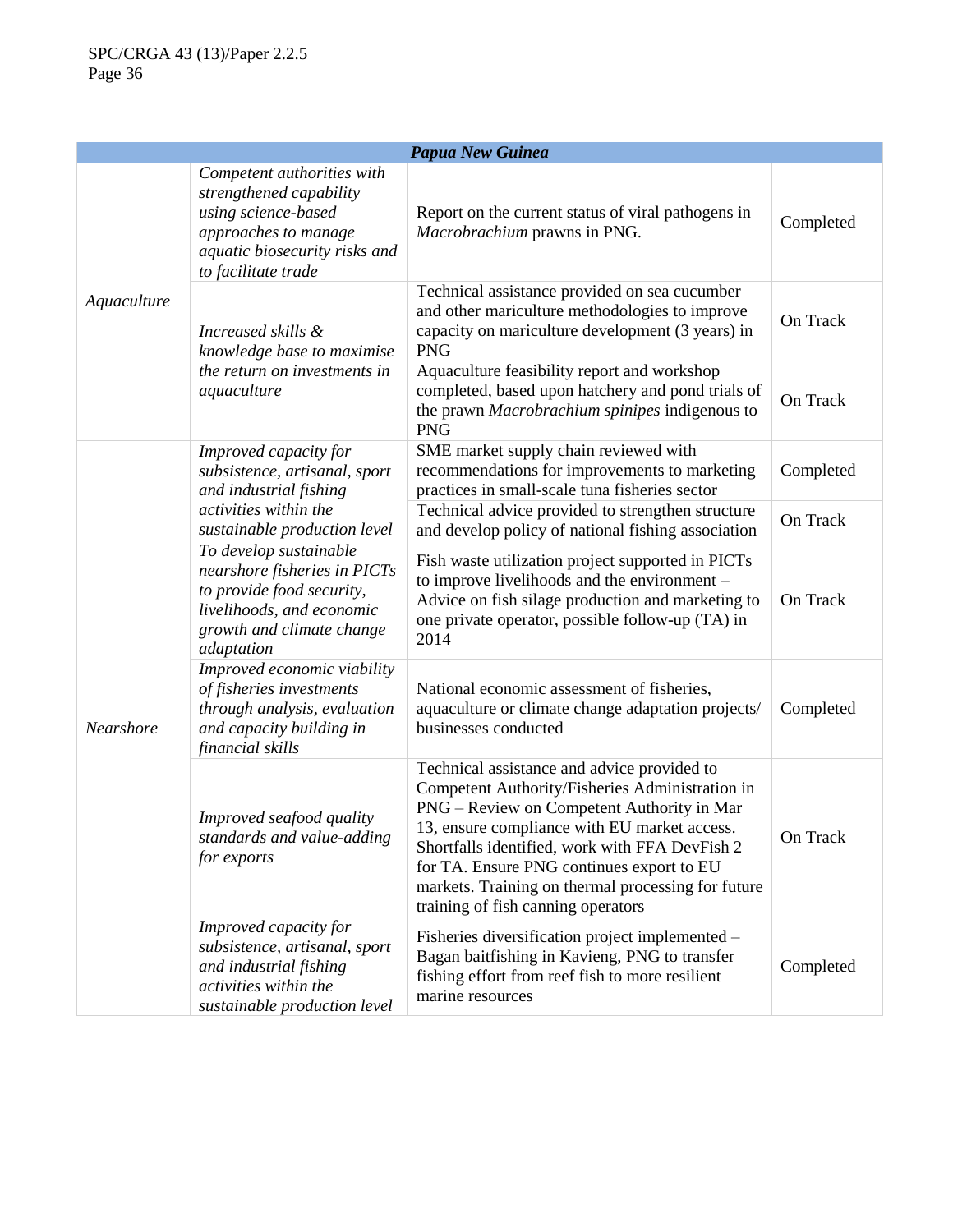|                            | Enhanced coastal fisheries<br>management policies and systems<br>based where possible on scientific<br>assessments of the status of<br>national coastal marine              | Micro servers installed, national coastal<br>fisheries database (including information and<br>GIS) developed and maintained and capacity<br>development/attachment training provided | Completed |
|----------------------------|-----------------------------------------------------------------------------------------------------------------------------------------------------------------------------|--------------------------------------------------------------------------------------------------------------------------------------------------------------------------------------|-----------|
|                            |                                                                                                                                                                             | PNG baseline assessments and monitoring<br>report completed for the aquarium trade and<br>capacity development and attachment<br>training provided in Noumea                         | On Track  |
|                            | resources                                                                                                                                                                   | Post larval capture and culture assessments,<br>export trials and reporting for invertebrates<br>and finfish completed for PNG                                                       | On Track  |
| Science &<br>Management    | Enhanced coastal fisheries<br>management policies and systems<br>based where possible on scientific<br>assessments of the status of<br>national coastal marine<br>resources | PNG biological work including otolith<br>reading, capacity development and<br>attachment training                                                                                    | On Track  |
|                            | Enhanced capacity of coastal<br>communities to respond<br>effectively to climate change and<br>improved assessment of climate<br>change impacts on marine<br>environments   | PNG attachment training on otolith reading<br>(in collaboration with IRD) and other<br>biological sampling                                                                           | On Track  |
|                            | Enhanced national oceanic                                                                                                                                                   | TUBS in Papua New Guinea supported                                                                                                                                                   | Completed |
| Data<br>Management         | fishery data management to meet<br>national requirements and<br>international obligations                                                                                   | Fisheries Observer Data quality and coverage<br>audit in PNG completed                                                                                                               | Completed |
|                            | Enhanced data on the biological                                                                                                                                             | Lab analyses of tuna stomachs completed                                                                                                                                              | On Track  |
|                            | characteristics of oceanic species<br>and their environment are<br>available to support stock<br>assessment and ecosystem-based<br>fisheries management                     | PNG web portal for accessing Climate<br>Change PNG Tuna Tagging Programme<br>Information                                                                                             | On Track  |
|                            |                                                                                                                                                                             | PNG Tuna Tagging Cruise Reports for 2013<br>campaigns                                                                                                                                | Completed |
| Ecosystems<br>Monitoring & | Improved knowledge of the<br>impacts of climate change on<br>oceanic ecosystems to inform<br>adaptation                                                                     | PNG Summary report on oceanic ecosystems<br>updated to include Climate Change summary                                                                                                | On Track  |
| Assessment                 |                                                                                                                                                                             | Country-specific web portal completed to<br>improve access to information on climate<br>change impacts on oceanic ecosystems                                                         | On Track  |
|                            | Appropriate ecosystem models<br>and analyses are available to<br>inform ecosystem-based fisheries<br>management                                                             | Country-specific web portal developed for<br>accessing Climate Change Seapodym<br>ecosystem information                                                                              | On Track  |
| Fisheries<br>Monitoring    | Enhanced national capacity in<br>fisheries monitoring                                                                                                                       | Basic observer training course conducted for<br>Papua New Guinea in Kavieng.                                                                                                         | Completed |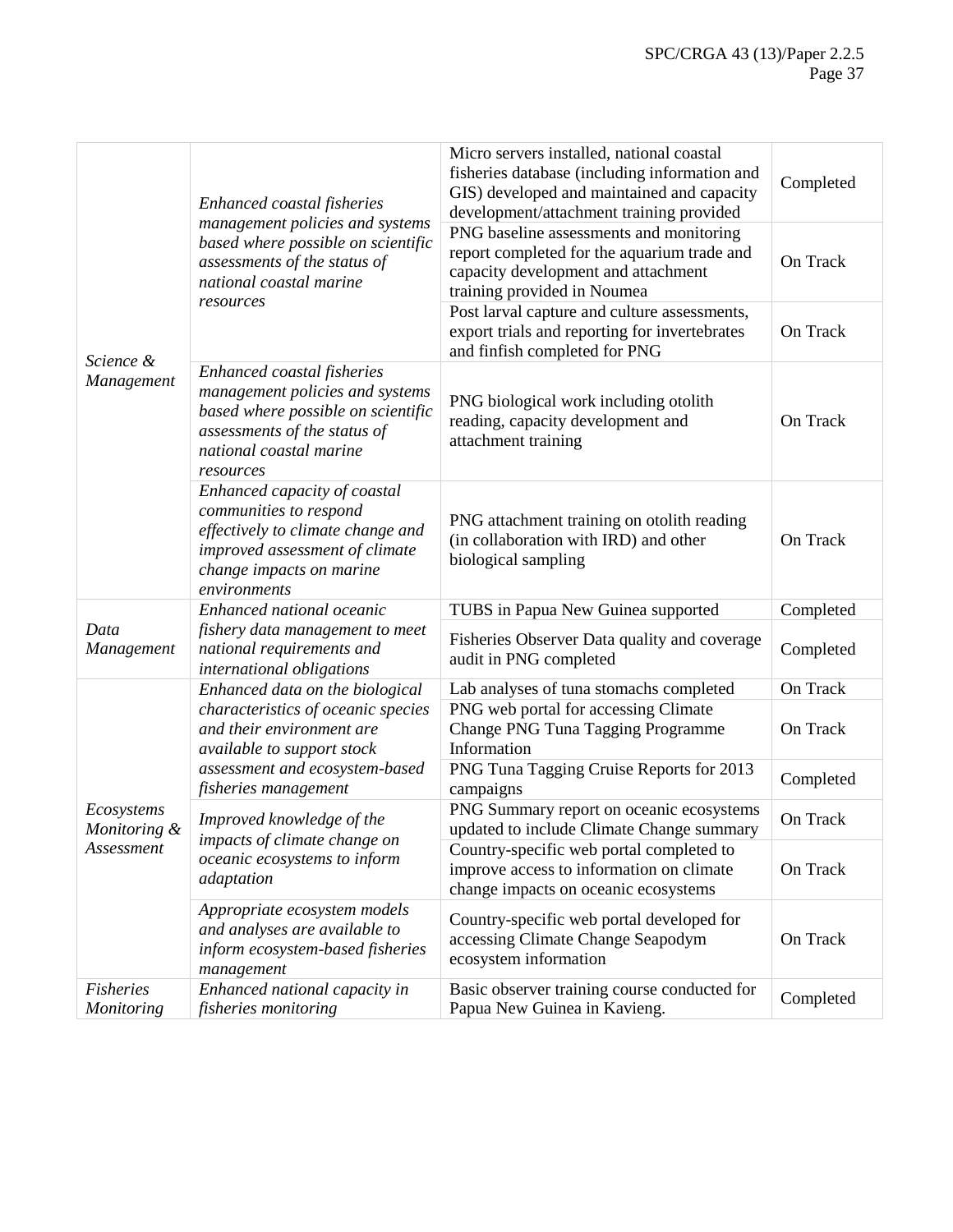|                                   |                                                                                                                                                                          | Report updated on Fish Aggregating Device<br>(FAD) closures for PNG                                                                                                                       | Completed |
|-----------------------------------|--------------------------------------------------------------------------------------------------------------------------------------------------------------------------|-------------------------------------------------------------------------------------------------------------------------------------------------------------------------------------------|-----------|
|                                   | National tuna oceanic fisheries<br>policy and decision-making are<br>informed by the best science-based<br>stock assessments and advice                                  | Country-specific model developed for PNG<br>to translate catch, effort, and capacity limits<br>in albacore longline fisheries                                                             | Completed |
|                                   |                                                                                                                                                                          | Report completed for PNG on interactions<br>between artisanal and commercial fishing<br>including an assessment of artisanal data<br>collection                                           | Completed |
| <b>Stock</b><br><i>Assessment</i> |                                                                                                                                                                          | Report completed on purse seine bycatch<br>and catch retention for PNG                                                                                                                    | Completed |
|                                   |                                                                                                                                                                          | Technical support provided to PNG to<br>support tuna plan development and limit<br>setting                                                                                                | Completed |
|                                   | Enhanced capacity to interpret<br>stock assessment information and                                                                                                       | Attachment completed from Papua New<br>Guinea to work on country website and<br>stock assessment-related analyses                                                                         | Completed |
|                                   | advice                                                                                                                                                                   | Support provided to PNG as the WCPFC<br>Scientific Committee Chair                                                                                                                        | Completed |
|                                   | Increased skills & knowledge base                                                                                                                                        | Seaweed production in Bougainville and<br>fish production in Yonki are improved                                                                                                           | On Track  |
| Aquaculture                       | to maximise the return on<br>investments in aquaculture                                                                                                                  | Commercial tilapia pond farmers are<br>organised into cluster groups to improve<br>efficiency in operation & production                                                                   | On Track  |
|                                   |                                                                                                                                                                          | <b>Pitcairn</b>                                                                                                                                                                           |           |
| Science &<br>Management           | Enhanced coastal fisheries<br>management policies and systems<br>based where possible on scientific<br>assessments of the status of<br>national coastal marine resources | Pitcairn baseline assessments and<br>monitoring report completed for the<br>aquarium trade.                                                                                               | Completed |
| Aquaculture                       | Increased skills & knowledge base<br>to maximise the return on<br>investments in aquaculture                                                                             | Mariculture hatchery facilities established<br>in Samoa                                                                                                                                   | Completed |
|                                   |                                                                                                                                                                          | <b>Samoa</b>                                                                                                                                                                              |           |
| Aquaculture                       | Increased skills & knowledge base<br>to maximise the return on<br>investments in aquaculture                                                                             | Develop national capacity to implement a<br>trial of freshwater prawn M. lar capture<br>based culture in Samoa                                                                            | Completed |
| Science &<br>Management           | Enhanced coastal fisheries<br>management policies and systems<br>based where possible on scientific<br>assessments of the status of<br>national coastal marine resources | Micro servers installed, national coastal<br>fisheries database (including information<br>and GIS) developed and maintained and<br>capacity development/attachment training<br>provided   | Completed |
|                                   | Enhanced capacity of coastal<br>communities to respond effectively<br>to climate change and improved<br>assessment of climate change<br>impacts on marine environments   | Climate Change adaptation pilot sites<br>identified, established, workplans<br>developed and adaptation activities<br>implemented in Samoa - Some delays but<br>work progressed in August | On Track  |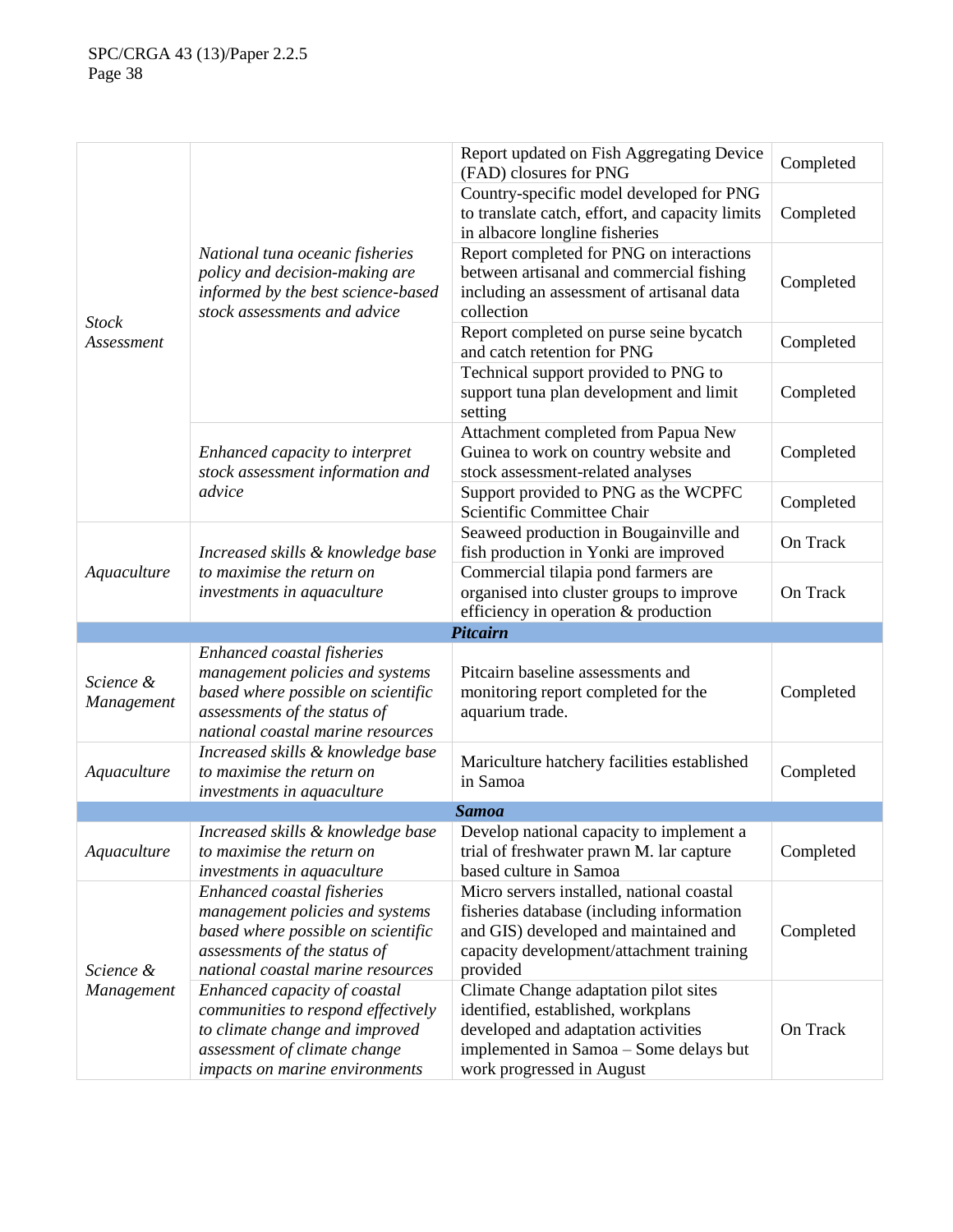| Science &<br>Management<br>(cont'd) | Enhanced community-based<br>approaches & national<br>management arrangements,<br>incorporation of ecosystem-based<br>principles, and coastal fisheries<br>legislation                      | Assistance and advice provided in national<br>policy development, regulation/legislation<br>reviews/management arrangements                                                                                   | Completed |
|-------------------------------------|--------------------------------------------------------------------------------------------------------------------------------------------------------------------------------------------|---------------------------------------------------------------------------------------------------------------------------------------------------------------------------------------------------------------|-----------|
|                                     | Enhanced coastal fisheries<br>management policies and systems<br>based where possible on scientific                                                                                        | Country in water invertebrate resources<br>field assessment, capacity development<br>(including attachments), data entry, analysis<br>and reporting undertaken                                                | Completed |
|                                     | assessments of the status of<br>national coastal marine resources                                                                                                                          | Samoa biological work including otolith<br>reading, capacity development and<br>attachment training                                                                                                           | On Track  |
|                                     | Enhanced data on the biological<br>characteristics of oceanic species<br>and their environment are<br>available to support stock<br>assessment and ecosystem-based<br>fisheries management | Samoa web portal completed for deep water<br>snapper fishery information                                                                                                                                      | On Track  |
| Ecosystems                          | National ecosystem-based<br>management of oceanic fisheries is                                                                                                                             | Tuna Fisheries Artisanal Data Management<br>System provided to Samoa for deep water<br>snapper                                                                                                                | On Track  |
| Monitoring &<br>Assessment          | supported by the best scientific<br>information and advice                                                                                                                                 | Co-supervision provided to Masters student<br>from Samoa                                                                                                                                                      | On Track  |
|                                     | Improved knowledge of the impacts<br>of climate change on oceanic<br>ecosystems to inform adaptation                                                                                       | Country-specific web portal completed to<br>improve access to information on climate<br>change impacts on oceanic ecosystems                                                                                  | On Track  |
|                                     | Appropriate ecosystem models and<br>analyses are available to inform<br>ecosystem-based fisheries<br>management                                                                            | Country-specific web portal developed for<br>accessing Climate Change Seapodym<br>ecosystem information                                                                                                       | On Track  |
|                                     | National tuna oceanic fisheries                                                                                                                                                            | Updated country website for Samoa which<br>provides easy country access to key fishery<br>statistics                                                                                                          | Completed |
| <b>Stock</b><br>Assessment          | policy and decision-making are<br>informed by the best science-based<br>stock assessments and advice                                                                                       | Report completed for Samoa on interactions<br>between artisanal and commercial fishing<br>including an assessment of artisanal data<br>collection                                                             | Completed |
|                                     |                                                                                                                                                                                            | <b>Solomon Islands</b>                                                                                                                                                                                        |           |
| Aquaculture                         | Increased skills & knowledge base<br>to maximise the return on<br>investments in aquaculture                                                                                               | Collaboration in Solomon Islands Ministry<br>of Fisheries and Marine Resources and<br>WorldFish inland aquaculture research, and<br>supervision of 3 post-graduate students on<br>project, over 3 year period | On Track  |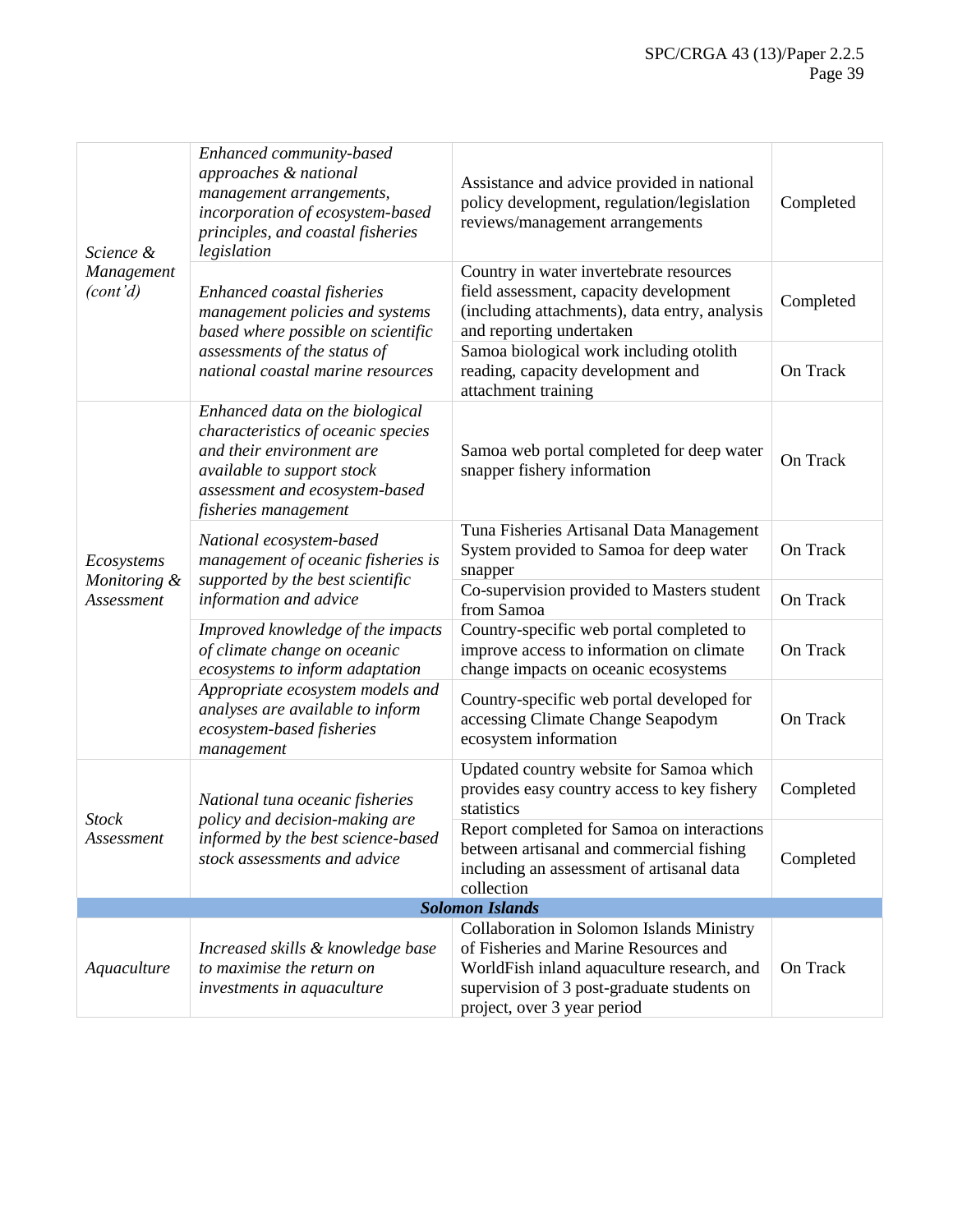|                         | Improved capacity for<br>subsistence, artisanal, sport<br>and industrial fishing<br>activities within the<br>sustainable production level                                      | Assistance provided to develop sport fishing<br>tourism in Solomon Islands - Assistance<br>scheduled for September 2013 – training of guides<br>on Papatura Island (Isabel Province) in fly-<br>fishing, identification of other sport fishing<br>development opportunities                                                                                                               | Completed |
|-------------------------|--------------------------------------------------------------------------------------------------------------------------------------------------------------------------------|-------------------------------------------------------------------------------------------------------------------------------------------------------------------------------------------------------------------------------------------------------------------------------------------------------------------------------------------------------------------------------------------|-----------|
| Nearshore               | Improved seafood quality<br>standards and value-adding<br>for exports                                                                                                          | Technical assistance and advice provided to a<br>fisheries private enterprise in Solomon Islands                                                                                                                                                                                                                                                                                          | Completed |
|                         | Improved seafood quality<br>standards and value-adding<br>for exports                                                                                                          | Technical assistance and advice provided to<br><b>Competent Authorities/Fisheries Administration</b><br>in Solomon Islands - Conducted thermal process<br>validation of Soltuna Tuna LTD canning<br>operation as part of Competent Authority<br>regulatory work - To ensure public health is<br>protected through safe processing of canned food,<br>and continue economic sustainability | Completed |
| Science &<br>Management | Enhanced capacity of<br>coastal communities to<br>respond effectively to<br>climate change and<br>improved assessment of<br>climate change impacts on<br>marine environments   | Climate Change adaptation pilot sites identified,<br>established, workplans developed and adaptation<br>activities implemented in Solomon Islands - This<br>is part of a multi-donor, multi-agency initiative                                                                                                                                                                             | On Track  |
|                         | Enhanced coastal fisheries<br>management policies and<br>systems based where<br>possible on scientific<br>assessments of the status of<br>national coastal marine<br>resources | Solomon Islands baseline assessments and<br>monitoring report completed for the aquarium<br>trade and capacity development provided                                                                                                                                                                                                                                                       | On Track  |
|                         | Enhanced community-based<br>approaches & national<br>management arrangements,<br>incorporation of ecosystem-<br>based principles, and coastal<br>fisheries legislation         | Assistance and advice provided in national policy<br>development, regulation/legislation<br>reviews/management arrangements                                                                                                                                                                                                                                                               | Completed |
|                         |                                                                                                                                                                                | Fisheries Observer Data quality and coverage<br>audit in Solomon Islands completed                                                                                                                                                                                                                                                                                                        | Completed |
|                         | Enhanced national oceanic                                                                                                                                                      | On-site installation of latest Tuna Fisheries<br>Database Management System with data review<br>completed                                                                                                                                                                                                                                                                                 | Completed |
| Data                    | fishery data management to                                                                                                                                                     | TUBS in Solomon Islands supported                                                                                                                                                                                                                                                                                                                                                         | Completed |
| Management              | meet national requirements<br>and international obligations                                                                                                                    | Data quality and coverage audits of member<br>country tuna fishery data (LOGSHEET,<br>UNLOADING and PORT SAMPLING)<br>conducted during in-country visits and at SPC<br>according to established procedures and agreed<br>schedule, and outcomes of audits conveyed                                                                                                                        | On Track  |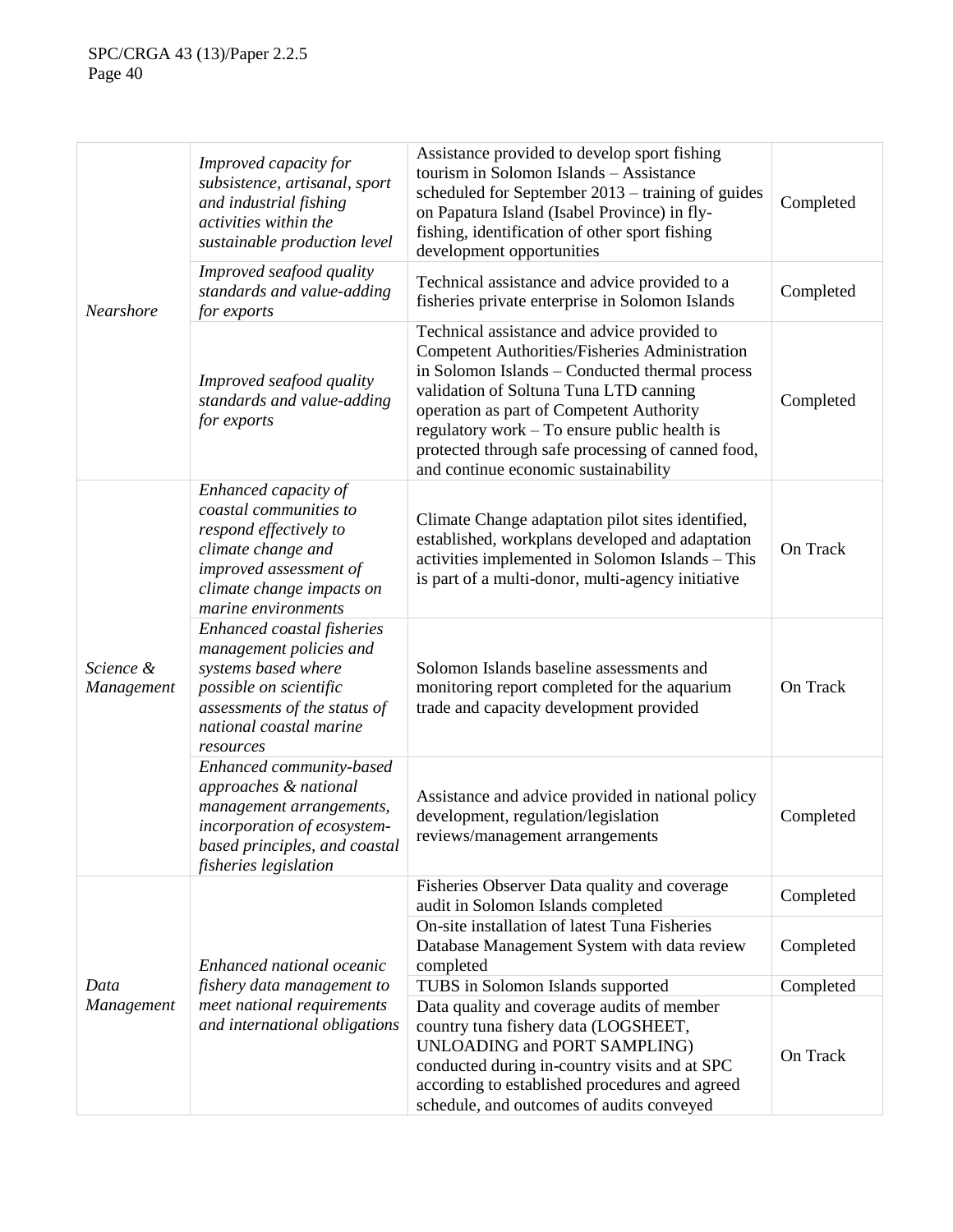| Data<br>Management<br>(cont'd)           | Enhanced national capacity in<br>oceanic fishery data<br>management and data use                                                                                          | National tuna fishery data management staff<br>receive in-country training in using SPC-<br>developed database systems                                                                  |           |  |  |
|------------------------------------------|---------------------------------------------------------------------------------------------------------------------------------------------------------------------------|-----------------------------------------------------------------------------------------------------------------------------------------------------------------------------------------|-----------|--|--|
|                                          | Improved knowledge of the<br>impacts of climate change on                                                                                                                 | Solomon Islands Summary report on oceanic<br>ecosystems updated to include Climate Change<br>summary                                                                                    | On Track  |  |  |
|                                          | oceanic ecosystems to inform<br>adaptation                                                                                                                                | Country-specific web portal completed to<br>improve access to information on climate<br>change impacts on oceanic ecosystems                                                            | On Track  |  |  |
|                                          | Enhanced data on the                                                                                                                                                      | Lab analyses of tuna stomachs completed                                                                                                                                                 | On Track  |  |  |
| Ecosystems<br>Monitoring &<br>Assessment | biological characteristics of<br>oceanic species and their<br>environment are available to<br>support stock assessment and<br>ecosystem-based fisheries<br>management     | Solomon Islands web portal for accessing tuna<br>tagging programme information                                                                                                          | On Track  |  |  |
|                                          | Appropriate ecosystem models<br>and analyses are available to<br>inform ecosystem-based<br>fisheries management                                                           | Country-specific web portal developed for<br>accessing Climate Change Seapodym<br>ecosystem information                                                                                 | On Track  |  |  |
| <b>Fisheries</b>                         | Enhanced national capacity in<br>fisheries monitoring                                                                                                                     | Debriefer training course conducted for<br>Solomon Islands in Honiara.                                                                                                                  | Completed |  |  |
| Monitoring                               |                                                                                                                                                                           | Longline observer upgrade course conducted<br>for Solomon Islands in Honiara.                                                                                                           | Completed |  |  |
|                                          | National tuna oceanic fisheries<br>policy and decision-making are<br>informed by the best science-<br>based stock assessments and                                         | Updated country website for Solomon Islands<br>to provide easy country access to key fishery<br>statistics                                                                              | Completed |  |  |
| <b>Stock</b>                             |                                                                                                                                                                           | Report completed for Solomon Islands on<br>interactions between artisanal and commercial<br>fishing including an assessment of artisanal<br>data collection                             | Completed |  |  |
| Assessment                               |                                                                                                                                                                           | Report updated on Fish Aggregating Device<br>(FAD) closures for Solomon Islands                                                                                                         | Completed |  |  |
|                                          | advice                                                                                                                                                                    | Report completed on purse seine bycatch and<br>catch retention for the Solomon Islands                                                                                                  | Completed |  |  |
|                                          |                                                                                                                                                                           | Country-specific model developed for<br>Solomon Islands to translate catch, effort, and<br>capacity limits in albacore longline fisheries                                               | Completed |  |  |
|                                          |                                                                                                                                                                           | <b>Tokelau</b>                                                                                                                                                                          |           |  |  |
| Science &<br>Management                  | Enhanced capacity of coastal<br>communities to respond<br>effectively to climate change<br>and improved assessment of<br>climate change impacts on<br>marine environments | Training provided in surveying, data analysis,<br>and development of management arrangements<br>to improve sustainable management of sea<br>cucumbers and other invertebrate resources. | Completed |  |  |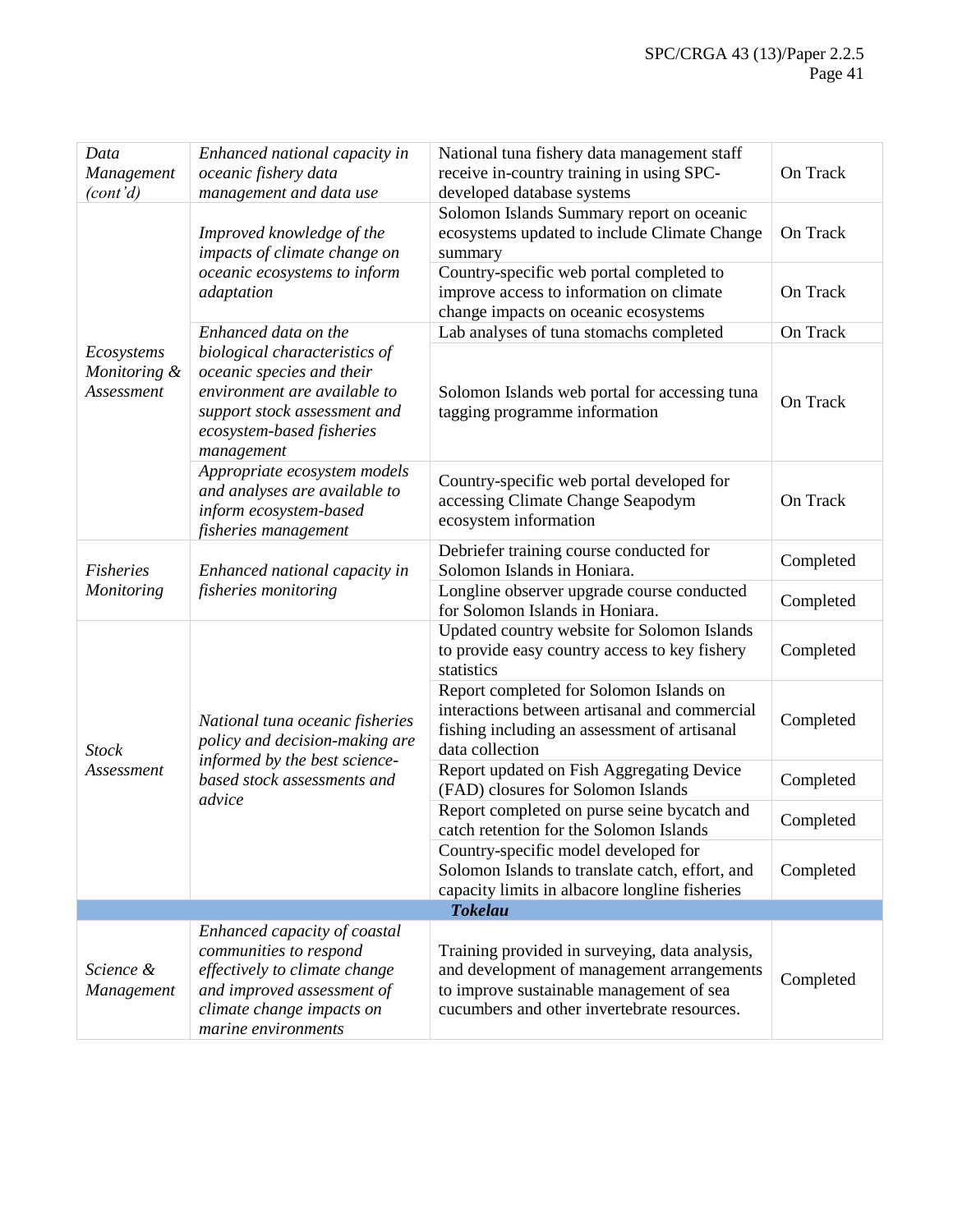| Ecosystems                               | Improved knowledge of the<br>impacts of climate change on<br>oceanic ecosystems to inform<br>adaptation                                                                     | Country-specific web portal completed to<br>improve access to information on climate<br>change impacts on oceanic ecosystems                                                         | On Track  |
|------------------------------------------|-----------------------------------------------------------------------------------------------------------------------------------------------------------------------------|--------------------------------------------------------------------------------------------------------------------------------------------------------------------------------------|-----------|
| Monitoring &<br>Assessment               | Appropriate ecosystem models<br>and analyses are available to<br>inform ecosystem-based<br>fisheries management                                                             | Country-specific web portal developed for<br>accessing Climate Change Seapodym<br>ecosystem information                                                                              | On Track  |
| <b>Stock</b>                             | National tuna oceanic fisheries<br>policy and decision-making are<br>informed by the best science-                                                                          | Report completed for Tokelau on interactions<br>between artisanal and commercial fishing<br>including an assessment of artisanal data<br>collection                                  | Completed |
| Assessment                               | based stock assessments and<br>advice                                                                                                                                       | Country-specific model developed for Tokelau<br>to translate catch, effort, and capacity limits in<br>albacore longline fisheries                                                    | Completed |
|                                          |                                                                                                                                                                             | <b>Tonga</b>                                                                                                                                                                         |           |
| Science &<br>Management                  |                                                                                                                                                                             | Customised market and creel survey database<br>developed for Tonga                                                                                                                   | Completed |
|                                          |                                                                                                                                                                             | Tonga biological work including otolith<br>reading, capacity development and attachment<br>training                                                                                  |           |
|                                          | Enhanced coastal fisheries<br>management policies and<br>systems based where possible<br>on scientific assessments of the<br>status of national coastal<br>marine resources | Tonga baseline assessments and monitoring<br>report completed for the aquarium trade and<br>capacity development and attachment training<br>provided in Noumea                       | On Track  |
|                                          |                                                                                                                                                                             | Micro servers installed, national coastal<br>fisheries database (including information and<br>GIS) developed and maintained and capacity<br>development/attachment training provided | Completed |
|                                          |                                                                                                                                                                             | Tonga field testing and capacity building,<br>analysis and reports completed (market and<br>creel assessment)                                                                        | Completed |
| Data<br>Management                       | Enhanced national capacity in<br>oceanic fishery data<br>management and data use                                                                                            | Training attachments at SPC in data<br>management principles and database systems<br>provided for member-country fisheries officers                                                  | Completed |
| Ecosystems<br>Monitoring &<br>Assessment | National ecosystem-based<br>management of oceanic<br>fisheries is supported by the<br>best scientific information and<br>advice                                             | Tuna Fisheries Artisanal Data Management<br>System provided to Tonga for deep water<br>snapper                                                                                       | On Track  |
|                                          | National ecosystem-based<br>management of oceanic<br>fisheries is supported by the<br>best scientific information and<br>advice                                             | Co-supervision provided to Masters student<br>from Tonga                                                                                                                             | On Track  |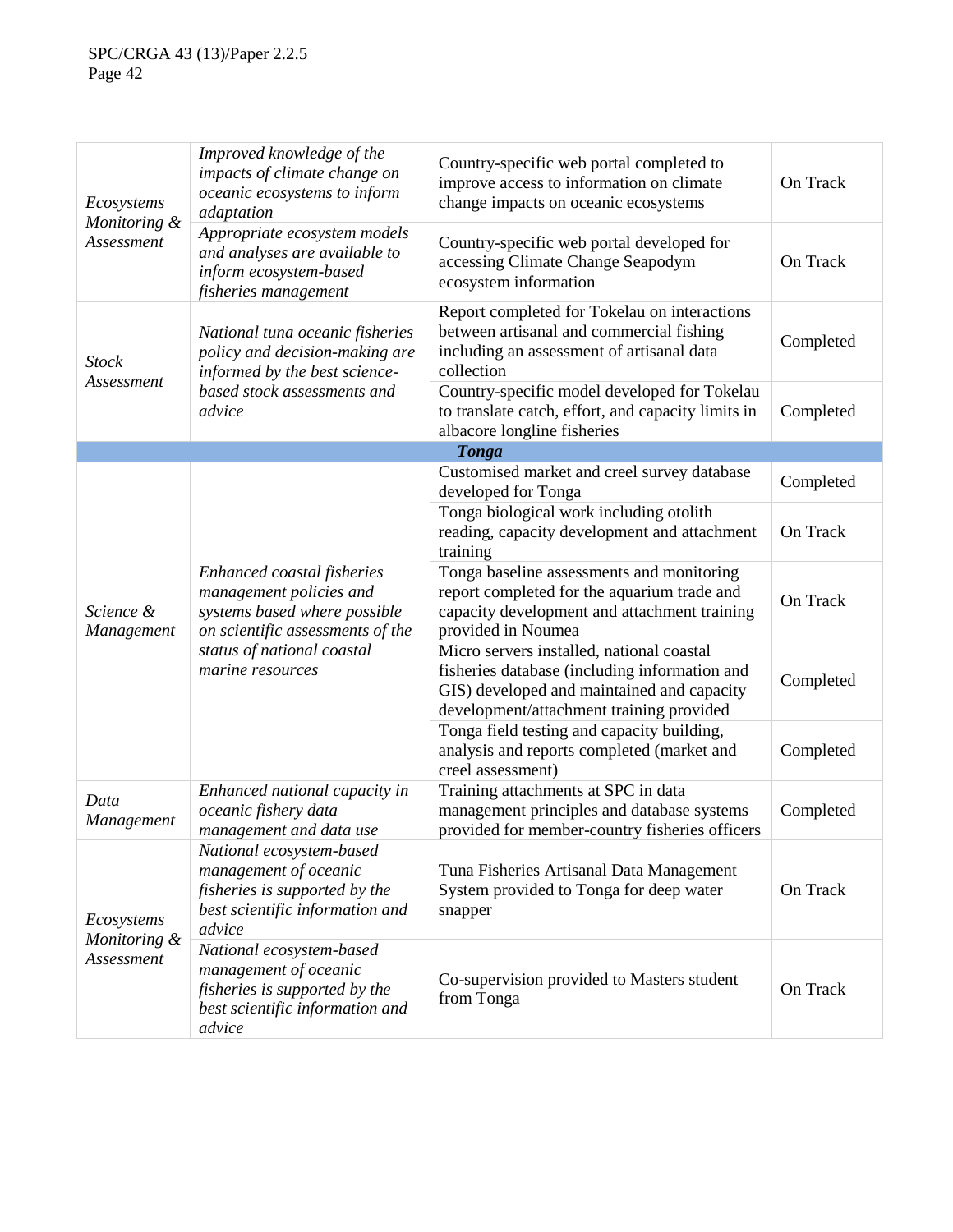|                                                      | Improved knowledge of the impacts                                                                                                                                                          | Tonga Summary report on oceanic<br>ecosystems updated to include Climate<br>Change summary                                                                  | On Track  |
|------------------------------------------------------|--------------------------------------------------------------------------------------------------------------------------------------------------------------------------------------------|-------------------------------------------------------------------------------------------------------------------------------------------------------------|-----------|
|                                                      | of climate change on oceanic<br>ecosystems to inform adaptation                                                                                                                            | Country-specific web portal completed to<br>improve access to information on climate<br>change impacts on oceanic ecosystems                                | On Track  |
| Ecosystems<br>Monitoring &<br>Assessment<br>(cont'd) | Enhanced data on the biological<br>characteristics of oceanic species<br>and their environment are available<br>to support stock assessment and<br>ecosystem-based fisheries<br>management | Tonga web portal completed for deep<br>water snapper fishery information                                                                                    | On Track  |
|                                                      | Appropriate ecosystem models and<br>analyses are available to inform<br>ecosystem-based fisheries<br>management                                                                            | Country-specific web portal developed for<br>accessing Climate Change Seapodym<br>ecosystem information                                                     | On Track  |
| <b>Fisheries</b><br>Monitoring                       | Enhanced national capacity in<br>Refresher observer training course<br>conducted for Tonga in Nuku'alofa.<br><i>fisheries monitoring</i>                                                   |                                                                                                                                                             | Completed |
|                                                      |                                                                                                                                                                                            | Country-specific model developed for<br>Tonga to translate catch, effort, and<br>capacity limits in albacore longline<br>fisheries                          | Completed |
| <b>Stock</b><br>Assessment                           | National tuna oceanic fisheries<br>policy and decision-making are<br>informed by the best science-based<br>stock assessments and advice                                                    | Report completed for Tonga on<br>interactions between artisanal and<br>commercial fishing including an<br>assessment of artisanal data collection           | Completed |
|                                                      |                                                                                                                                                                                            | Technical support provided to Tonga to<br>support Total Allowable Catch (TAC)<br>setting                                                                    | Completed |
|                                                      |                                                                                                                                                                                            | <b>Tuvalu</b>                                                                                                                                               |           |
| Nearshore                                            | Improved economic viability of<br>fisheries investments through<br>analysis, evaluation and capacity<br>building in financial skills                                                       | National training conducted in fisheries<br>financial management, economics, project<br>management and governance for Tuvalu -<br>Planned for November 2013 | On Track  |
|                                                      | To develop sustainable nearshore<br>fisheries in PICTs to provide food<br>security, livelihoods, and economic<br>growth and climate change<br>adaptation                                   | Strengthened FAD programme in Tuvalu                                                                                                                        | Completed |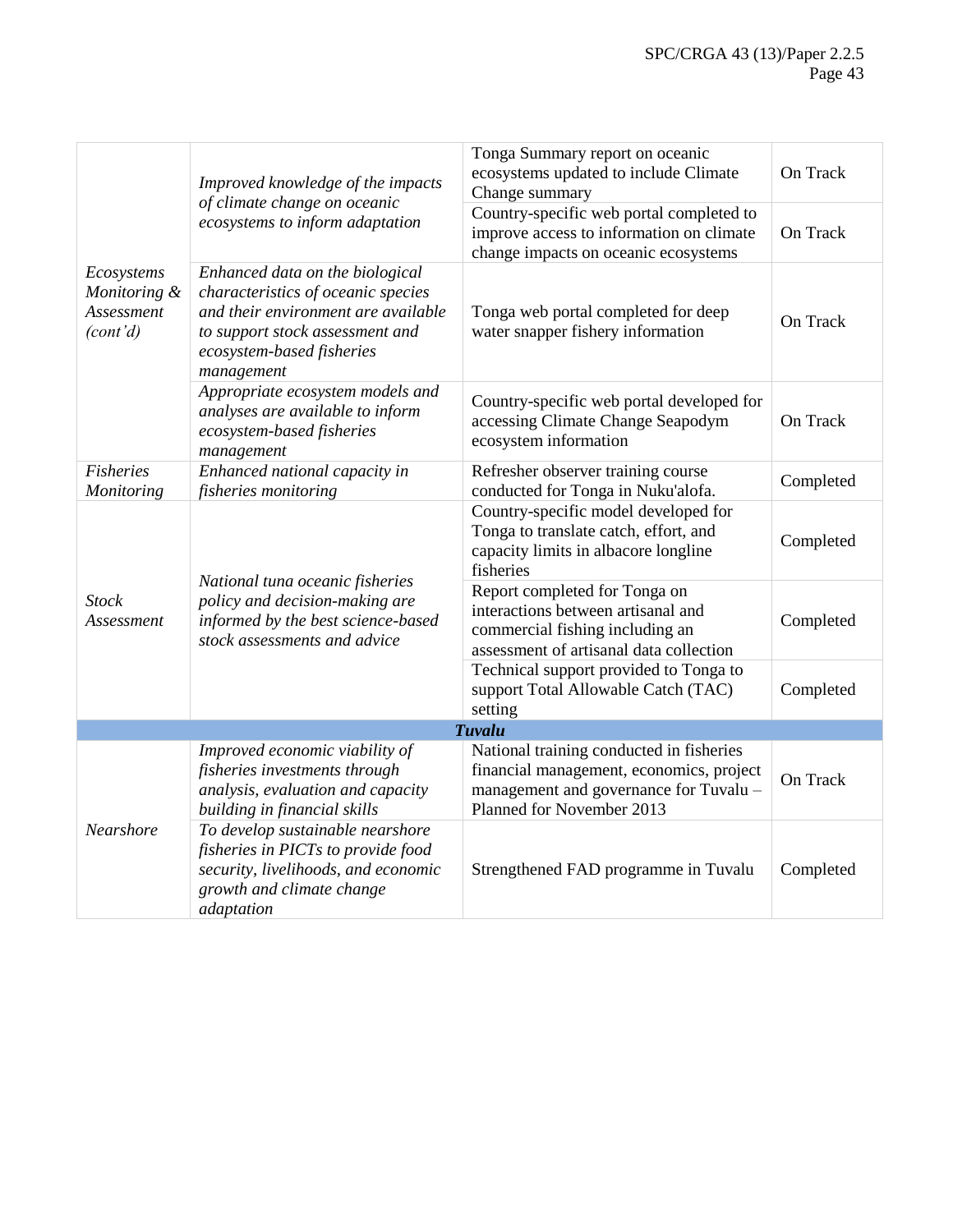|                                | Enhanced capacity of coastal<br>communities to respond                                                                                                                                        | Tuvalu attachment training on otolith reading<br>(in collaboration with IRD) and other<br>biological sampling                                                                                                                                                      | On Track  |  |
|--------------------------------|-----------------------------------------------------------------------------------------------------------------------------------------------------------------------------------------------|--------------------------------------------------------------------------------------------------------------------------------------------------------------------------------------------------------------------------------------------------------------------|-----------|--|
|                                | effectively to climate change<br>and improved assessment of                                                                                                                                   | Reporting completed on Climate Change<br>monitoring including attachment training in<br>Noumea for Tuvalu                                                                                                                                                          | Completed |  |
| Science &<br>Management        | climate change impacts on<br>marine environments                                                                                                                                              | Tuvalu pilot site re-survey completed, capacity<br>development provided in survey methods and<br>temperature loggers and data maintained                                                                                                                           | Completed |  |
|                                | Enhanced coastal fisheries<br>management policies and<br>systems based where possible<br>on scientific assessments of the<br>status of national coastal<br>marine resources                   | Micro servers installed, national coastal<br>fisheries database (including information and<br>GIS) developed and maintained and capacity<br>development/attachment training provided                                                                               | Completed |  |
| Data<br>Management             | Enhanced national oceanic<br>fishery data management to<br>meet national requirements and<br>international obligations                                                                        | Data quality and coverage audits of member<br>country tuna fishery data (LOGSHEET,<br>UNLOADING and PORT SAMPLING)<br>conducted during in-country visits and at SPC<br>according to established procedures and agreed<br>schedule, and outcomes of audits conveyed | Completed |  |
|                                | Enhanced data on the<br>biological characteristics of<br>oceanic species and their<br>environment are available to<br>support stock assessment and<br>ecosystem-based fisheries<br>management | Lab analyses of tuna stomachs completed                                                                                                                                                                                                                            | On Track  |  |
| Ecosystems<br>Monitoring &     | Improved knowledge of the<br>impacts of climate change on                                                                                                                                     | Tuvalu Summary report on oceanic ecosystems<br>updated to include Climate Change summary                                                                                                                                                                           | On Track  |  |
| Assessment                     | oceanic ecosystems to inform<br>adaptation                                                                                                                                                    | Country-specific web portal completed to<br>improve access to information on climate<br>change impacts on oceanic ecosystems                                                                                                                                       | On Track  |  |
|                                | Appropriate ecosystem models<br>and analyses are available to<br>inform ecosystem-based<br>fisheries management                                                                               | Country-specific web portal developed for<br>accessing Climate Change Seapodym<br>ecosystem information                                                                                                                                                            | On Track  |  |
| <b>Fisheries</b><br>Monitoring | Enhanced national capacity in<br>fisheries monitoring                                                                                                                                         | National tuna data workshop conducted in<br>Completed<br>Tuvalu                                                                                                                                                                                                    |           |  |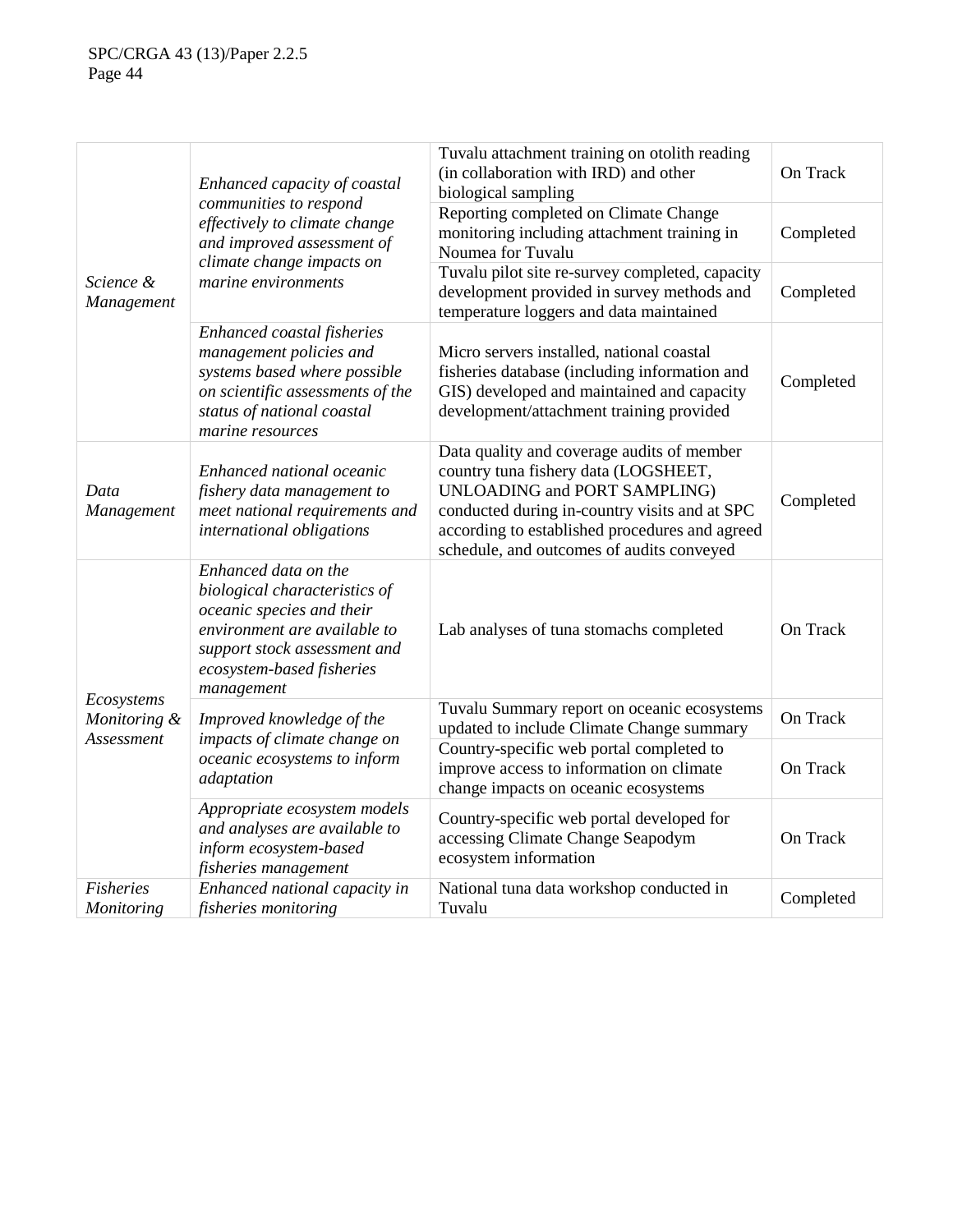| <b>Stock</b> |                                                                                                                                                           | Updated country website for Tuvalu to<br>provide easy country access to key fishery<br>statistics                                                                                 | Completed |
|--------------|-----------------------------------------------------------------------------------------------------------------------------------------------------------|-----------------------------------------------------------------------------------------------------------------------------------------------------------------------------------|-----------|
|              | National tuna oceanic fisheries<br>policy and decision-making are<br>informed by the best science-                                                        | Report completed for Tuvalu on interactions<br>between artisanal and commercial fishing<br>including an assessment of artisanal data<br>collection                                | Completed |
| Assessment   | based stock assessments and<br>advice                                                                                                                     | Report completed on purse seine bycatch and<br>catch retention for Tuvalu                                                                                                         | Completed |
|              |                                                                                                                                                           | Report updated on Fish Aggregating Device<br>(FAD) closures for Tuvalu                                                                                                            | Completed |
|              |                                                                                                                                                           | Longline Vessel Day Scheme workshop<br>conducted in Tuvalu                                                                                                                        | Completed |
|              |                                                                                                                                                           | <b>Vanuatu</b>                                                                                                                                                                    |           |
|              | Improved strategic policy,<br>planning, and administration of<br>the aquaculture sector to meet<br>current and future needs                               | <b>Updated National Aquaculture Plan</b><br>completed for Vanuatu                                                                                                                 | Completed |
|              | Increased skills & knowledge<br>base to maximise the return on                                                                                            | Report completed on training activities and<br>results (year 1 of 3) of JICA funded Part II<br>Grace of the Sea Mariculture Project in<br>Vanuatu – On-going technical assistance | On Track  |
|              | investments in aquaculture                                                                                                                                | Technical assistance and equipment provided<br>for freshwater hatchery development                                                                                                | Completed |
| Aquaculture  | Competent authorities with<br>strengthened capability using<br>science-based approaches to<br>manage aquatic biosecurity risks<br>and to facilitate trade | Review of national biosecurity bill completed<br>to incorporate aquatic biosecurity component                                                                                     | Completed |
|              | Increased skills & knowledge<br>base to maximise the return on<br>investments in aquaculture                                                              | In-country consultation conducted and report<br>completed providing recommendation for<br>Vanuatu's involvement in the new<br><b>RESCCUE Project</b>                              | Completed |
|              | Improved strategic policy,<br>planning, and administration of<br>the aquaculture sector to meet<br>current and future needs                               | National aquaculture legislation developed<br>for Vanuatu – Two national consultations<br>done, one with FFA                                                                      | Completed |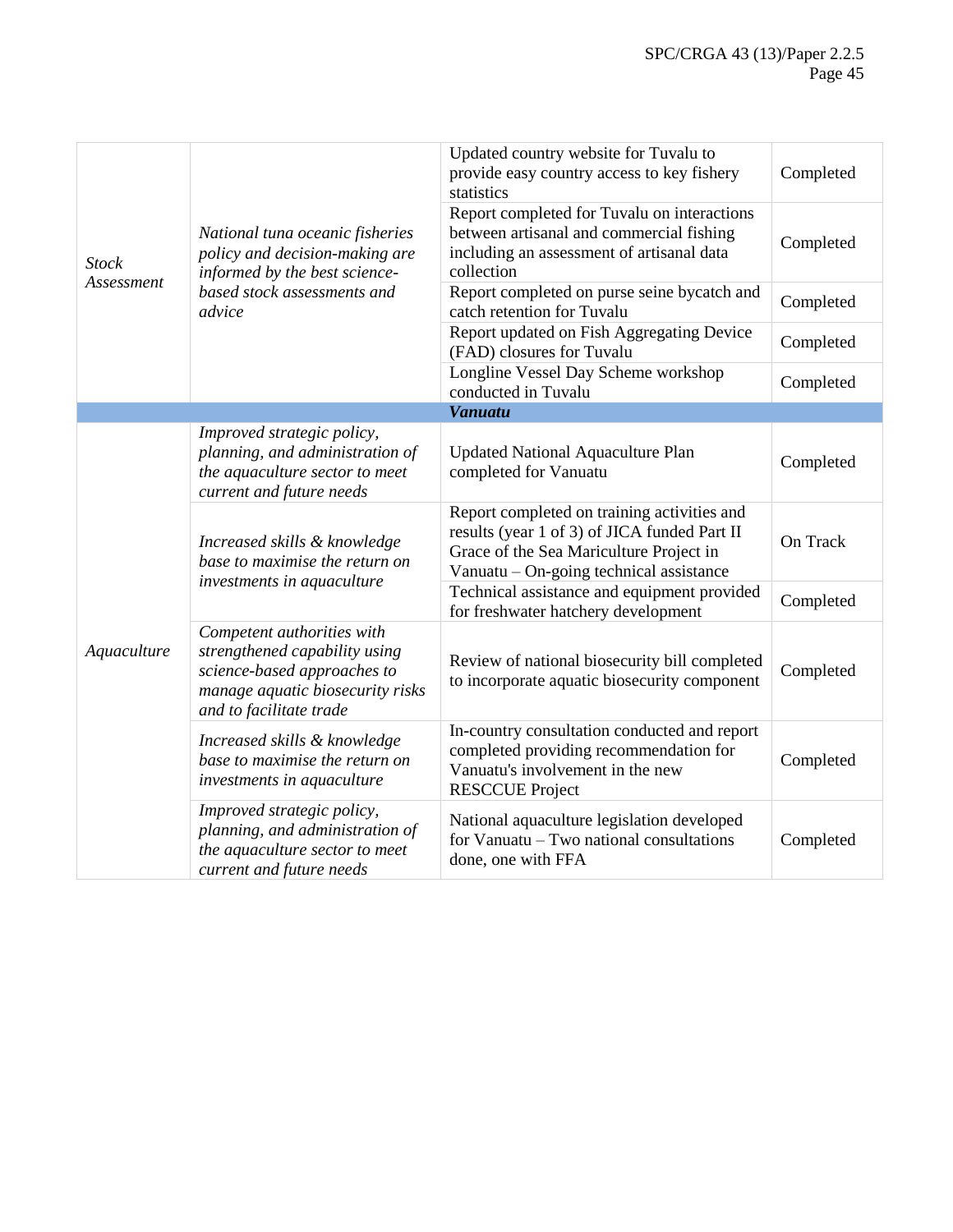|                                          | Enhanced community-based<br>approaches & national                                                                                                                                             | Advice provided for institutional strengthening for<br>Vanuatu - Assessment report developed jointly<br>with FFA on institutional needs of the fisheries<br>department.              | On Track  |
|------------------------------------------|-----------------------------------------------------------------------------------------------------------------------------------------------------------------------------------------------|--------------------------------------------------------------------------------------------------------------------------------------------------------------------------------------|-----------|
|                                          | management arrangements,<br>incorporation of ecosystem-<br>based principles, and coastal<br>fisheries legislation                                                                             | Assistance and advice provided in national policy<br>development, regulation/legislation<br>reviews/management arrangements                                                          | On Track  |
| Science &                                |                                                                                                                                                                                               | Advice provided for institutional strengthening<br>studies                                                                                                                           | On Track  |
| Management                               | Enhanced coastal fisheries<br>management policies and<br>systems based where                                                                                                                  | Micro servers installed, national coastal fisheries<br>database (including information and GIS)<br>developed and maintained and capacity<br>development/attachment training provided | Completed |
|                                          | possible on scientific<br>assessments of the status of<br>national coastal marine<br>resources                                                                                                | Vanuatu baseline assessments and monitoring<br>report completed for the aquarium trade and<br>capacity development provided.                                                         | On Track  |
| Data<br>Management                       | Enhanced national capacity<br>in oceanic fishery data<br>management and data use                                                                                                              | National tuna fishery data management staff<br>receive in-country training in using SPC-<br>developed database systems                                                               | Completed |
|                                          | National ecosystem-based<br>management of oceanic<br>fisheries is supported by the                                                                                                            | Tuna Fisheries Artisanal Data Management<br>System provided to Vanuatu for deep water<br>snapper                                                                                     | On Track  |
|                                          | best scientific information<br>and advice                                                                                                                                                     | Co-supervision provided to Masters student from<br>Vanuatu                                                                                                                           | On Track  |
| Ecosystems<br>Monitoring &<br>Assessment | Enhanced data on the<br>biological characteristics of<br>oceanic species and their<br>environment are available to<br>support stock assessment<br>and ecosystem-based<br>fisheries management | Vanuatu web portal completed for deep water<br>snapper fishery information                                                                                                           | On Track  |
|                                          | Improved knowledge of the<br>impacts of climate change on<br>oceanic ecosystems to<br>inform adaptation                                                                                       | Vanuatu Summary report on oceanic ecosystems<br>updated to include Climate Change summary                                                                                            | On Track  |
|                                          | Appropriate ecosystem<br>models and analyses are                                                                                                                                              | Country-specific web portal developed for<br>accessing Climate Change Seapodym ecosystem<br>information                                                                              | On Track  |
|                                          | available to inform<br>ecosystem-based fisheries<br>management                                                                                                                                | Country-specific web portal completed to improve<br>access to information on climate change impacts<br>on oceanic ecosystems                                                         | On Track  |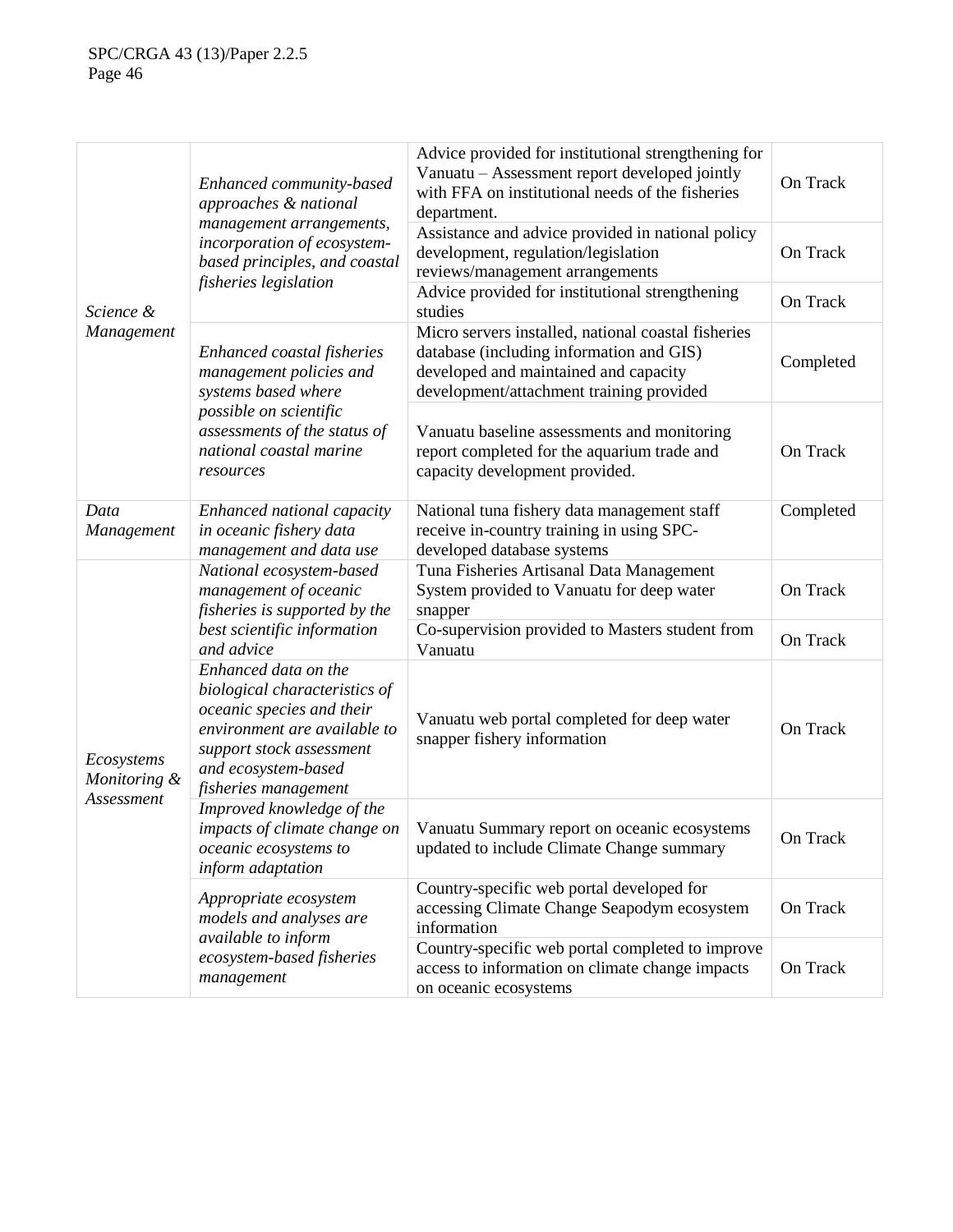| <b>Stock</b><br>Assessment |                                                                                                                                             | Updated country website for Vanuatu to<br>provide easy country access to key fishery<br>statistics                                                  | Completed |
|----------------------------|---------------------------------------------------------------------------------------------------------------------------------------------|-----------------------------------------------------------------------------------------------------------------------------------------------------|-----------|
|                            | National tuna oceanic fisheries<br>policy and decision-making are<br>informed by the best science-<br>based stock assessments and<br>advice | Report completed for Vanuatu on<br>interactions between artisanal and<br>commercial fishing including an assessment<br>of artisanal data collection | Completed |
|                            |                                                                                                                                             | Country-specific model developed for<br>Vanuatu to translate catch, effort, and<br>capacity limits in albacore longline fisheries                   | Completed |
|                            |                                                                                                                                             | Technical support provided to Vanuatu to<br>support Total Allowable Catch (TAC) setting                                                             | Completed |

# **FAME SUBREGIONAL WORK 2013**

| <b>Section</b>                 | <b>Strategic</b><br><b>Objective</b>                           | <b>Planned Output</b>                                                                                                                                                                                                                                   | <b>Status</b>   | <b>Beneficiaries</b>                                                                                                       |
|--------------------------------|----------------------------------------------------------------|---------------------------------------------------------------------------------------------------------------------------------------------------------------------------------------------------------------------------------------------------------|-----------------|----------------------------------------------------------------------------------------------------------------------------|
| <b>Fisheries</b><br>Monitoring |                                                                | 13th Regional Observer Coordinators<br>Workshop                                                                                                                                                                                                         | Completed       | Fiji, Papua New Guinea,<br>Nauru, Solomon Islands,<br><b>Federated States of</b><br>Micronesia, Marshall<br><b>Islands</b> |
|                                |                                                                | Basic observer training course<br>conducted for Cook Islands, Fiji,<br>Nauru, Tokelau, Tonga, Tuvalu in<br>Santo.                                                                                                                                       | <b>On Track</b> | Fiji, Cook Islands,<br>Tuvalu, Tokelau,<br>Vanuatu, Nauru                                                                  |
|                                | Enhanced<br>national<br>capacity in<br>fisheries<br>monitoring | Basic observer training course<br>conducted for Federated States of<br>Micronesia, Kiribati, Marshall<br>Islands, Palau in Majuro.                                                                                                                      | Completed       | <b>Federated States of</b><br>Micronesia, Kiribati,<br>Palau, Marshall Islands                                             |
|                                |                                                                | Basic observer training course<br>conducted for Fiji, Niue, Samoa,<br>Tokelau, Tonga, Tuvalu in Suva.                                                                                                                                                   | Completed       | Tuvalu, Fiji, Niue,<br>Tonga, Samoa, Tokelau                                                                               |
|                                |                                                                | Debriefer training course conducted<br>for Federated States of Micronesia,<br>Kiribati, Marshall Islands, Nauru,<br>Palau, Tonga in Pohnpei.                                                                                                            | Completed       | <b>Federated States of</b><br>Micronesia, Tonga,<br>Kiribati, Nauru,<br>Marshall Islands, Palau                            |
|                                |                                                                | Marine Stewardship Council (Chain<br>of Custody requirement for free<br>school skipjack tuna) observer<br>training courses conducted for<br>Federated States of Micronesia,<br>Marshall Islands, Nauru, Palau,<br>Papua New Guinea, Solomon<br>Islands. | On Track        | Nauru, Tuvalu, Marshall<br>Islands, Palau,<br><b>Federated States of</b><br>Micronesia, Solomon<br>Islands, Kiribati       |
|                                |                                                                | Refresher observer training course<br>conducted for Papua New Guinea<br>and Tuvalu in Funafuti.                                                                                                                                                         | Completed       | Papua New Guinea,<br>Tuvalu                                                                                                |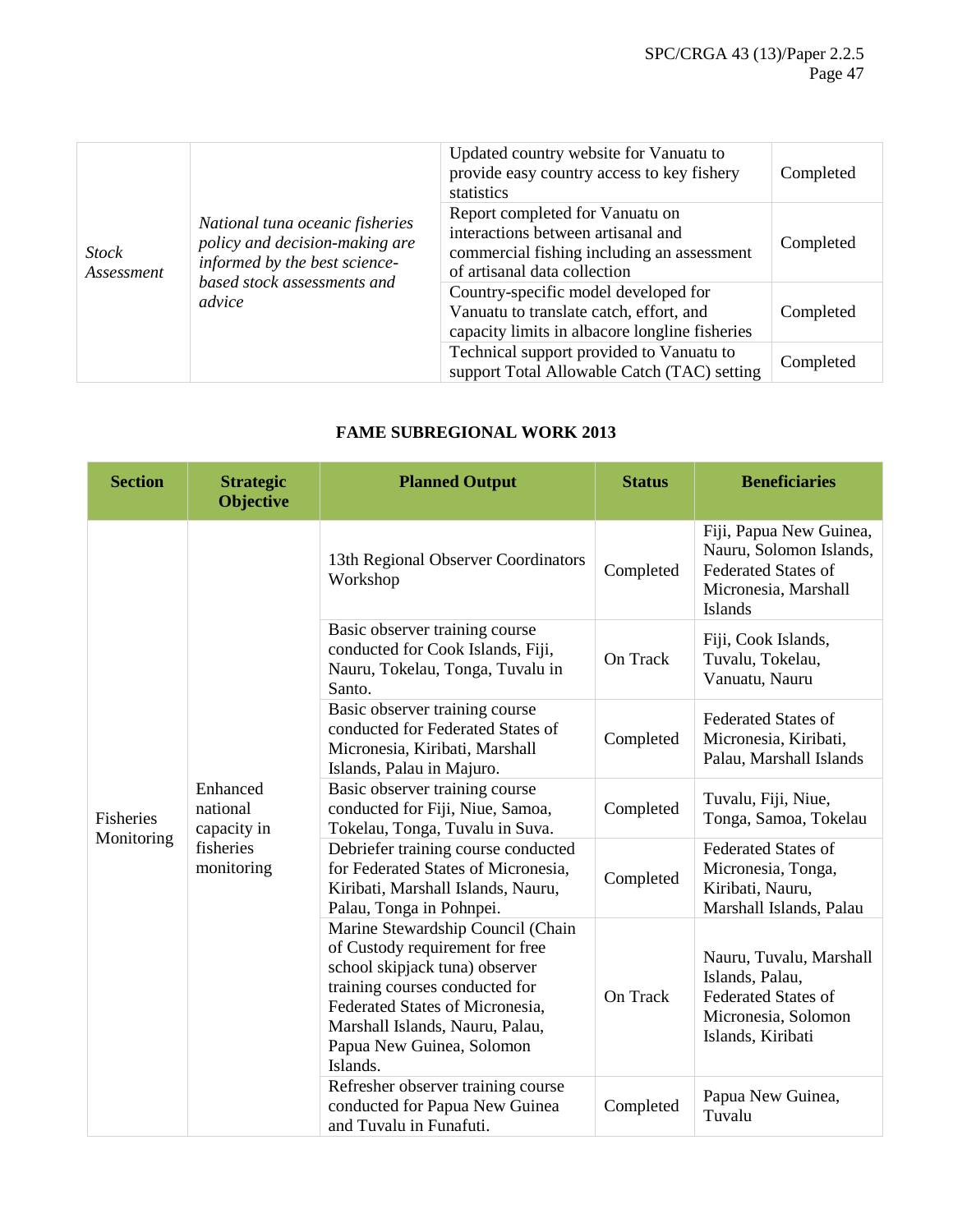| <b>Fisheries</b><br>Monitoring<br>(cont'd) | <b>Enhanced</b> national<br>capacity in fisheries<br>monitoring (cont'd)                                                                                        | <b>Regional Observer Trainers</b><br>Workshop                                                                                                                         | Completed | Fiji, Federated States of<br>Micronesia, Solomon<br>Islands, Nauru, Marshall<br>Islands, Papua New<br>Guinea |
|--------------------------------------------|-----------------------------------------------------------------------------------------------------------------------------------------------------------------|-----------------------------------------------------------------------------------------------------------------------------------------------------------------------|-----------|--------------------------------------------------------------------------------------------------------------|
|                                            | Enhanced national<br>oceanic fishery<br>monitoring to meet<br>national and<br>international obligations                                                         | MOUs developed and<br>updated with members for<br>the provision of technical<br>support and funding of<br>sampling programmes                                         | On Track  | Cook Islands, Tuvalu,<br>Kiribati, Samoa,<br>Vanuatu                                                         |
|                                            | Improved strategic<br>policy, planning, and<br>administration of the<br>aquaculture sector to<br>meet current and future<br>needs                               | A framework for<br>collaboration in aquaculture<br>developed for Melanesian<br><b>Spearhead Group Members</b><br>(MSG)                                                | Completed | Vanuatu, New<br>Caledonia, Solomon<br>Islands, Fiji                                                          |
| Aquaculture                                | Competent authorities<br>with strengthened<br>capability using<br>science-based<br>approaches to manage<br>aquatic biosecurity risks<br>and to facilitate trade | A Micronesia subregional<br>biosecurity framework<br>developed - Workshop<br>conducted                                                                                | Completed | Guam, Palau, Nauru,<br>Northern Mariana<br>Islands, Marshall<br>Islands, Federated States<br>of Micronesia   |
|                                            | Increased skills &<br>knowledge base to<br>maximise the return on<br>investments in                                                                             | Knowledge maintained and<br>updated on opportunities<br>for freshwater fisheries and<br>culture based fisheries                                                       | On Track  | Vanuatu, Solomon<br>Islands, Fiji, New<br>Caledonia                                                          |
|                                            | aquaculture                                                                                                                                                     | Subregional training<br>workshops conducted in<br>fish broodstock<br>management and fish-feeds<br>formulation and production                                          | Completed | Solomon Islands,<br>Samoa, Fiji, Vanuatu,<br>Cook Islands                                                    |
| Ecosystems<br>Monitoring &<br>Assessment   | Enhanced data on the<br>biological<br>characteristics of<br>oceanic species and<br>their environment are                                                        | Annual report completed<br>detailing implementation of<br>logbook, observer and port<br>sampling systems and<br>research cruises to collect<br>biological information | On Track  | Vanuatu, Samoa, Tonga,<br>New Caledonia                                                                      |
|                                            | available to support<br>stock assessment and<br>ecosystem-based<br>fisheries management                                                                         | Separate RMI and FSM<br>web portal for accessing<br>tuna tagging programme<br>information                                                                             | On Track  | Marshall Islands,<br><b>Federated States of</b><br>Micronesia                                                |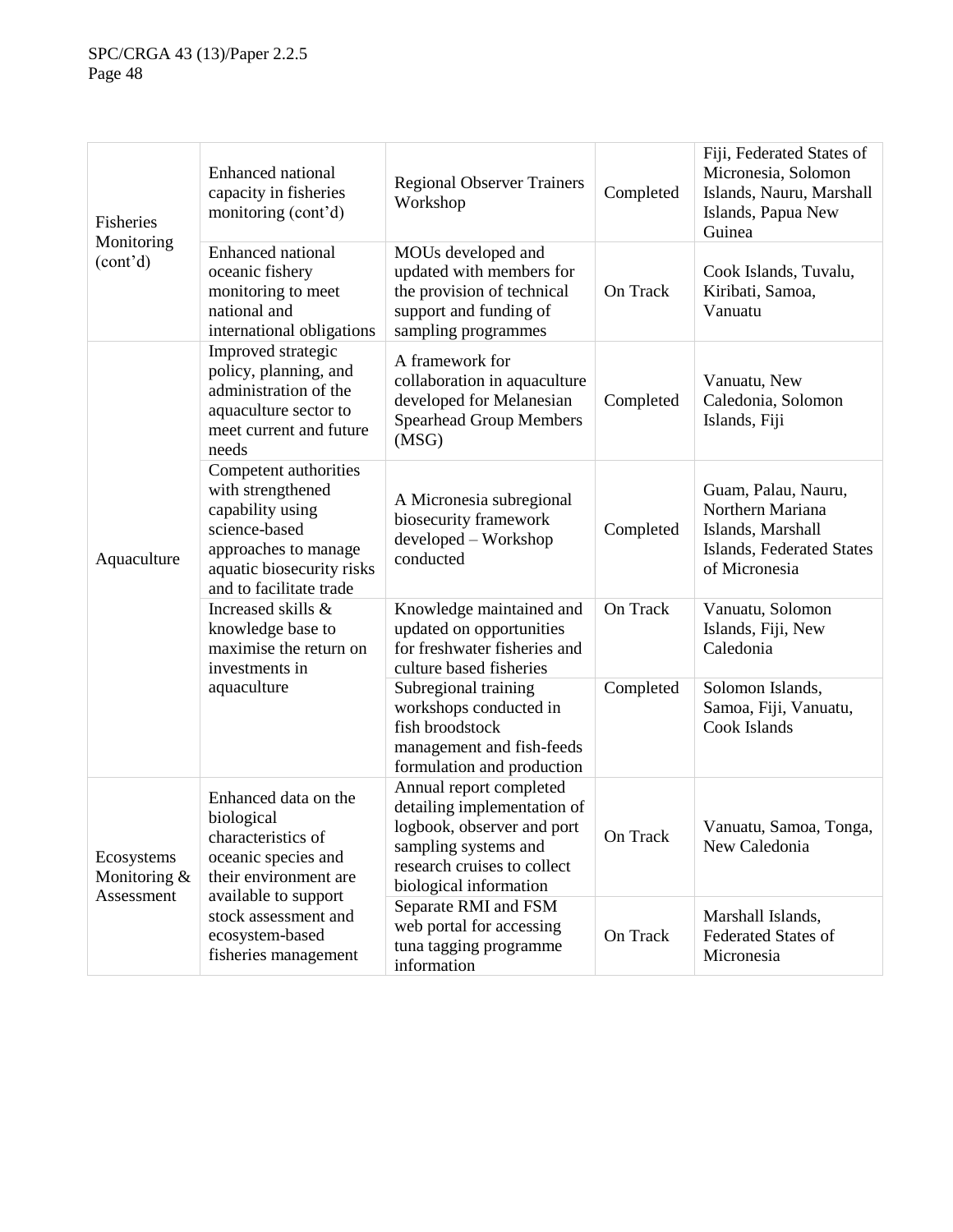| Ecosystems<br>Monitoring &<br>Assessment<br>(cont <sup>2</sup> d) | Improved<br>knowledge of the<br>impacts of climate<br>change on oceanic                                                                          | FFA Summary report on oceanic<br>ecosystems updated to include<br>Climate Change summary                                                                                                                                                                                                                                                                                           | On Track | Tonga, Tuvalu, Fiji,<br>Samoa, Niue, Cook<br>Islands, Nauru, Papua<br>New Guinea, Palau,<br>Marshall Islands,<br><b>Federated States of</b><br>Micronesia, Tokelau,<br>Vanuatu, Solomon<br>Islands, Kiribati |
|-------------------------------------------------------------------|--------------------------------------------------------------------------------------------------------------------------------------------------|------------------------------------------------------------------------------------------------------------------------------------------------------------------------------------------------------------------------------------------------------------------------------------------------------------------------------------------------------------------------------------|----------|--------------------------------------------------------------------------------------------------------------------------------------------------------------------------------------------------------------|
|                                                                   | ecosystems to<br>inform adaptation                                                                                                               | PNA Summary report on<br>oceanic ecosystems updated to<br>include Climate Change<br>summary                                                                                                                                                                                                                                                                                        | On Track | Solomon Islands,<br><b>Federated States of</b><br>Micronesia, Marshall<br>Islands, Papua New<br>Guinea, Palau, Kiribati,<br>Nauru, Tuvalu                                                                    |
|                                                                   | Appropriate<br>ecosystem models<br>and analyses are<br>available to inform<br>ecosystem-based<br>fisheries<br>management                         | Joint CNMI/Guam skipjack<br>resource evaluation                                                                                                                                                                                                                                                                                                                                    | On Track | Guam, Northern<br>Mariana Islands                                                                                                                                                                            |
| Data<br>Management                                                | <b>Enhanced</b> national<br>oceanic fishery<br>data management<br>to meet national<br>requirements and<br>international<br>obligations           | Established and maintained<br>National Information<br>Management Systems (IMS)<br>systems for member countries,<br>in collaboration with FFA                                                                                                                                                                                                                                       | Delayed  | Cook Islands, Papua<br>New Guinea                                                                                                                                                                            |
| Nearshore                                                         | Improved<br>economic viability<br>of fisheries<br>investments<br>through analysis,<br>evaluation and<br>capacity building<br>in financial skills | Assessment of economic<br>opportunity cost of mis-<br>management of sea cucumber<br>fisheries and recommendation<br>for economic (trade)<br>management measures – report,<br>policy brief, HoF presentation,<br>implementation plan - HoF<br>presentation, MSG presentation,<br>report and implementation plan<br>completed and policy brief<br>should be finished before<br>CRGA. | On Track | Papua New Guinea, Fiji,<br>Vanuatu, Solomon<br>Islands                                                                                                                                                       |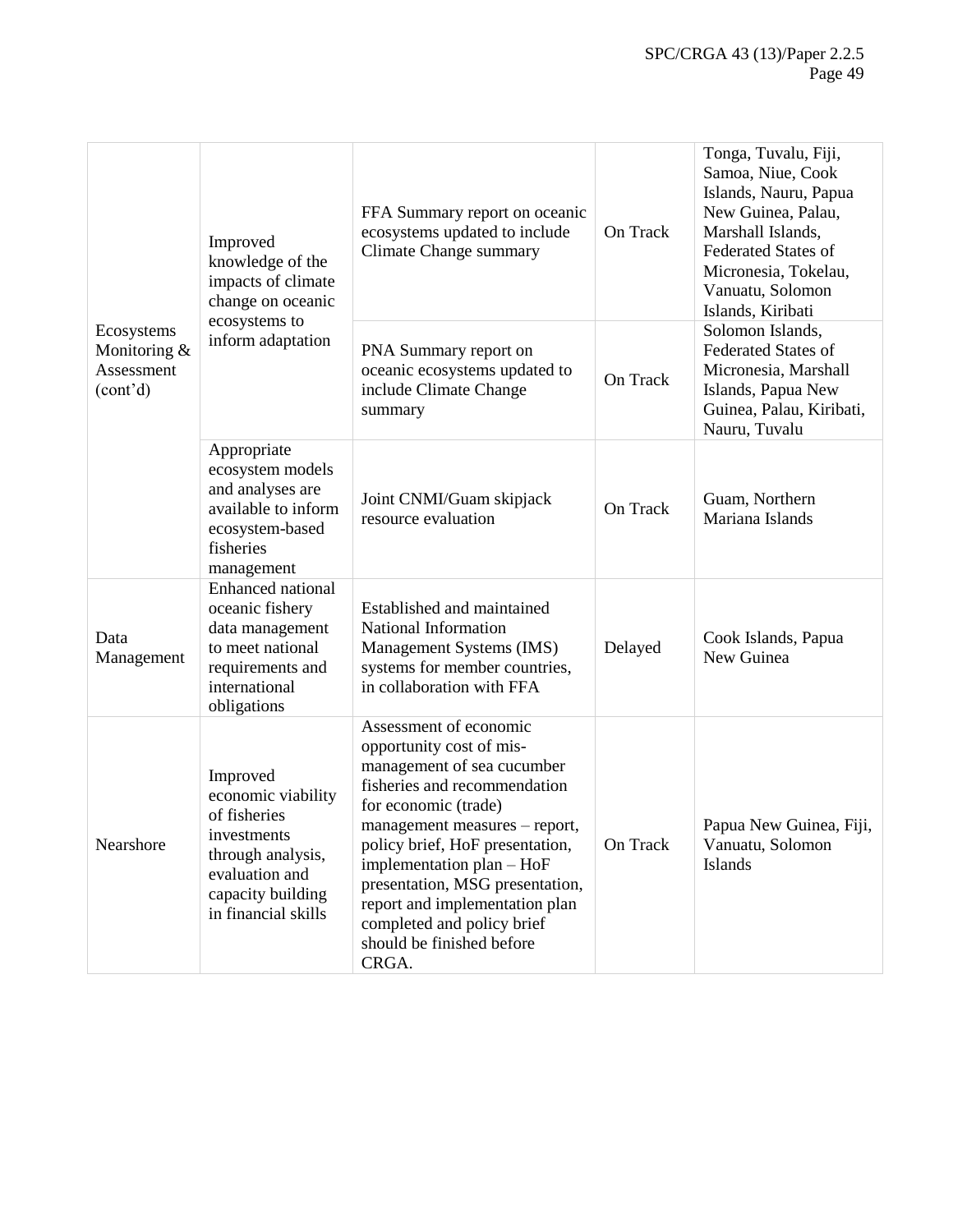| Nearshore<br>(cont <sup>2</sup> d) | Improved capacity<br>for subsistence,<br>artisanal, sport and<br>industrial fishing<br>activities within the<br>sustainable<br>production level | Fishing vessel crew<br>certification review<br>undertaken                                                                                             | Completed | Tuvalu, Marshall Islands,<br>Palau, Tonga, Solomon<br>Islands, Papua New<br>Guinea, Tokelau, Nauru,<br>Cook Islands, Vanuatu,<br><b>Federated States of</b><br>Micronesia, Fiji                               |
|------------------------------------|-------------------------------------------------------------------------------------------------------------------------------------------------|-------------------------------------------------------------------------------------------------------------------------------------------------------|-----------|---------------------------------------------------------------------------------------------------------------------------------------------------------------------------------------------------------------|
|                                    |                                                                                                                                                 | Industrial attachment<br>organised for one SME<br>on sanitary<br>requirements for<br>exports expansion                                                | On Track  | Palau, Tokelau, Tuvalu,<br><b>Federated States of</b><br>Micronesia, Solomon<br>Islands, Vanuatu, Nauru,<br>Tonga, Marshall Islands,<br>Cook Islands, Fiji, Papua<br>New Guinea                               |
|                                    |                                                                                                                                                 | Industrial attachment<br>organised for one SME<br>on sanitary<br>requirements for<br>exports expansion                                                | On Track  | Palau, Tokelau, Tuvalu,<br><b>Federated States of</b><br>Micronesia, Solomon<br>Islands, Vanuatu, Nauru,<br>Tonga, Marshall Islands,<br>Cook Islands, Fiji, Papua<br>New Guinea                               |
|                                    |                                                                                                                                                 | Pilot projects<br>undertaken to<br>demonstrate mobile<br>phone technology for<br>small boat safety                                                    | Completed | Vanuatu, Nauru, Timor-<br>Leste, Marshall Islands,<br>Cook Islands, Tuvalu,<br>Papua New Guinea,<br>Solomon Islands, Federated<br>States of Micronesia,<br>Tokelau, Fiji, Palau, Tonga                        |
|                                    |                                                                                                                                                 | Regional fishing<br>association<br>sustainability strategy<br>and plans developed<br>and implemented                                                  | On Track  | Palau, Nauru, Vanuatu,<br><b>Federated States of</b><br>Micronesia, Solomon<br>Islands, Marshall Islands,<br>Cook Islands, Samoa,<br>Papua New Guinea, Tonga,<br>Tuvalu, Timor-Leste, Fiji,<br>Kiribati, Niue |
|                                    |                                                                                                                                                 | Solar power upgrade<br>promoted to strengthen<br>small-scale tuna<br>fisheries sector                                                                 | On Track  | Kiribati, Tuvalu                                                                                                                                                                                              |
|                                    |                                                                                                                                                 | Training in fish<br>handling provided to<br>SMEs, associations<br>and artisanal fishers to<br>meet sanitary<br>requirements of<br>importing countries | On Track  | Tonga, Marshall Islands,<br>Palau, Papua New Guinea,<br>Solomon Islands, Fiji,<br>Vanuatu, Cook Islands,<br>Tokelau, Nauru, Federated<br>States of Micronesia,<br>Tuvalu                                      |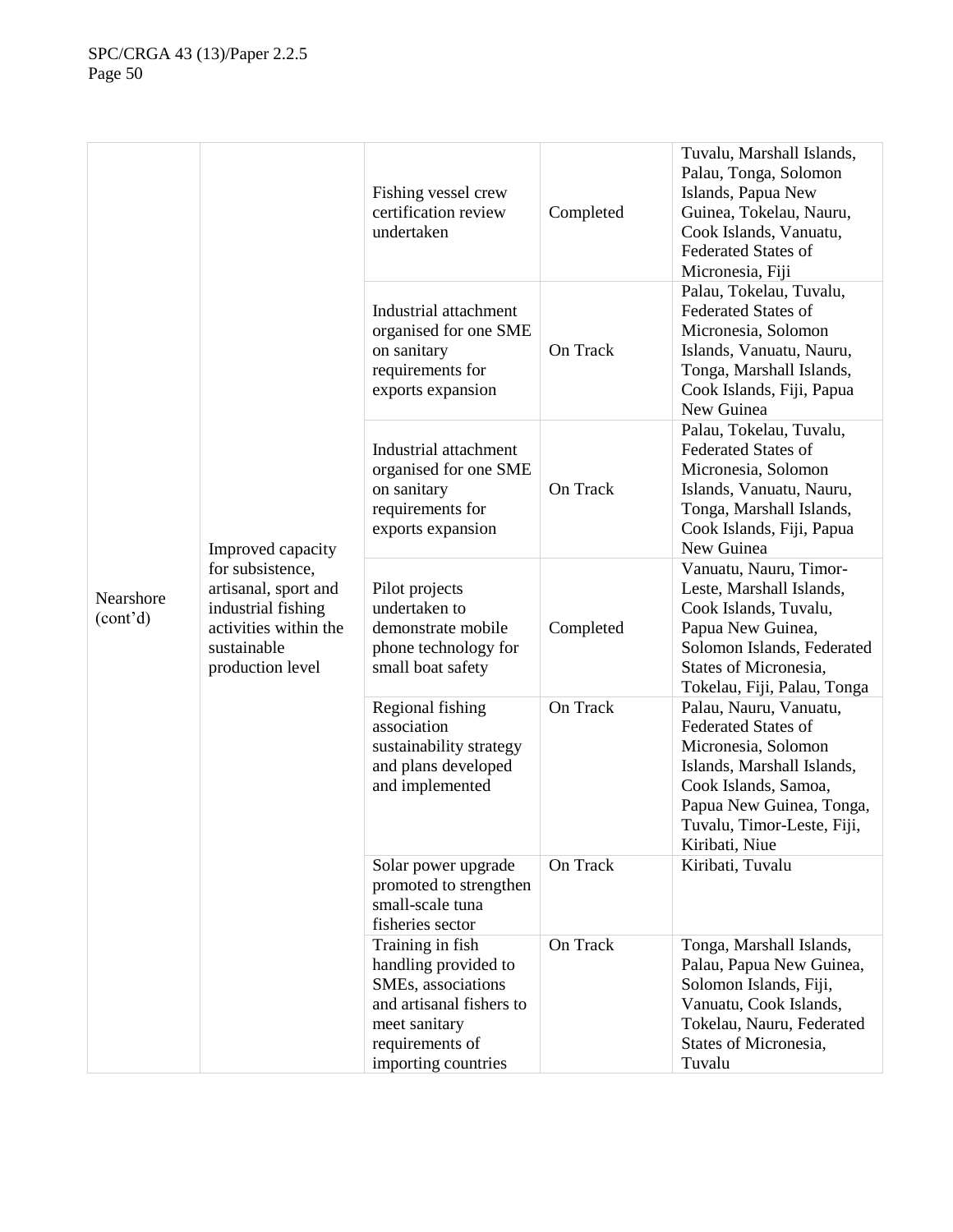| Science &<br>Management    | Enhanced coastal<br>fisheries<br>management<br>policies and                                                                                                   | Funding provided for<br>capacity development in<br>ciguatera analysis<br>methodology                                                                                                                                  | Completed | Tuvalu, Kiribati, Cook<br><b>Islands</b>                                                                                                                                                                  |
|----------------------------|---------------------------------------------------------------------------------------------------------------------------------------------------------------|-----------------------------------------------------------------------------------------------------------------------------------------------------------------------------------------------------------------------|-----------|-----------------------------------------------------------------------------------------------------------------------------------------------------------------------------------------------------------|
|                            | systems based<br>where possible on<br>scientific<br>assessments of<br>the status of<br>national coastal<br>marine resources                                   | Regional databases for all<br>coastal fisheries data<br>established, upgraded,<br>maintained.                                                                                                                         | On Track  | Papua New Guinea, Tonga,<br>Solomon Islands, Marshall<br>Islands, Kiribati, Timor-<br>Leste, Cook Islands, Fiji,<br>Nauru, Federated States of<br>Micronesia, Samoa, Palau,<br>Tuvalu, Vanuatu, Niue      |
| <b>Stock</b><br>Assessment | FFA and<br>subregional<br>oceanic fisheries<br>management<br>initiatives are<br>supported by the<br>best science-<br>based stock<br>assessments and<br>advice | Technical advice provided<br>and reports presented to Te<br>Vaka Moana                                                                                                                                                | Completed | Samoa, Tokelau, Cook<br>Islands, Niue, Tonga                                                                                                                                                              |
|                            |                                                                                                                                                               | Technical support provided<br>and presentations made to the<br>meetings of the Forum<br><b>Fisheries Committee (FFC)</b><br>including support for bio-<br>economic modelling and<br>analysis of management<br>options | Completed | Cook Islands, Tuvalu,<br>Tokelau, Solomon Islands,<br>Marshall Islands, Kiribati,<br><b>Federated States of</b><br>Micronesia, Niue, Nauru,<br>Samoa, Fiji, Vanuatu,<br>Papua New Guinea, Palau,<br>Tonga |
|                            |                                                                                                                                                               | Technical support provided<br>and reports presented to the<br>Parties to the Nauru<br>agreement (PNA)                                                                                                                 | Completed | Marshall Islands, Solomon<br>Islands, Kiribati, Nauru,<br>Palau, Tuvalu, Federated<br>States of Micronesia, Papua<br>New Guinea                                                                           |
|                            |                                                                                                                                                               | Technical support provided<br>and reports presented to the<br>Sub-committee for South<br>Pacific Tuna and Billfish<br>(SC-SPTBF)                                                                                      | Completed | Vanuatu, Samoa, Tokelau,<br>Niue, Tuvalu, Fiji, Tonga,<br>Papua New Guinea, Cook<br>Islands, Solomon Islands                                                                                              |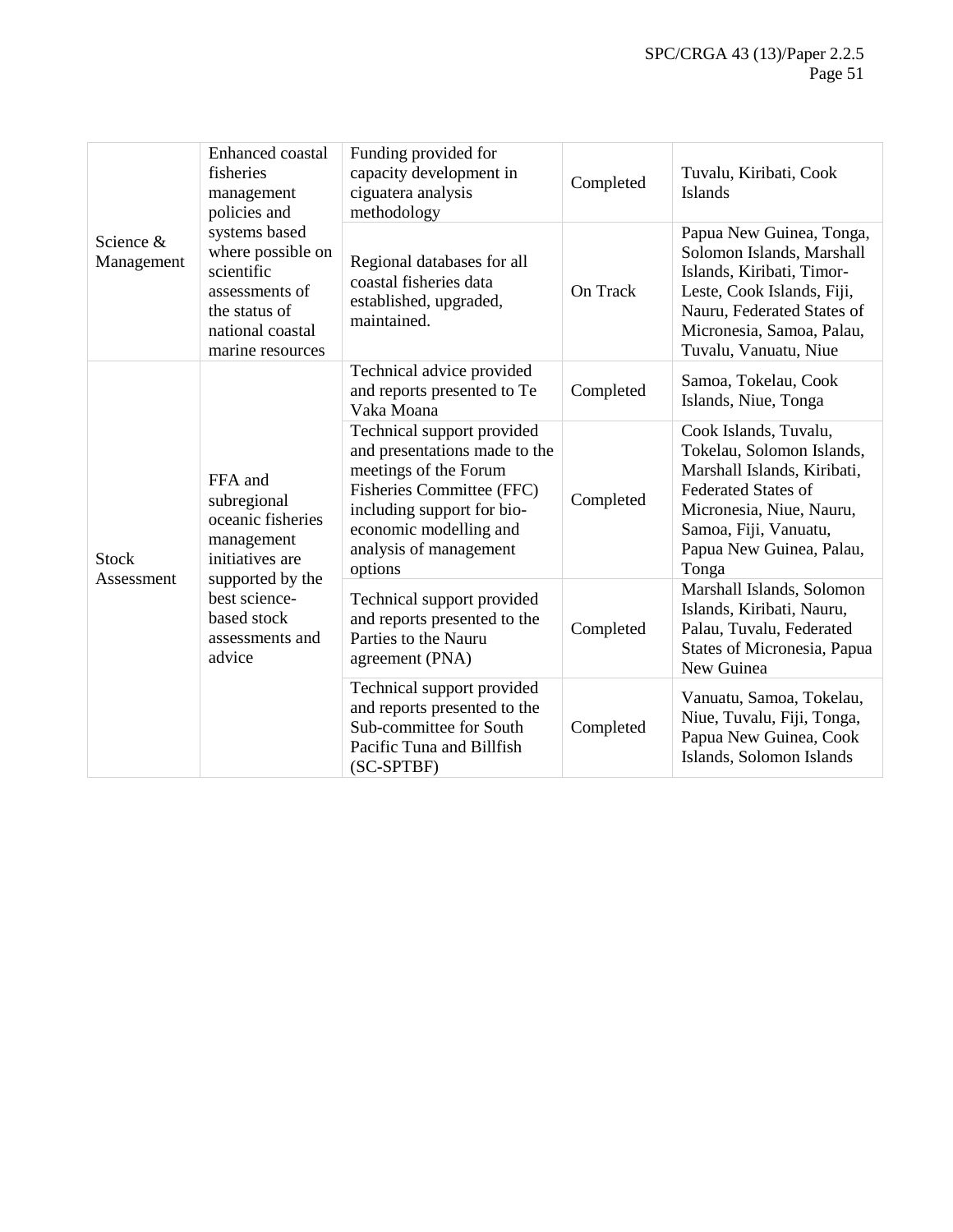# **FAME REGIONAL WORK 2013**

| <b>Section</b>       | <b>Strategic</b><br><b>Objective</b>                                                                                                 | <b>Planned Output</b>                                                                                                                                                                                                                        | <b>Status</b>      |  |  |  |  |
|----------------------|--------------------------------------------------------------------------------------------------------------------------------------|----------------------------------------------------------------------------------------------------------------------------------------------------------------------------------------------------------------------------------------------|--------------------|--|--|--|--|
|                      | <b>Regional Interventions</b>                                                                                                        |                                                                                                                                                                                                                                              |                    |  |  |  |  |
| Coastal<br>Fisheries | <b>Coastal Fisheries</b><br>Programme                                                                                                | CFP/FAME is represented at regional/subregional fisheries<br>meetings/forums                                                                                                                                                                 | <b>Not Started</b> |  |  |  |  |
| Aquaculture          | Increased skills &<br>knowledge base to<br>maximise the return<br>on investments in<br>aquaculture                                   | Advice provided on introductions and quarantine<br>requirements on aquaculture.                                                                                                                                                              | On Track           |  |  |  |  |
|                      |                                                                                                                                      | Subregional training workshops conducted in seaweed<br>farming, fish broodstock management, fish-feeds<br>formulation and production, and milkfish capture-based<br>culture - Tailor made subregional training organised for<br>participants | Completed          |  |  |  |  |
|                      |                                                                                                                                      | Regional Aquaponics Experts Consultation workshop and<br>report completed to review current status, future potential,<br>and researchable constraints of aquaponics in PICTs                                                                 | Completed          |  |  |  |  |
|                      |                                                                                                                                      | Fact sheets published on regional aquaculture commodities<br>and disseminated to PICTs                                                                                                                                                       | On Track           |  |  |  |  |
|                      |                                                                                                                                      | Outcomes of SPC independent studies, conference and<br>workshop proceedings are published                                                                                                                                                    | On Track           |  |  |  |  |
|                      | Improved strategic<br>policy, planning,<br>and administration<br>of the aquaculture<br>sector to meet<br>current and future<br>needs | Aquaculture portal up to date with aquaculture information<br>and publications                                                                                                                                                               | On Track           |  |  |  |  |
|                      |                                                                                                                                      | Presentation and report from SPC for FAO - Report<br>produced                                                                                                                                                                                | On Track           |  |  |  |  |
|                      |                                                                                                                                      | Policy briefs completed on outcome of regional aquaculture<br>assessments studies - Policy brief on mariculture<br>development done                                                                                                          | Completed          |  |  |  |  |
|                      |                                                                                                                                      | Participated in Regional FAO Aquaculture meetings and<br>workshops as part of collaboration to improve effectiveness<br>of implementation of aquaculture activities                                                                          | On Track           |  |  |  |  |
|                      |                                                                                                                                      | Presentation and report on SPC aquaculture activities at<br>Network of Aquaculture in Asia and Pacific (NACA)                                                                                                                                | On Track           |  |  |  |  |
|                      | To develop<br>sustainable                                                                                                            | Publication and dissemination of resource materials on<br>fisheries economics to SPC member countries                                                                                                                                        | On Track           |  |  |  |  |
| Nearshore            | nearshore fisheries<br>in PICTs to provide<br>food security,                                                                         | Fish waste utilization promoted and facilitated in the region<br>to improve livelihoods and the environment – Policy brief<br>in final draft form and should be printed before CRGA.                                                         | On Track           |  |  |  |  |
|                      | livelihoods, and<br>economic growth<br>and climate change<br>adaptation                                                              | Regional technical assistance provided to strengthen FAD<br>programmes for the region – Reprint of FAD posters<br>completed                                                                                                                  | On Track           |  |  |  |  |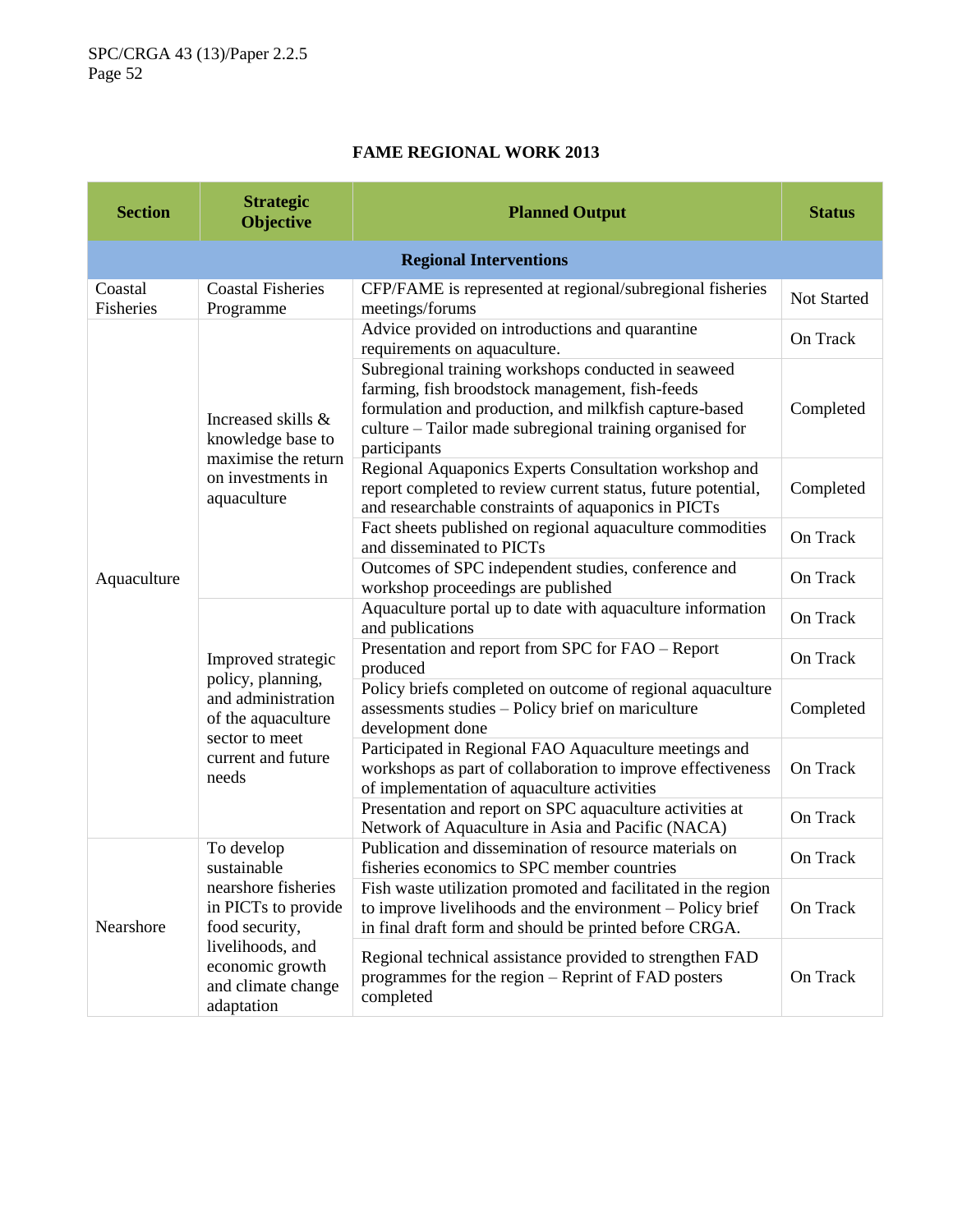| Nearshore<br>(cont <sup>2</sup> d) | Improved capacity<br>for subsistence,<br>artisanal, sport and<br>industrial fishing<br>activities within the<br>sustainable<br>production level                            | Assistance provided to develop sport fishing tourism in<br>the region to improve livelihoods through introduction of<br>non-destructive fishing operations                                                                                                                                                                                    | Completed |
|------------------------------------|----------------------------------------------------------------------------------------------------------------------------------------------------------------------------|-----------------------------------------------------------------------------------------------------------------------------------------------------------------------------------------------------------------------------------------------------------------------------------------------------------------------------------------------|-----------|
|                                    |                                                                                                                                                                            | 2013 practical safety, fishing and financial management<br>course for Fisheries Officers conducted to improve fishing<br>vessel operations and small boat safety practices -<br>Scheduled for October 2013                                                                                                                                    | Completed |
|                                    |                                                                                                                                                                            | Regional work in fisheries diversification to transfer<br>fishing effort from reef fish to more resilient marine<br>resources - Squid fishing trials in CI, bagan fishing trials<br>in PNG, fishing method workshops done in KI (Tarawa<br>and Kiritimati), TUV, FSM (Yap), Palau, American<br>Samoa                                          | Completed |
|                                    | Improved economic<br>viability of fisheries<br>investments through<br>analysis, evaluation<br>and capacity<br>building in financial<br>skills                              | Regional training in financial management, economics,<br>project management and governance conducted at Nelson<br>Marlborough Institute of Technology                                                                                                                                                                                         | Completed |
| Nearshore<br>(cont <sup>2</sup> d) | Improved seafood<br>quality standards and<br>value-adding for<br>exports                                                                                                   | Technical assistance and advice provided to a fisheries<br>private enterprise in Fiji - Documented food safety<br>management systems for Tripacific Marine Products to<br>comply with Canada market access requirements.<br>Pending trade contracts to be approved between the<br>importer and exporter on export of pouched tuna<br>products | Completed |
|                                    | Enhanced coastal<br>fisheries<br>management policies<br>and systems based<br>where possible on<br>scientific<br>assessments of the<br>status of national<br>coastal marine | Finfish underwater visual census manual finalised and<br>published                                                                                                                                                                                                                                                                            | Delayed   |
|                                    |                                                                                                                                                                            | An invertebrate survey manual finalised and published                                                                                                                                                                                                                                                                                         | Completed |
|                                    |                                                                                                                                                                            | Coastal fisheries awareness, educational, information<br>materials produced and distributed                                                                                                                                                                                                                                                   | On Track  |
|                                    |                                                                                                                                                                            | Coastal fisheries creel and market survey manual<br>developed and published                                                                                                                                                                                                                                                                   | Completed |
| Science &<br>Management            |                                                                                                                                                                            | Assistance provided to MSG for sea cucumbers and<br>coastal fisheries workshops - Sea cucumber assessment<br>completed by consultants. Workshop scheduled for<br>October to develop 'roadmap for the protection of<br>inshore resources'                                                                                                      | On Track  |
|                                    |                                                                                                                                                                            | Aquarium trade awareness, education and information<br>materials developed and distributed; and workshops<br>organised                                                                                                                                                                                                                        | On Track  |
|                                    | resources                                                                                                                                                                  | SPC represented at sub-regional, regional and<br>international aquarium trade workshops or meetings                                                                                                                                                                                                                                           | On Track  |
|                                    |                                                                                                                                                                            | Create specific database as required for Pacific ACP<br>countries                                                                                                                                                                                                                                                                             | On Track  |
|                                    |                                                                                                                                                                            | Representation at subregional and regional resources<br>assessment and/or climate change workshops or<br>meetings                                                                                                                                                                                                                             | Completed |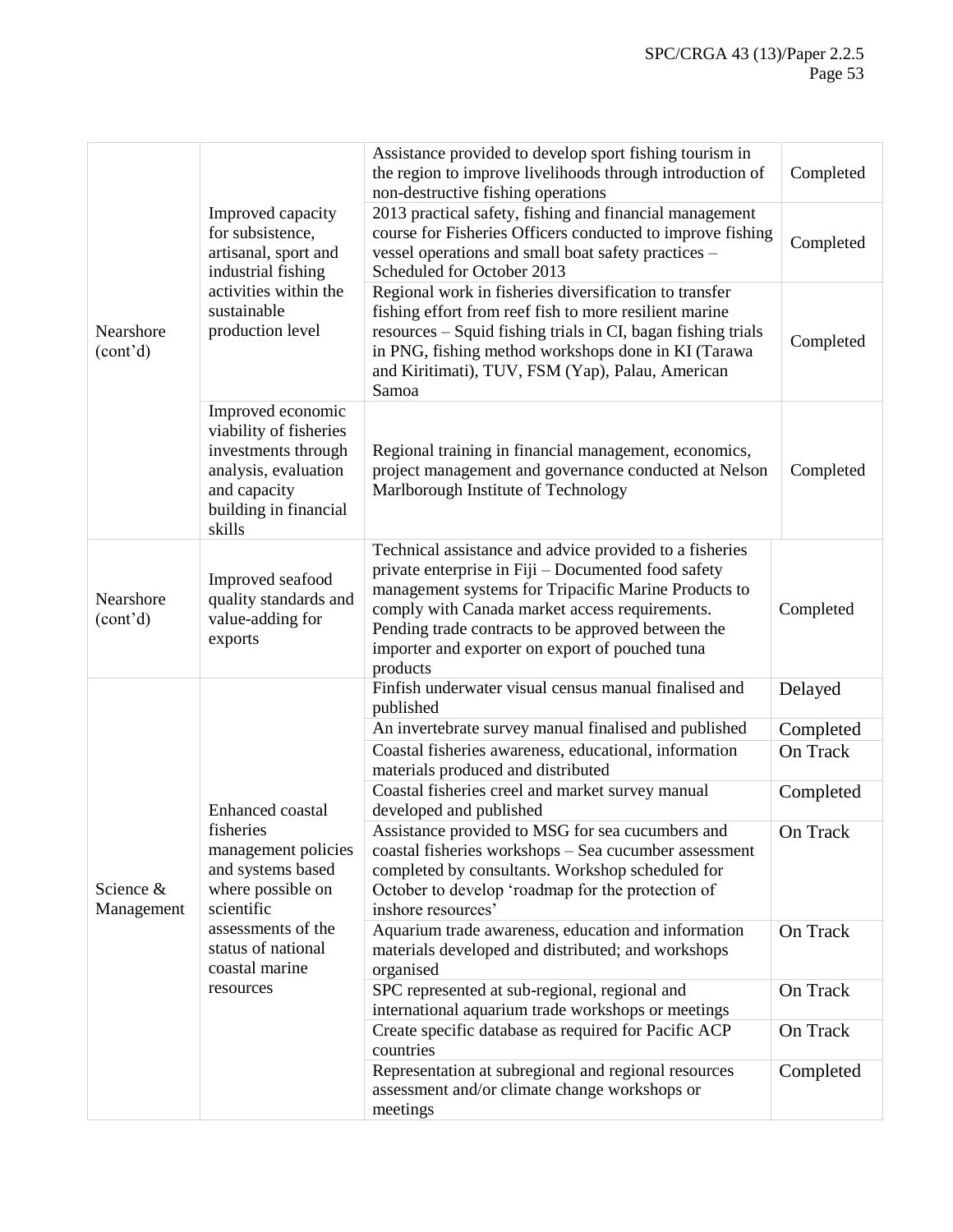| Science &<br>Management<br>(cont <sup>2</sup> d) | Enhanced capacity of coastal<br>communities to respond<br>effectively to climate change<br>and improved assessment of<br>climate change impacts on<br>marine environments | SPC represented at subregional, regional and<br>international climate change and/or<br>community based management workshops or<br>meetings                                                     | On Track  |
|--------------------------------------------------|---------------------------------------------------------------------------------------------------------------------------------------------------------------------------|------------------------------------------------------------------------------------------------------------------------------------------------------------------------------------------------|-----------|
|                                                  | Enhanced community-based<br>approaches & national<br>management arrangements,<br>incorporation of ecosystem-<br>based principles, and coastal<br>fisheries legislation    | CFP/FAME is represented and input<br>provided at subregional, regional or<br>international meetings/workshops relating to<br>coastal fisheries management                                      | On Track  |
|                                                  |                                                                                                                                                                           | An updated fully searchable digital library<br>with all FAME publications available in<br>digital format is produced on a DVD, which<br>is available for distribution throughout the<br>region | On track  |
|                                                  |                                                                                                                                                                           | FAME annual report, revised strategic plan,<br>and other corporate documents are laid out,<br>printed and distributed                                                                          | Completed |
|                                                  |                                                                                                                                                                           | Improved information skills in one national<br>fisheries department                                                                                                                            | On track  |
|                                                  |                                                                                                                                                                           | Full Heads of Fisheries meeting conducted                                                                                                                                                      | Completed |
| <b>Directors</b>                                 | Stakeholders in PICTs are fully<br>informed of the results of SPC<br>activities, and share experience<br>and knowledge across the region                                  | 3 issues of the SPC Fisheries Newsletter are<br>published in English and French in colour,<br>publicising FAME activities.                                                                     | On track  |
| Office                                           |                                                                                                                                                                           | Awareness materials or policy-related<br>documents are produced for the region                                                                                                                 | On track  |
|                                                  |                                                                                                                                                                           | Replies to ad hoc requests for fisheries-<br>related info                                                                                                                                      | On track  |
|                                                  |                                                                                                                                                                           | An updated version of SPC Fisheries<br>Address Book, which gives access to more<br>than 1700 regional fishery-related contacts,<br>is produced and distributed                                 | Completed |
|                                                  |                                                                                                                                                                           | Information & communication materials on<br>fisheries distributed to at least 5 countries                                                                                                      | On track  |
|                                                  |                                                                                                                                                                           | 6 issues of SPC Special Interest Group<br>Information Bulletins covering important<br>marine resource issues, are published in<br>French and English                                           | On track  |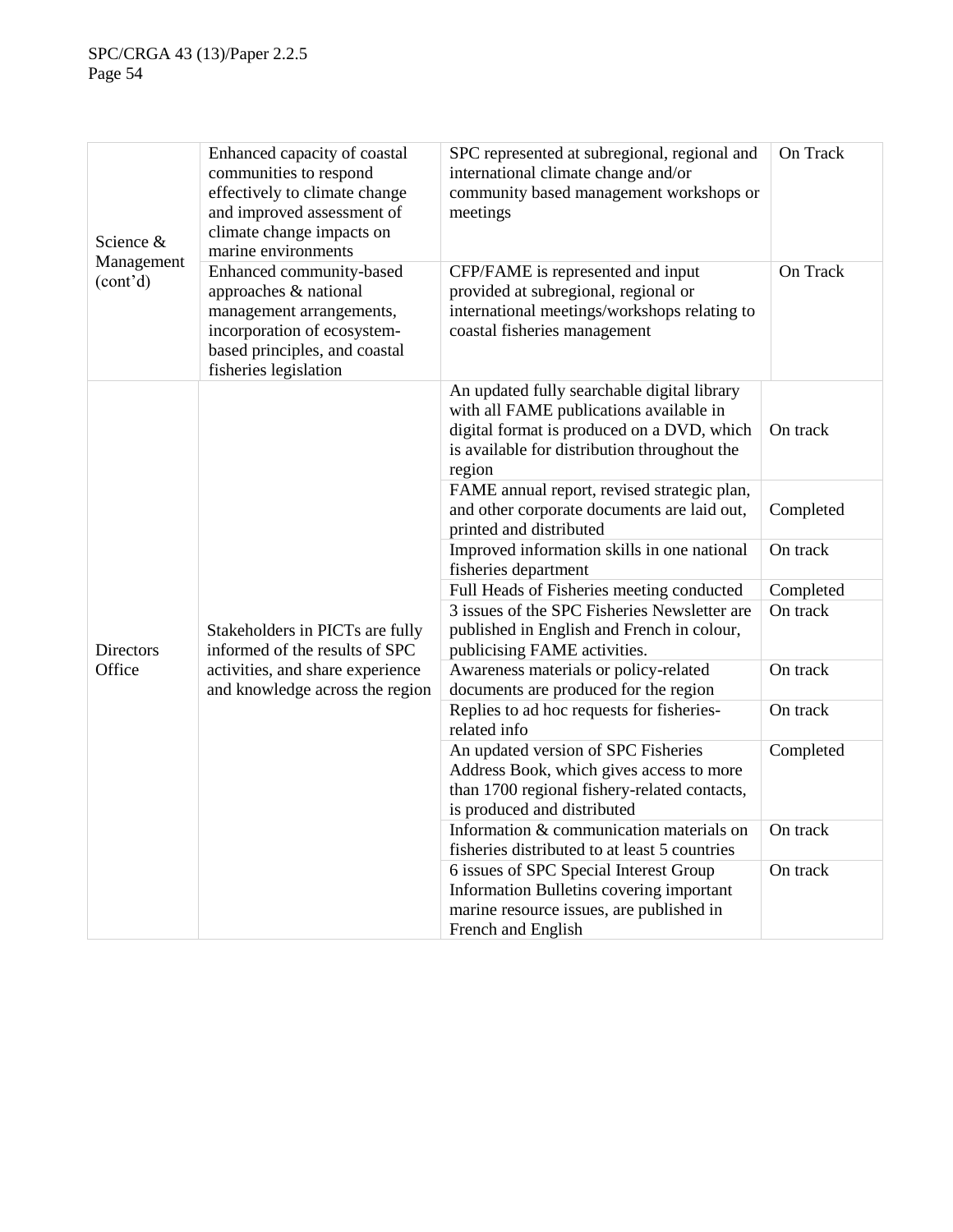|                       |                                                                                     | No. of climate change projects undertaken<br>jointly with other divisions or agencies | On track  |
|-----------------------|-------------------------------------------------------------------------------------|---------------------------------------------------------------------------------------|-----------|
|                       |                                                                                     | FAME fully represented in executive                                                   | On track  |
|                       |                                                                                     | management of SPC; new corporate                                                      |           |
|                       |                                                                                     | policies and decisions agreed                                                         |           |
|                       |                                                                                     | Attendance at FFC Ministerial meeting                                                 | Completed |
|                       |                                                                                     | FFA/SPC colloquium held                                                               | Completed |
|                       |                                                                                     | Melanesian Spearhead Group Fisheries                                                  | Completed |
|                       | Effective working relationships<br>maintained with other regional                   | <b>Technical Advisory Committee meeting</b>                                           |           |
|                       | agencies and development                                                            | Follow-up project to PACE-NET                                                         | On track  |
|                       | partners                                                                            | developed, strengthened relationship with                                             |           |
|                       |                                                                                     | UN University and the Intergovernmental                                               |           |
|                       |                                                                                     | Panel on Climate Change (IPCC)                                                        |           |
|                       |                                                                                     | Marine Sector Working Group meeting                                                   | On track  |
|                       |                                                                                     | held twice during the year with submissions                                           |           |
| <b>Directors</b>      |                                                                                     | developed for CROP Heads and Forum.                                                   |           |
| Office                |                                                                                     | Responding to ad hoc requests for                                                     | On track  |
| (cont <sup>2</sup> d) |                                                                                     | information including minor projects and                                              |           |
|                       |                                                                                     | consultancies                                                                         |           |
|                       | Programme plans and activities<br>respond to the needs and<br>priorities of members | FAME components of new JCS are well                                                   | On track  |
|                       |                                                                                     | designed, and JCS documents are used as                                               |           |
|                       |                                                                                     | the basis for activity planning in 2013                                               |           |
|                       |                                                                                     | Oceanscape initiative gap analysis and                                                | On track  |
|                       |                                                                                     | funding proposals developed.                                                          |           |
|                       |                                                                                     | Four new SPC 'policy briefs' on key                                                   |           |
|                       | Policy-makers and the general                                                       | fisheries issues distributed; around 1 major                                          | On track  |
|                       | public are better informed of                                                       | media release per month.                                                              |           |
|                       | marine resource issues, climate                                                     | FAME communication plan for 2013<br>implemented                                       | On track  |
|                       | change impacts, the importance<br>of fisheries and the need for                     | FAME and CFP websites are continually                                                 |           |
|                       |                                                                                     | updated and improved, with all new                                                    |           |
|                       | management action                                                                   | FAME-produced documents posted on the                                                 | On track  |
|                       |                                                                                     | website                                                                               |           |
|                       | The oceanic fisheries                                                               | Fisheries data-related reports, meeting                                               | Completed |
|                       | management initiatives of FFA                                                       | papers and data summaries prepared and                                                |           |
|                       | and other sub-regional fisheries                                                    | provided to subregional organisations                                                 |           |
|                       | organisations are supported by                                                      | (FFA, PNA and TVM) according to agreed                                                |           |
|                       | efficient and cost-effective data                                                   | requirements/schedules, and any ad hoc                                                |           |
| Data                  | management services                                                                 | requests                                                                              |           |
| Management            |                                                                                     | Regular updates of CES data system                                                    | Completed |
|                       | Enhanced national capacity in                                                       | incorporating logsheet data, catch by EEZ                                             |           |
|                       | oceanic fishery data                                                                | and public domain data provided to                                                    |           |
|                       | management and data use                                                             | subregional organisations (FFA Secretariat,                                           |           |
|                       |                                                                                     | PNA Office and Te Vaka Moana (TVM)                                                    |           |
|                       |                                                                                     | Secretariats)                                                                         |           |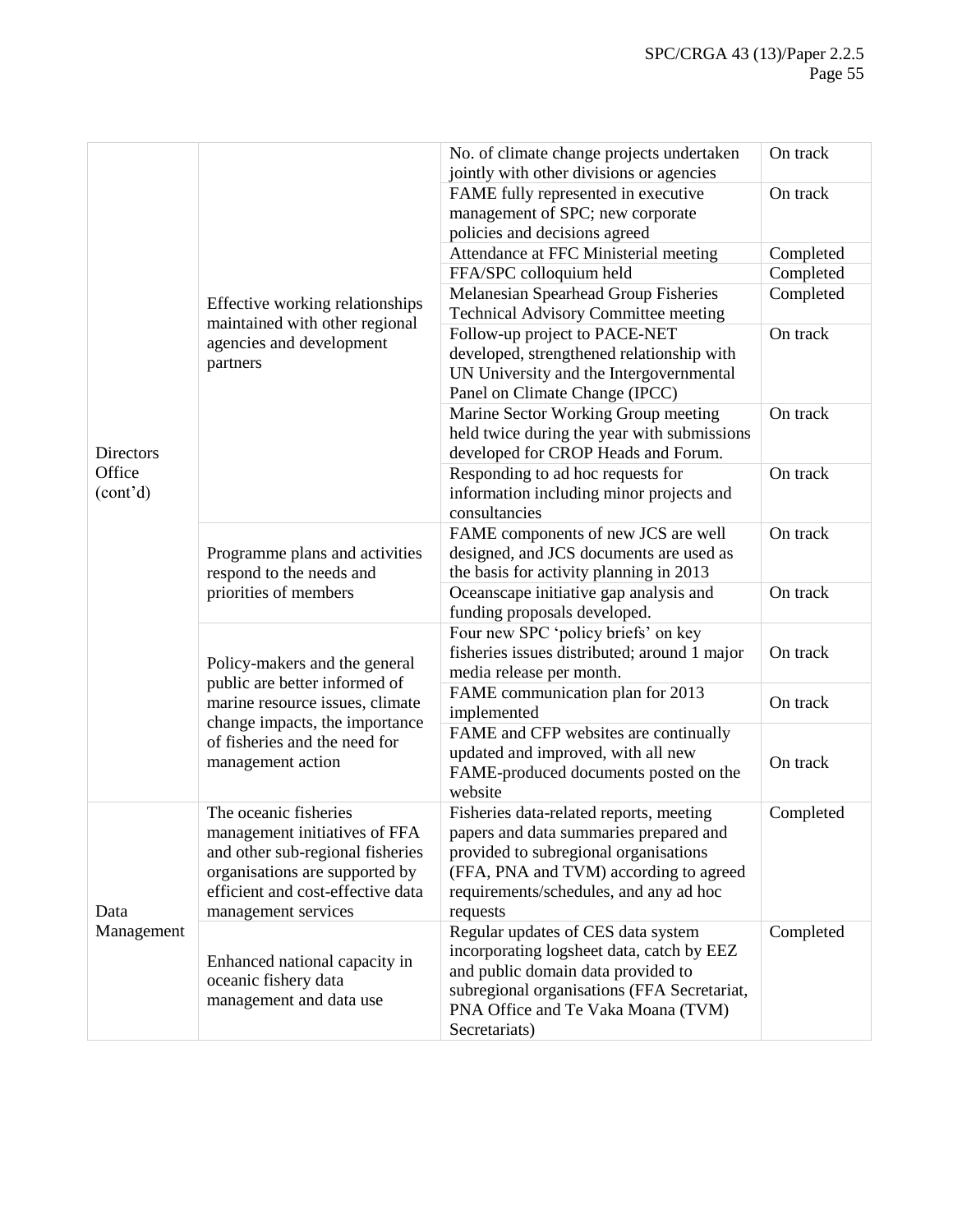|                                     |                                     | The Universal Vessel Identifier (UVI) is                                                                | Completed |
|-------------------------------------|-------------------------------------|---------------------------------------------------------------------------------------------------------|-----------|
|                                     |                                     | incorporated into each regional version of the                                                          |           |
|                                     |                                     | VESSEL databases to improve consistency between                                                         |           |
|                                     |                                     | regional databases                                                                                      |           |
|                                     |                                     | Monitoring, control and surveillance capabilities to                                                    | On Track  |
|                                     |                                     | identify IUU fishing are available in member                                                            |           |
|                                     |                                     | country database systems                                                                                |           |
|                                     |                                     | New network servers and related equipment and                                                           | On Track  |
|                                     |                                     | network auditing provided to countries to improve                                                       |           |
|                                     |                                     | their fisheries IT infrastructure for managing data                                                     |           |
|                                     | <b>Enhanced national</b>            | National support provided upon request including                                                        | On Track  |
| Data                                | capacity in oceanic                 | data summaries and advice during WCPFC                                                                  |           |
| Management<br>(cont <sup>2</sup> d) | fishery data<br>management and data | meetings.                                                                                               |           |
|                                     | use (cont'd)                        | Training resources for SPC-developed database                                                           | On Track  |
|                                     |                                     | systems developed and available to users                                                                |           |
|                                     |                                     | The Seventh Annual Tuna Data Workshop (April                                                            | Completed |
|                                     |                                     | 2013) develops national fisheries staff capacity to                                                     |           |
|                                     |                                     | (i) produce annual catch estimates and (ii) improve                                                     |           |
|                                     |                                     | skills in managing tuna data and extracting data                                                        |           |
|                                     |                                     | summaries $-28$ participants                                                                            |           |
|                                     |                                     | The first Regional Tuna Fisheries Observer Data                                                         | Delayed   |
|                                     |                                     | Management System Data Viewer workshop                                                                  |           |
|                                     |                                     | conducted to introduce participants to a tool for                                                       |           |
|                                     |                                     | producing observer data summaries                                                                       |           |
|                                     | Enhanced national                   | Logsheet, observer, port sampling and unloading                                                         |           |
|                                     |                                     | data (in hard-copy or electronic form) from member                                                      |           |
|                                     | oceanic fishery data                | countries registered, entered, verified, imported,                                                      | On Track  |
|                                     | management to meet                  | quality-controlled and provided back to member                                                          |           |
|                                     | national requirements               | countries in a timely manner                                                                            |           |
|                                     | and international                   | E-reporting initiatives for collecting tuna data<br>identified, funded, then successfully trialled with | On Track  |
|                                     | obligations                         |                                                                                                         |           |
|                                     |                                     | reports and recommendations available<br>WCPFC Regional Observer Programme data                         |           |
|                                     |                                     | entered, verified (data quality control) and made                                                       | On Track  |
|                                     |                                     | available for WCPFC work in a timely manner                                                             |           |
|                                     |                                     | Regional Observer Programme/tuna fisheries                                                              |           |
| Data                                |                                     | observer database system (TUBs) regularly                                                               |           |
| Management                          |                                     | maintained and supported at WCPFC offices                                                               | On Track  |
|                                     | WCPFC is provided                   | including training of WCFPC ROP data entry staff                                                        |           |
|                                     | with efficient and cost-            | Advice on its data-related procedures is provided to                                                    |           |
|                                     | effective data                      | the Western and Central Pacific Fisheries                                                               | On Track  |
|                                     | management services to              | Commission (WCPC) Secretariat, as required                                                              |           |
|                                     | support regional oceanic            | WCPFC scientific data prepared and disseminated                                                         |           |
|                                     | fisheries                           | to the Secretariat, WCPFC members and others                                                            | Completed |
|                                     |                                     | according to the WCPFC data rules and procedures                                                        |           |
|                                     |                                     | WCPFC scientific data-related reports, meeting                                                          |           |
|                                     |                                     | papers/presentations and web pages                                                                      |           |
|                                     |                                     | produced/updated according to agreed objectives                                                         | Completed |
|                                     |                                     | and schedules.                                                                                          |           |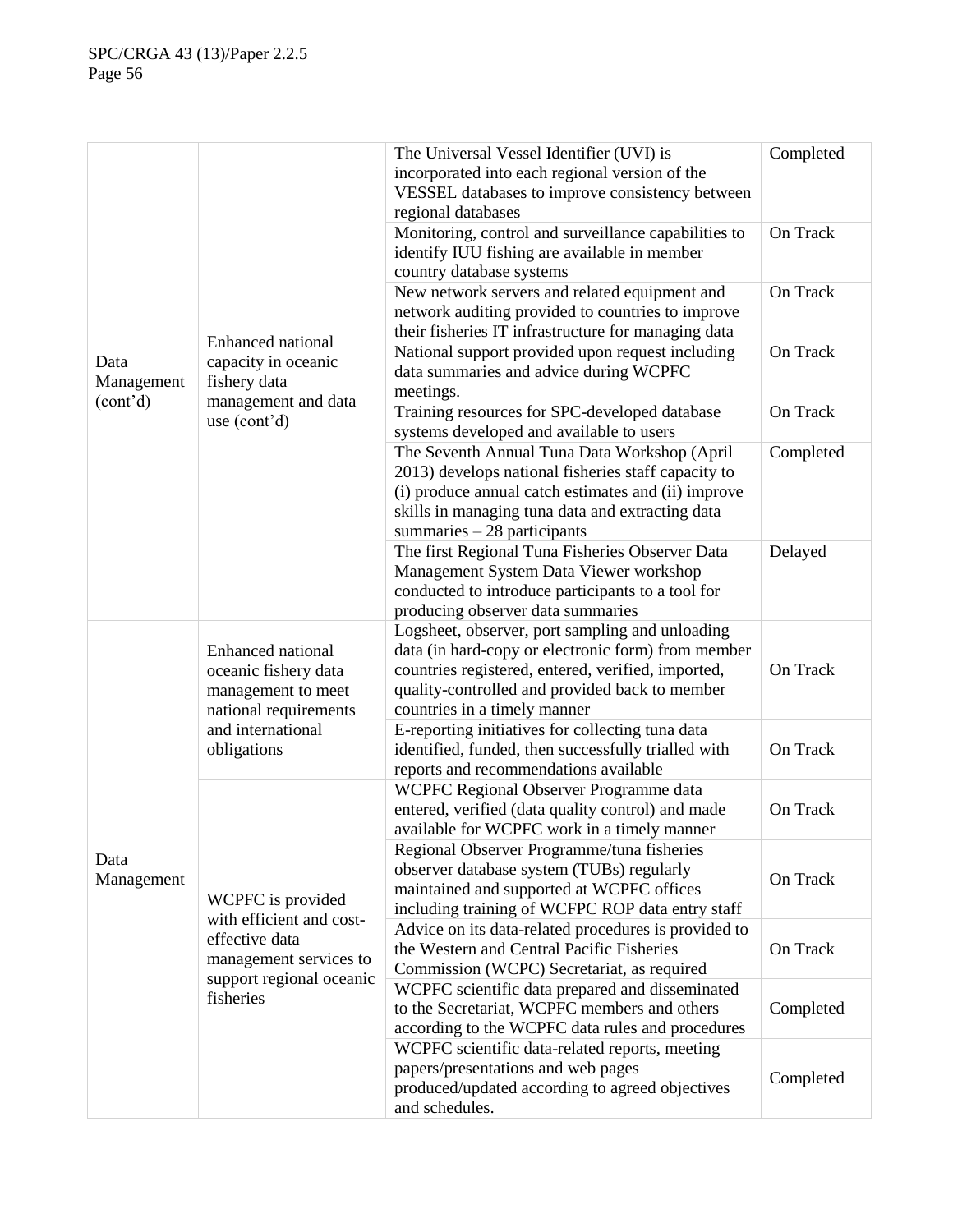|                                             | National ecosystem-<br>based management of<br>oceanic fisheries is<br>supported by the best<br>scientific information<br>and advice                                                              | Web-based outreach                                                                                                                                                                                                                                                                   | On Track  |
|---------------------------------------------|--------------------------------------------------------------------------------------------------------------------------------------------------------------------------------------------------|--------------------------------------------------------------------------------------------------------------------------------------------------------------------------------------------------------------------------------------------------------------------------------------|-----------|
|                                             |                                                                                                                                                                                                  | Technical training of attachments completed on<br>assessing the impacts of climate change on oceanic<br>ecosystems                                                                                                                                                                   | On Track  |
|                                             | Improved knowledge of<br>the impacts of climate                                                                                                                                                  | Scientific paper on projected effects of Climate<br>Change on South Pacific albacore tuna                                                                                                                                                                                            | On Track  |
|                                             | change on oceanic<br>ecosystems to inform<br>adaptation                                                                                                                                          | Report submitted to Western Central Pacific<br>Fisheries Commission Scientific Committee on<br>using alternative oceanographic climate forcing                                                                                                                                       | Completed |
|                                             |                                                                                                                                                                                                  | Scientific paper completed on the impacts of<br>increasing atmospheric CO <sub>2</sub> on oceanic ecosystems                                                                                                                                                                         | On Track  |
| Ecosystems<br>Monitoring<br>&<br>Assessment |                                                                                                                                                                                                  | Lab analyses of tuna stomachs completed                                                                                                                                                                                                                                              | On Track  |
|                                             | Enhanced data on the<br>biological characteristics<br>of oceanic species and<br>their environment are<br>available to support<br>stock assessment and<br>ecosystem-based<br>fisheries management | Five peer reviewed scientific papers completed on<br>tuna biology parameters for stock and ecosystem<br>models                                                                                                                                                                       | On Track  |
|                                             |                                                                                                                                                                                                  | Paper submitted to the Western Central Pacific<br><b>Fisheries Commission (WCPFC) Scientific</b><br>Committee detailing implementation of the PNG<br>Tagging Programme, updated database including<br>data validation, scientific papers on mixing rates,<br>horizontal and vertical | Completed |
|                                             |                                                                                                                                                                                                  | Scientific paper on ageing skipjack tuna completed                                                                                                                                                                                                                                   | Completed |
|                                             | Regional oceanic<br>fisheries policy and<br>decision-making by<br>WCPFC is informed by<br>science-based<br>information and advice<br>on ecosystem issues                                         | Database updated & annual report completed for<br>presentation to WCPFC Scientific Committee in<br>August 2013                                                                                                                                                                       | Completed |
|                                             | Appropriate ecosystem                                                                                                                                                                            | Scientific paper on incorporation of tagging data<br>into SEAPODYM                                                                                                                                                                                                                   | Completed |
|                                             | models and analyses are<br>available to inform<br>ecosystem-based                                                                                                                                | Scientific papers completed on $(1)$ the use of<br>Seapodym in fisheries management and (2)<br>applications of the model to albacore                                                                                                                                                 | On Track  |
|                                             | fisheries management                                                                                                                                                                             | Annual report to Tuna Regional Fisheries<br><b>Management Organisations</b>                                                                                                                                                                                                          | Completed |
| Fisheries<br>Monitoring                     | Enhanced national<br>capacity in fisheries<br>monitoring                                                                                                                                         | Annual Regional Tuna Data Workshop conducted                                                                                                                                                                                                                                         | Completed |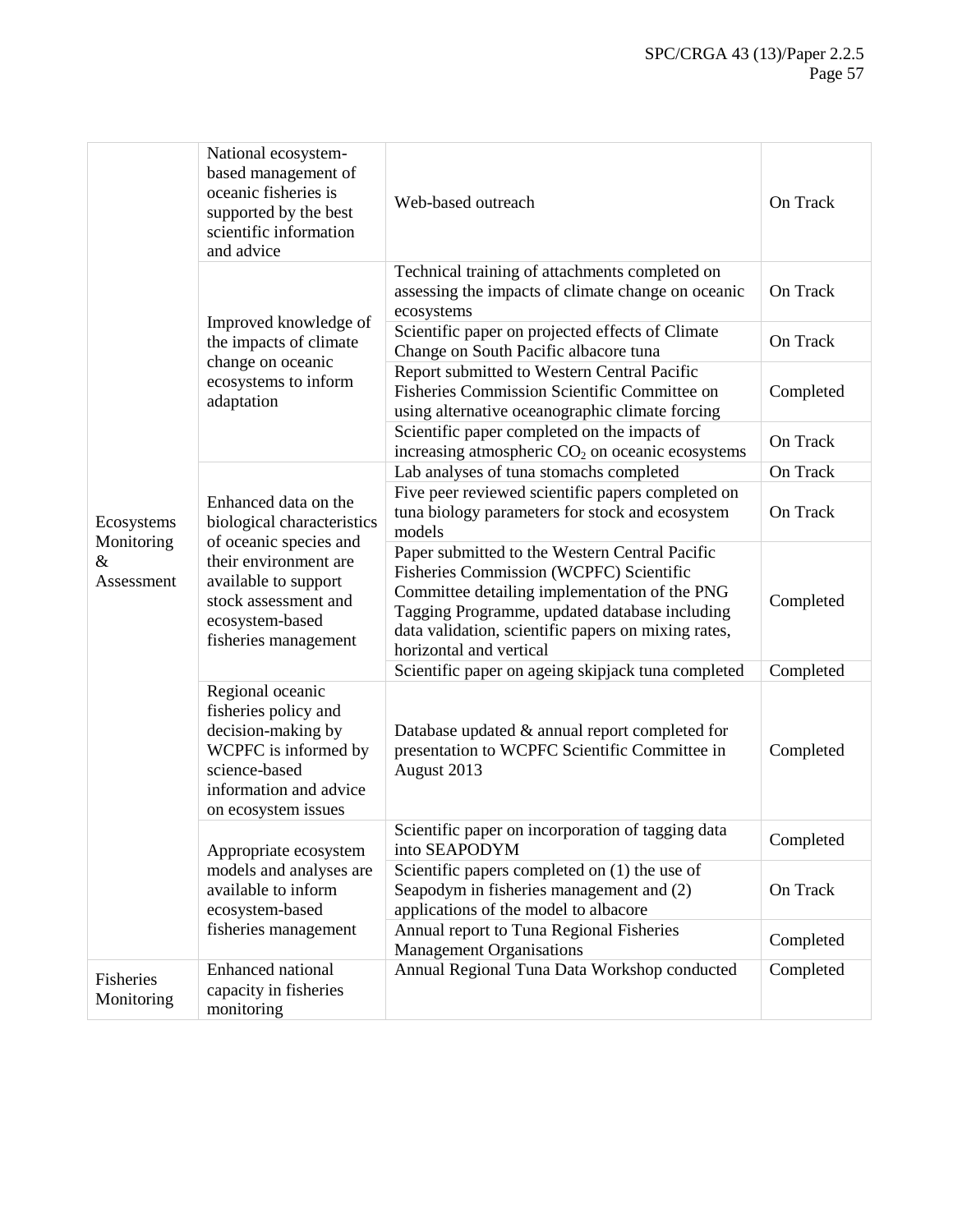|                                                  |                                                                                                                                                                       | Data collection forms, sampling manuals, species<br>guides, training videos, newsletters and related<br>information prepared and distributed to fisheries<br>observers                                     | On Track    |
|--------------------------------------------------|-----------------------------------------------------------------------------------------------------------------------------------------------------------------------|------------------------------------------------------------------------------------------------------------------------------------------------------------------------------------------------------------|-------------|
|                                                  | Enhanced national<br>oceanic fishery<br>monitoring to meet<br>national and<br>international<br>obligations                                                            | Competency Based Training (CBT) and other Pacific<br>Islands Regional Fisheries Observer (PIRFO)<br>standards developed, and other technical support<br>provided to national observer programmes           | On Track    |
|                                                  |                                                                                                                                                                       | Documentation of the standard spill sampling<br>protocol – Working paper submitted to the WCPFC<br>Scientific Committee (SC9-ST-WP-02.)                                                                    | Completed   |
|                                                  |                                                                                                                                                                       | Comparison of species compositions determined<br>from observer grab and spill samples, and port<br>sampling of landing categories at Noro, Solomon<br>Islands                                              | On Track    |
|                                                  | WCPFC is provided<br>with efficient and cost-<br>effective fishery<br>monitoring and<br>analytical services to<br>support regional<br>oceanic fisheries<br>management | Estimation updated of selectivity bias based on<br>paired spill and grab samples collected by observers<br>on purse seiners - Working paper submitted to the<br>WCPFC Scientific Committee (SC9-ST-WP-03.) | Completed   |
| Fisheries<br>Monitoring<br>(cont <sup>2</sup> d) |                                                                                                                                                                       | Paired spill and grab sampling experiments<br>conducted on purse seiners - Data are available for<br>41 paired sampling trips and are being processed for<br>21 trips.                                     | Completed   |
|                                                  |                                                                                                                                                                       | Estimates provided of purse-seine catch composition<br>by target species and size                                                                                                                          | Completed   |
|                                                  |                                                                                                                                                                       | Estimates provided of purse-seine catch composition<br>by non-target species                                                                                                                               | Delayed     |
|                                                  | FFA and subregional<br>oceanic fisheries<br>management initiatives<br>are supported by the<br>best science-based<br>stock assessments and<br>advice                   | Report identifying the nature and extent of the<br>contraction of the range of yellowfin tuna in the<br><b>WCPO</b>                                                                                        | Completed   |
|                                                  |                                                                                                                                                                       | Bio-economic analyses of the regional longline and<br>purse seine fisheries in the Western and Central<br>Pacific Ocean (WCPO)                                                                             | Completed   |
|                                                  | Regional oceanic<br>fisheries management<br>policy & decision-                                                                                                        | Independent review completed of the bigeye stock<br>assessment                                                                                                                                             | On Track    |
| <b>Stock</b><br>Assessment                       |                                                                                                                                                                       | Analyses of reference points, harvest control rules,<br>and management measures for Western and Central<br>Pacific Ocean (WCPO) fisheries                                                                  | Completed   |
|                                                  |                                                                                                                                                                       | Shark research plan implemented including analyses<br>of bycatch mitigation                                                                                                                                | Completed   |
|                                                  | making by WCPFC<br>are informed by the                                                                                                                                | Technical advice and presentations made to WCPFC<br>meetings                                                                                                                                               | Not Started |
|                                                  | best science-based<br>stock assessments and<br>advice                                                                                                                 | Regional stock assessments and related analyses<br>undertaken for Western and Central Pacific Fisheries<br>Commission (WCPFC): swordfish, blue shark, and<br>silky shark                                   | Completed   |
|                                                  |                                                                                                                                                                       | Annual Tuna Fisheries Assessment Report (TFAR)<br>produced and distributed to all members                                                                                                                  | Completed   |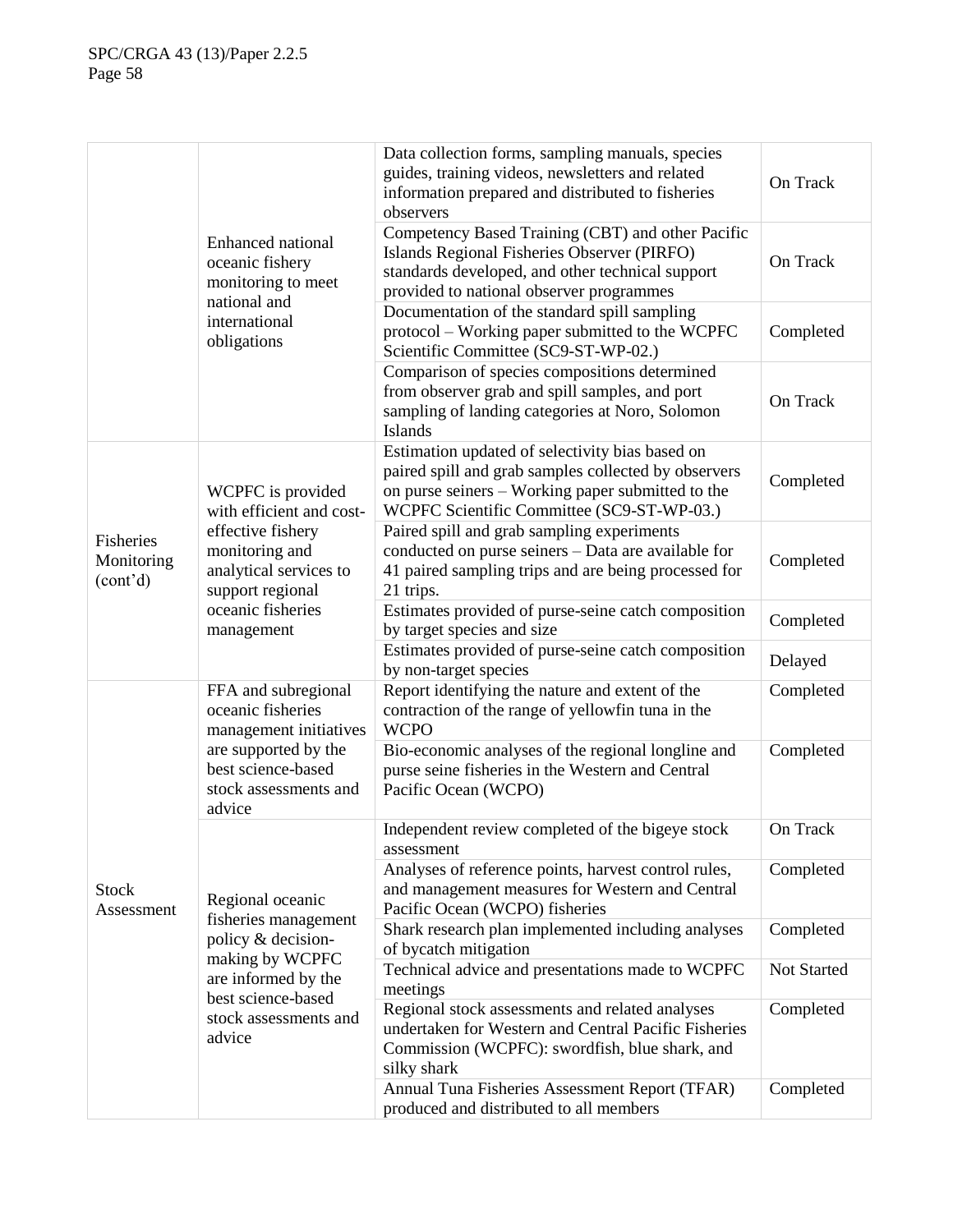| <b>Stock</b><br>assessment<br>(cont'd) | Enhanced capacity to<br>interpret stock<br>assessment<br>information and advice                    | Workshop on oceanic fisheries stock assessment<br>conducted to enhance capacity of national fisheries<br>staff in understanding results of stock assessments                                                                                       | Completed |
|----------------------------------------|----------------------------------------------------------------------------------------------------|----------------------------------------------------------------------------------------------------------------------------------------------------------------------------------------------------------------------------------------------------|-----------|
| Aquaculture                            | Increased skills &<br>knowledge base to<br>maximise the return on<br>investments in<br>aquaculture | Prototype Aquaponics Unit constructed and operated<br>at SPC Suva as a demonstration of innovative<br>techniques that recycle water and nutrients                                                                                                  | On Track  |
|                                        |                                                                                                    | Technical support provided to increase the number of<br>HACCP compliant aquaculture exporters in terms of<br>process flow systems, equipment, infrastructure<br>design, process method, packaging and labelling,<br>kitchen and processing centres | On Track  |
|                                        |                                                                                                    | Report produced on importation standards and<br>requirements for key export markets for aquaculture<br>products                                                                                                                                    | Completed |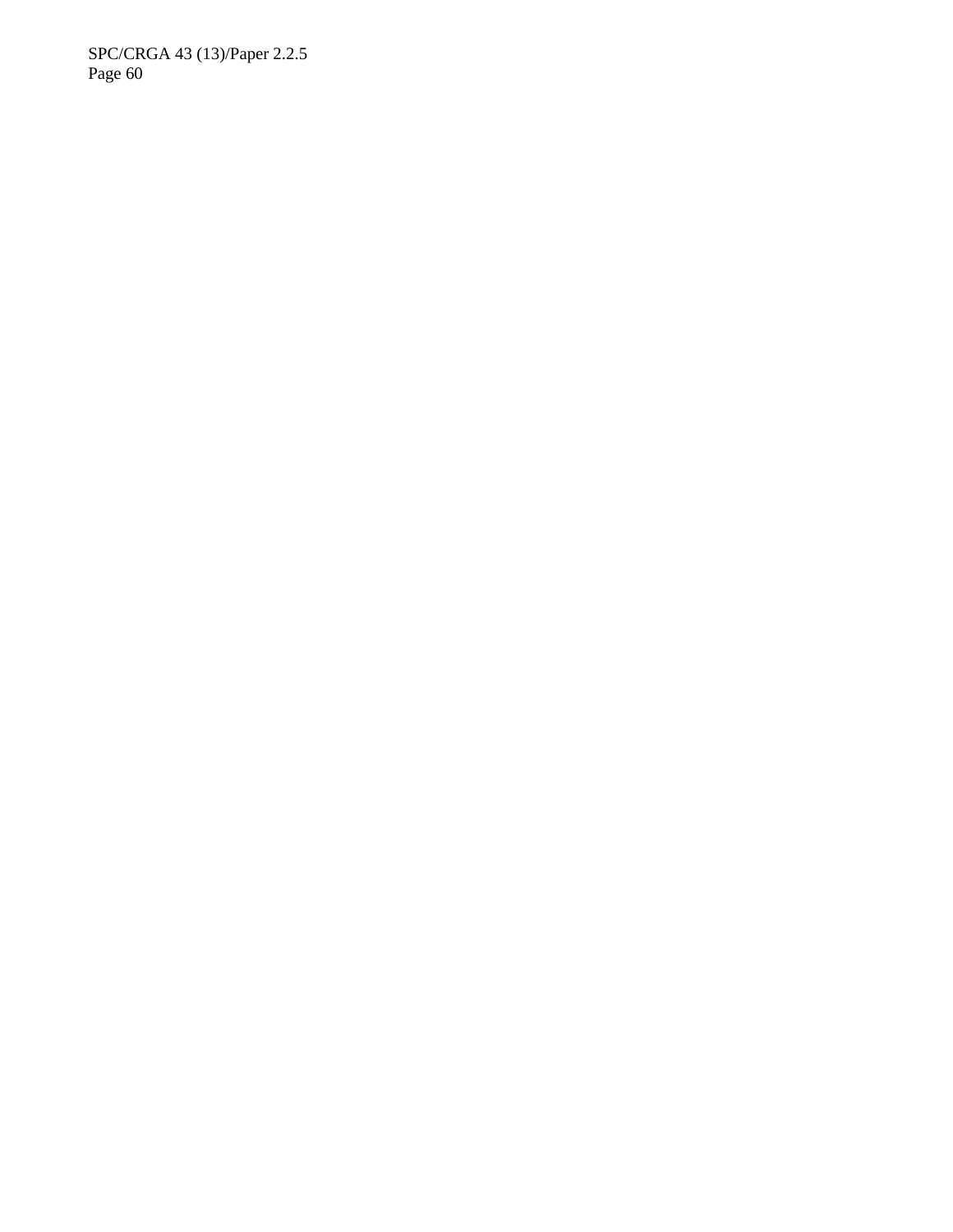### ANNEX 2

# **OUTCOMES OF THE 8TH HEADS OF FISHERIES MEETING**

The eighth SPC Heads of Fisheries (HoF) Meeting took place at SPC Headquarters in Noumea, from 4to 6 March 2013.

The meeting was chaired by the Director of Fisheries for French Polynesia (Mr Stephen Yen Kai Sun). HoF is a regional meeting of the heads of fisheries departments (or their deputies) in SPC member countries and territories. The meeting covers the entire range of interests for which they have responsibility and on which SPC's Fisheries, Aquaculture and Marine Ecosystems (FAME) Division provides advice and assistance. As such, the HoF meeting plays a unique role in providing strategic guidance to the Director's Office, Coastal Fisheries Programme (CFP) and Oceanic Fisheries Programme (OFP) of FAME.

The following outcomes constitute the main points of consensus agreement among delegates that the meeting felt necessary to document, either to guide the management of the FAME work programme, to draw to the attention of other regional agencies and development partners, or to signal agreement on issues that require attention by members themselves, and to inform SPC CRGA.

The meeting was officially opened by Dr. Jimmie Rodgers, SPC Director-General. The agenda of the 8th HOF was adopted with no additional provisions.

#### **Coastal fisheries**

- 1. Recognised data limitations in coastal fisheries, and noted CFP's progress in the development of standardised data collection processes, survey manuals and data storage systems. Called for the development of standardised data collection forms and practices to be a focus of future funding proposals.
- 2. Recognised that food security issues were becoming more critical to PICTs, including as a result of research identifying the impacts of climate change, environmental degradation and population growth. The issue requires effective policy coordination and broad-scale assistance from governments, donor agencies and technical institutions, noting that the gap will continue to increase without effective management.
- 3. Encouraged the deployment of FADs as a means for addressing food security issues and to provide alternate sources of protein, particularly in ciguatera-prone areas, and supported CFP's continued assistance with FAD deployment and capacity development.
- 4. Recognized the lack of management and enforcement in coastal fisheries and identified the need to strengthen these areas, including capacity building.
- 5. Expressed concern over the increase in the number of ciguatera cases and recognized the need for more focus on awareness, general information dissemination, and more resources to address this issue. Suggested that a certification program could be established to identify fish caught in ciguatera-free areas.
- 6. Recognized the work of CFP in assisting with fisheries-diversification projects, such as the development of fisheries for diamond-back squid, small pelagics, or bluenose, and noted that while such activities may not be viable at an export level they may be suitable for domestic markets.
- 7. Acknowledged the multi-faceted work areas of CFP and suggested that members be judicious with country requests.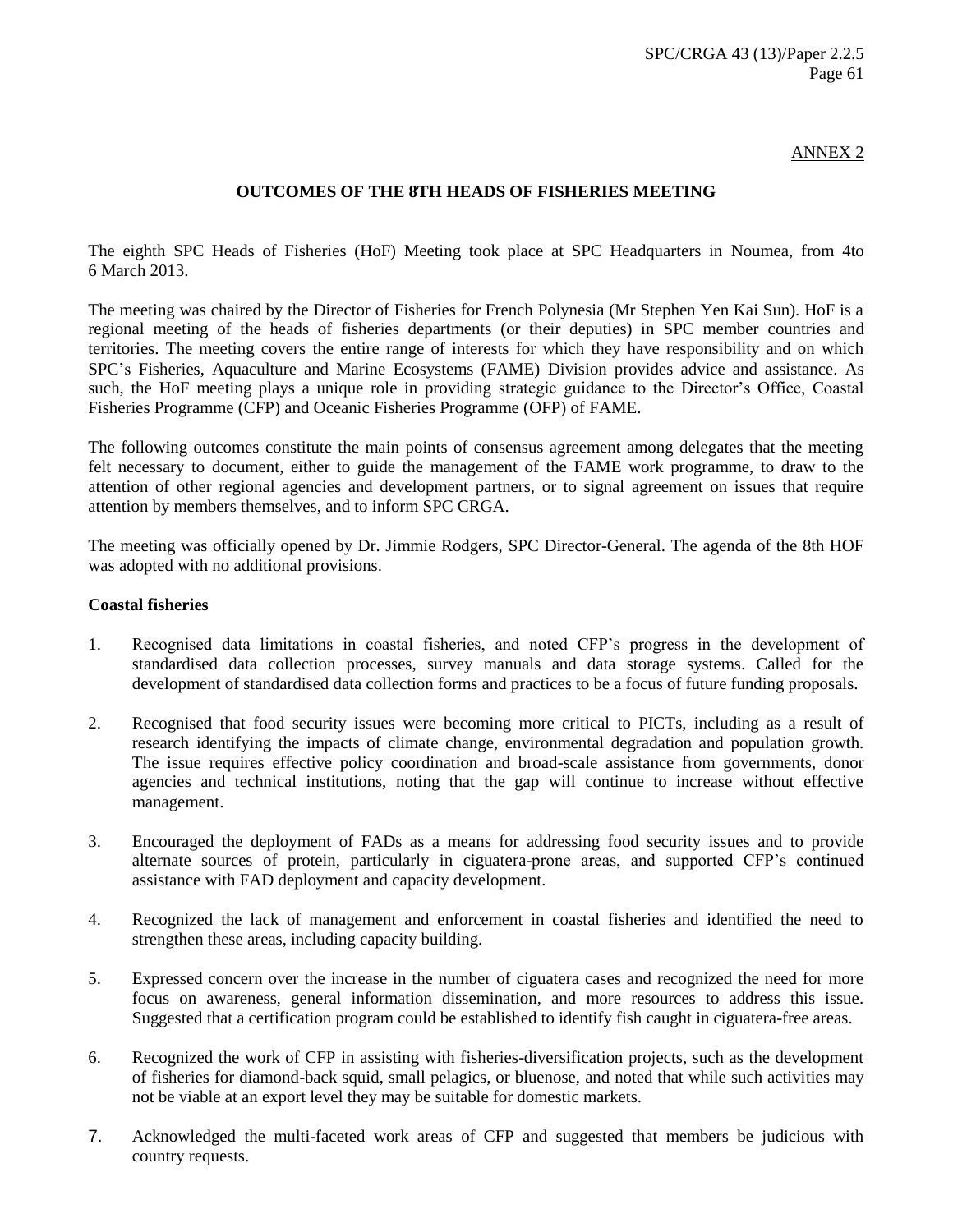- 8. Supported work undertaken by CFP in development of sport fisheries and of new products including fish handling DVDs for sport fisheries, and training in tuna handling for sashimi grade product in Tarawa.
- 9. Called for continued assistance from SPC with developing guidelines for regulation of the aquarium trade.
- 10. Noted appreciation for the rollout of new coastal fisheries databases and acknowledged that satellite servers in outer provinces would be useful to link with a master server at the head fisheries office.
- 11. Requested that consideration be given to placing one SPC fisheries person in SPC's North Pacific Regional Office (FSM) if funding for such a position becomes available.
- 12. Indicated a need for more focus on coastal resources given the importance of these areas for national food security and livelihood.
- 13. Reaffirmed the need to find funding for a biosecurity officer in the aquaculture programme at SPC.
- 14. Supported CFPs plans to have an aquaponics consultation in the near future.
- 15. Expressed support for private-public partnerships, particularly in the aquaculture sector. Suggested that SPC could provide a key facilitating role in the development of these partnerships in this sector.
- 16. Acknowledged the need for assistance with developing fishing associations in some Pacific Island countries and territories (PICTs) and called for increased economic training.
- 17. Reaffirmed interest in work on fish waste processing facilities, particularly in terms of economic viability.

#### **Oceanic Fisheries**

- 18. Reaffirmed general support for pelagic stock assessment work from SPC-OFP, OFPs supporting role at regional, subregional, and national levels, and the SEAPODYM model as a forecasting tool. Acknowledged appreciation for adding economic information to projection analyses, with encouragement for more economic indicators.
- 19. Noted appreciation for country-level support from OFP, specifically work that aided country-level negotiations, FAD closure management decisions, IMS, data entry and TUFMAN and TUF-ART database development, and the training of observers. Affirmed the desire to continue country-level reports, specifically those aimed to assist with country-level management decisions.
- 20. Noted that the effects of fishing in territorial waters may be an area of future work for PICTs.
- 21. Agreed that more work to further last year's stalled draft CMM for South Pacific albacore which stalled in WCPFC is needed. Suggested continued cooperation with SCTB and other interested parties to work towards sustainable catch limits for SP albacore.
- 22. Noted the desire of some members for assistance with measuring an appropriate level of in-country fishing effort in terms of achieving desired economic benefits.
- 23. Called for country-level catch reporting estimates to be developed in addition to the usual estimates by fleet for the tuna data workshop.
- 24. Reaffirmed the interest of members in continuing reference point and harvest control rule work on tuna to remain on track with the direction of the WCPFC.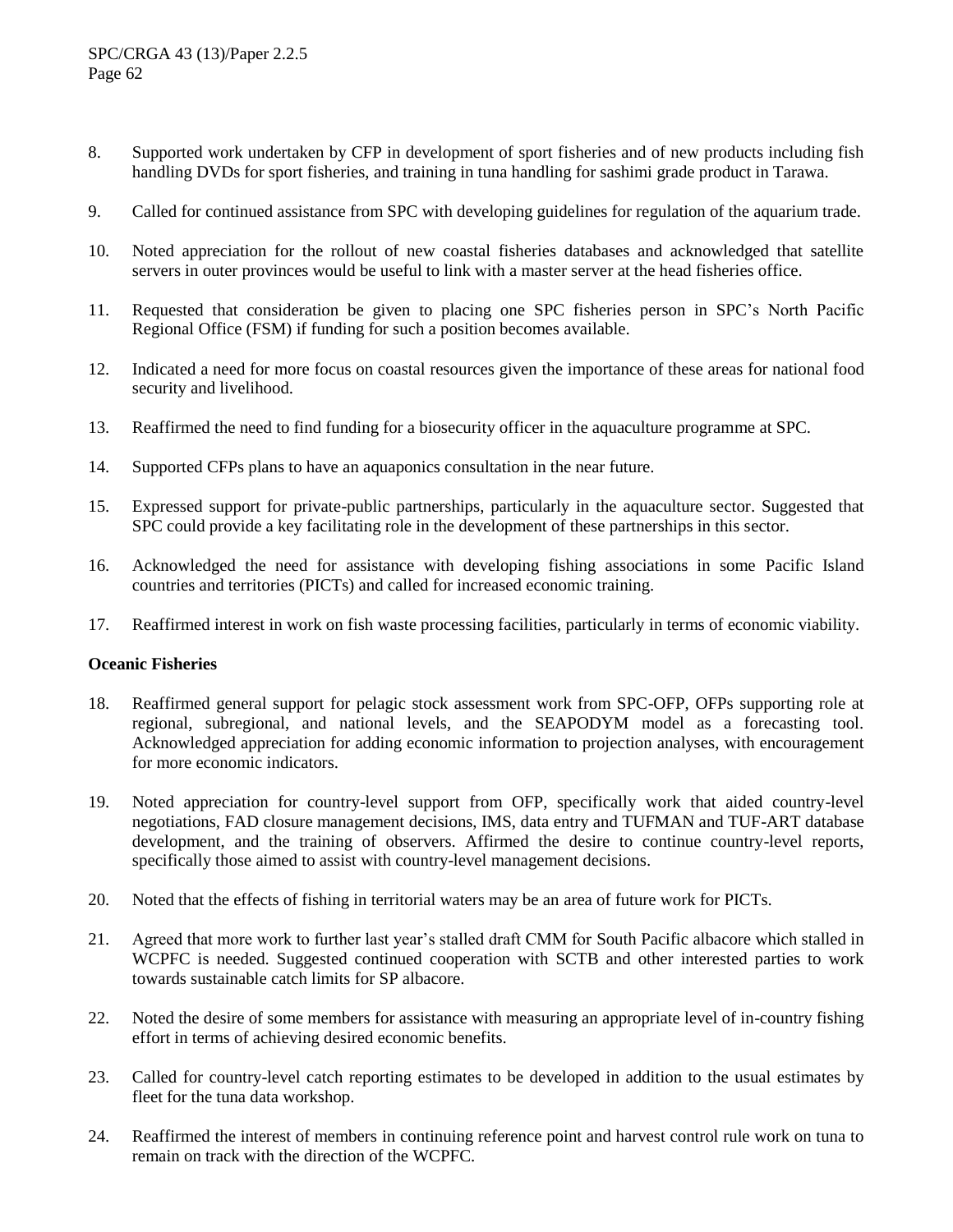- 25. Recognized the critical importance of the observer program to oceanic fisheries and the need to secure ongoing funding for this programme, potentially through a user-pays cost-recovery programme or as core SPC/FFA funding. Electronic data collection seen as a key improvement moving forward.
- 26. Recognized and thanked New Zealand for new funding support.
- 27. Explained the continued need to have data available on portable disk drives for countries with intermittent internet connections to ensure local data access.
- 28. Noted the importance of OFP's role in capacity building, particularly for smaller fisheries administrations.
- 29. Reaffirmed the importance of the continued role of OFP as science service provider to WCPFC, which results in considerable benefit to SPC members through the provision of consistent scientific advice and data from regional through to national level
- 30. Expressed interest in examining interactions of key species between artisanal and growing sports fisheries and the commercial sector.

# **Director's Office and Information Unit**

- 31. Supported the proposal to have a series of rolling strategic plans that are reviewed every two years.
- 32. Supported the rollout of work from the outcomes of the vulnerability assessment (Bell et al. 2011) on climate change, including four in-country workshops to be completed by June 2013, and noted that longterm indicators will be required to assess the success of climate change-related work activities.
- 33. Raised concerns regarding the imbalance in resourcing (both staffing and funding) between OFP and CFP, and expressed interest in increasing staffing and funding to CFP.
- 34. Recommended more concrete measures be put in place for assessing the activities of the FAME Director's Office and suggested review of activities and capacity of government fisheries offices in the region.
- 35. Identified the general need for more discussion to identify cost-recovery programs.

# **Export facilitation**

36. Noted certification process involved with exporting into the European market. Informed the meeting that it may be better to adopt a regional approach for export to EU and all could benefit from pooled resources.

# **Aquaculture biosecurity**

- 37. Acknowledged with appreciation the concept paper developed by SPC and FAO regarding development of a regional aquatic biosecurity framework for PICTs.
- 38. Requested SPC's assistance with increasing the knowledge of current pathogens and pest species in countries through the development of country-specific pathogen lists and building capacity in risk analysis through training workshops.
- 39. Reaffirmed the need to find funding for a biosecurity officer in the aquaculture programme at SPC. Suggested that alignment of the project with OIE provides some scope for accessing funds through the OIE World Fund; however these would likely be for programme funding rather than funding of staff.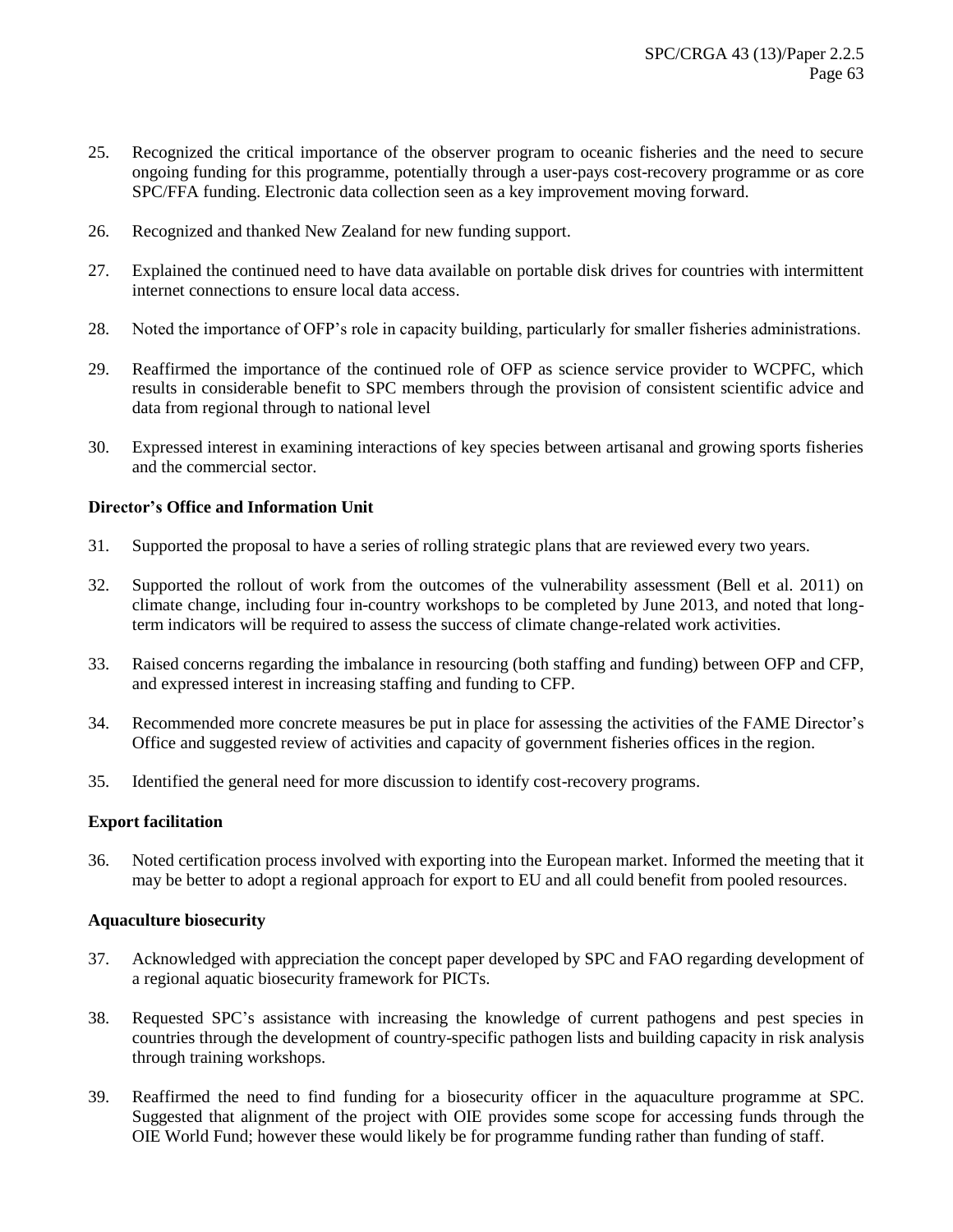40. Recommended a capacity and policy audit be undertaken to assess the current 'state of play' with regards to aquatic biosecurity.

### **Deepwater snapper**

- 41. Acknowledged with appreciation and supported the work planned and progress made in each of the four key priority areas of the deepwater snapper project (improving fisheries data collection, improving biological knowledge of key species, moving towards improved fisheries assessment and management and increased capacity building).
- 42. Expressed interest in expanding project to PICTs not currently involved (in particular PNG, which offered support for research activities).
- 43. Requested consultations between relevant SPC project scientists and national stakeholders to ensure results and management outcomes are clearly understood.
- 44. Acknowledged with appreciation funding support from AusAID and supported the need for continued funding for this key work area.

### **Management of sea cucumber fisheries**

- 45. Noted complexities in management and evaluation of the harvest of sea cucumber resources, including the 'boom-bust' cyclical nature of fisheries, and the large increase in prices of high-value species in last 5-10 years. Noted that allowing all species to be harvested opens the door to 'opportunistic exploitation'.
- 46. Suggested the use of species-specific TACs and that the most effective arena for evaluating harvest would be at the market gate (point of entry into the market). Suggested a comprehensive list of licensing criteria, similar to that currently in use in some PICTs (e.g. PNG), as a way forward at the regional level.
- 47. Thanked SPC for training assistance in assessing sea cucumber resources, including field surveys, species identification classes, standardisation of survey methods and development of survey manual, involvement of line officers and NGOs in field training, exchange training, attachments for data analysis and reporting. Requested continued assistance in these areas.
- 48. Recommended conservative management of high-value sea cucumber species, be it through speciesspecific catch quotas, species-specific bans, or exclusion of high-value species from lists of allowable species.
- 49. Noted the interesting study by IRD and the Vanuatu Fisheries Department, and the development of a new FAO species catalogue on sea cucumbers.
- 50. Requested continued SPC assistance in the standardisation of methodologies to collect appropriate data. Recommended development of key reference densities, taking a regional and island-type perspective, based on all available data sources, and requested continued assistance in developing management plans and regulations to ensure compliance.
- 51. Called for greater transparency and enhanced understanding of market trends for sea cucumbers, including market prices at point of sale.